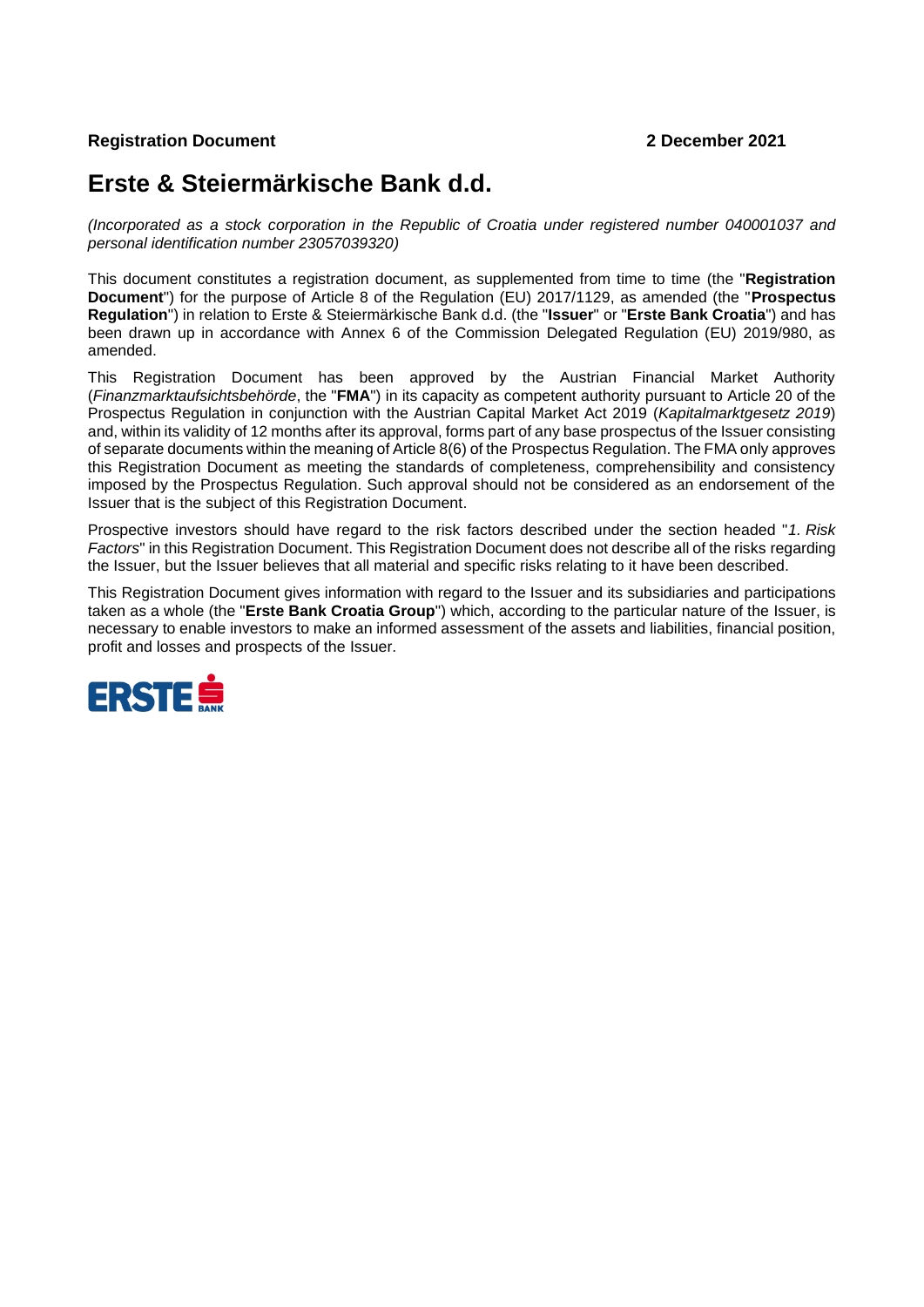# **TABLE OF CONTENTS**

<span id="page-1-0"></span>

| 2.11 SIGNIFICANT CHANGES AND MATERIAL ADVERSE CHANGES  25 |  |
|-----------------------------------------------------------|--|
|                                                           |  |
| 3. ADMINISTRATIVE, MANAGEMENT AND SUPERVISORY BODIES 29   |  |
|                                                           |  |
|                                                           |  |
|                                                           |  |
|                                                           |  |
|                                                           |  |
|                                                           |  |
|                                                           |  |
|                                                           |  |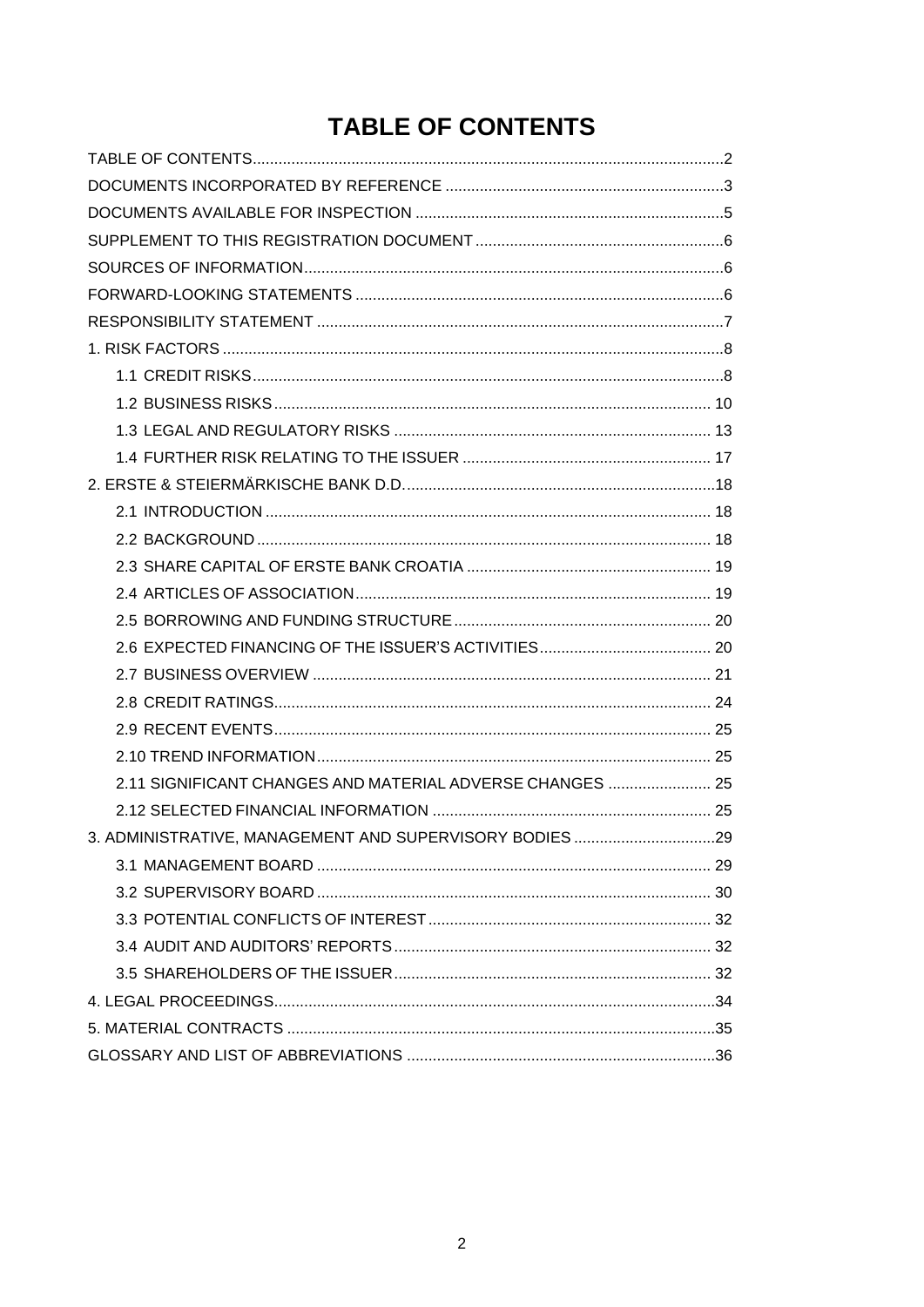# **DOCUMENTS INCORPORATED BY REFERENCE**

<span id="page-2-0"></span>This Registration Document should be read and construed in conjunction with the following parts of the following documents which are incorporated by reference into this Registration Document and which have been filed with the FMA:

| Document/Heading                                                                                                                                                                                                                                                                                                           | Page reference in<br>the relevant<br>financial report |
|----------------------------------------------------------------------------------------------------------------------------------------------------------------------------------------------------------------------------------------------------------------------------------------------------------------------------|-------------------------------------------------------|
| Croatian language version of the Audited Consolidated and<br>Separate Financial Statements of the Issuer for the financial<br>year ended 31 December 2020 - as included in the Annual<br>2020 (Godišnje izvješće 2020) (the<br>Report<br>"Audited<br>Consolidated and Separate Financial Statements 2020") <sup>1</sup>    |                                                       |
| Statement of Comprehensive Income<br>(Izvještaj o sveobuhvatnoj dobiti)                                                                                                                                                                                                                                                    | $72 - 73$                                             |
| <b>Statement of Financial Position</b><br>(Izvještaj o financijskom položaju)                                                                                                                                                                                                                                              | 74                                                    |
| Statement of Changes in Equity<br>(Izvještaj o promjenama kapitala)                                                                                                                                                                                                                                                        | 75-76                                                 |
| <b>Statement of Cash Flow</b><br>(Izvještaj o novčanom tijeku)                                                                                                                                                                                                                                                             | 77                                                    |
| Notes to the Financial Statements<br>(Bilješke uz financijske izvještaje)                                                                                                                                                                                                                                                  | 78 - 265                                              |
| Independent Auditor's Report (Izvješće neovisnog revizora)                                                                                                                                                                                                                                                                 | 64 - 71                                               |
| Appendix 1 to the Annual Report 2020 - Forms according to<br>local reguirements<br>(Dodatak 1 - Propisani obrasci)                                                                                                                                                                                                         | $266 - 275$                                           |
| Appendix 2 to the Annual Report 2020 - Differences<br>between financial statements according to IFRS and local<br>requirements<br>(Dodatak 2 – Razlike između financijskih izvještaja prema<br>MSFI I propisanih obrazaca)                                                                                                 | $276 - 279$                                           |
| Croatian language version of the Audited Consolidated and<br>Separate Financial Statements of the Issuer for the financial<br>year ended 31 December 2019 - as included in the Annual<br>Report 2019 (Godišnje<br>izvješće 2019)<br>(the<br>"Audited<br>Consolidated and Separate Financial Statements 2019") <sup>1</sup> |                                                       |
| Statement of Comprehensive Income<br>(Izvještaj o sveobuhvatnoj dobiti)                                                                                                                                                                                                                                                    | $71 - 72$                                             |
| <b>Statement of Financial Position</b><br>(Izvještaj o financijskom položaju)                                                                                                                                                                                                                                              | 73                                                    |
| Statement of Changes in Equity                                                                                                                                                                                                                                                                                             | 74 - 75                                               |

(*Izvještaj o promjenama kapitala*)

<sup>&</sup>lt;sup>1</sup> The officially signed Croatian language versions of the Issuer's Audited Consolidated and Separate Financial Statements 2019 and 2020 are solely legally binding and definitive.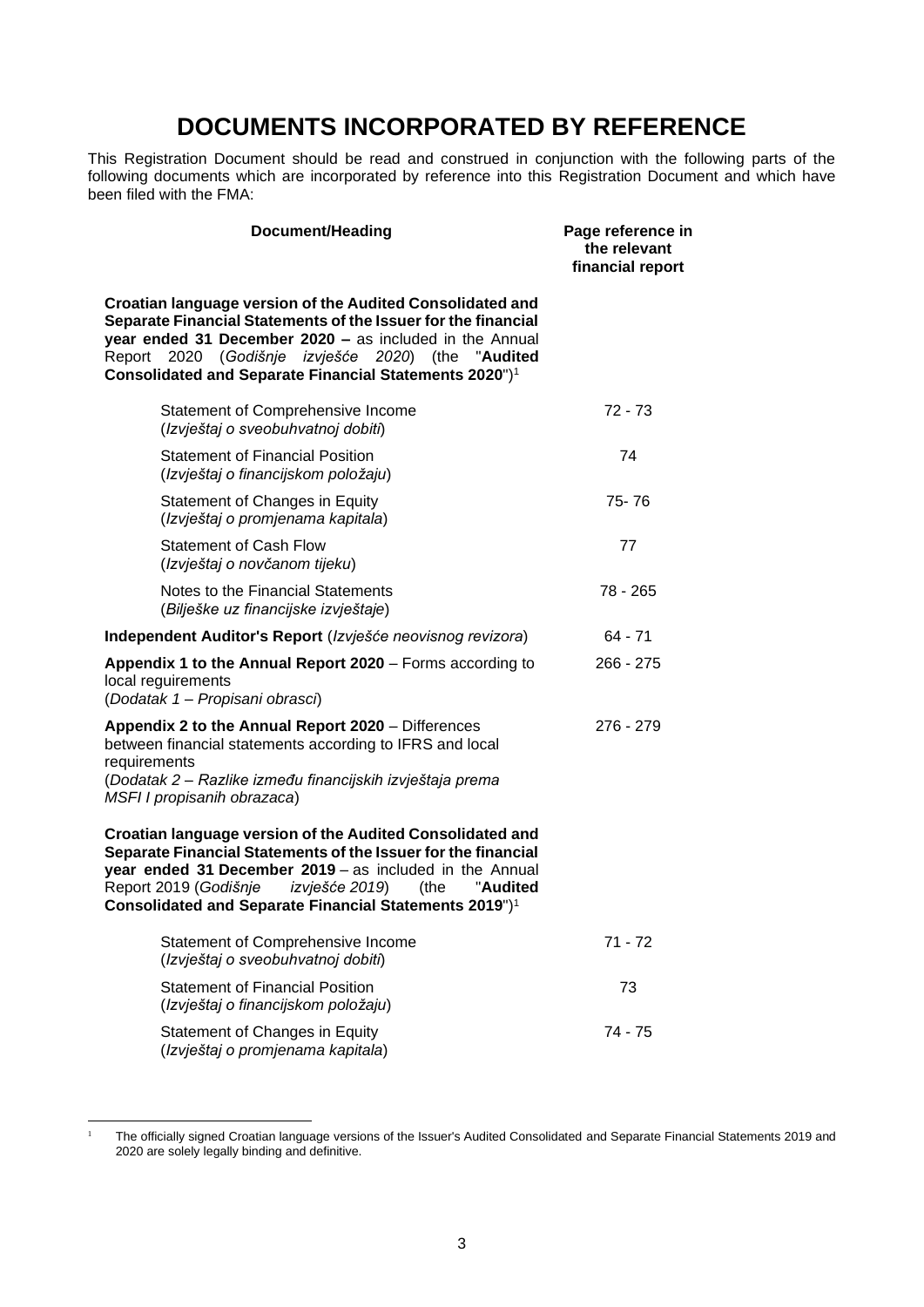| <b>Statement of Cash Flow</b><br>(Izvještaj o novčanom tijeku)                                                                                                                                                              | 76          |
|-----------------------------------------------------------------------------------------------------------------------------------------------------------------------------------------------------------------------------|-------------|
| Notes to the Financial Statements<br>(Bilješke uz financijske izvještaje)                                                                                                                                                   | 77 - 260    |
| Independent Auditor's Report (Izvješće neovisnog revizora)                                                                                                                                                                  | 64 - 70     |
| Appendix 1 to the Annual Report 2019 – Forms according to<br>local reguirements<br>(Dodatak 1 – Propisani obrasci)                                                                                                          | 261 - 271   |
| Appendix 2 to the Annual Report 2019 - Differences<br>between financial statements according to IFRS and local<br>requirements<br>(Dodatak 2 – Razlike između financijskih izvještaja prema<br>MSFI I propisanih obrazaca)  | 272 - 275   |
| English language translation of the Audited Consolidated<br>and Separate Financial Statements of the Issuer for the<br>financial year ended 31 December 2020 - as included in the<br>Annual Report 2020 <sup>2</sup>        |             |
| Statement of Comprehensive Income                                                                                                                                                                                           | 72 - 73     |
| <b>Statement of Financial Position</b>                                                                                                                                                                                      | 74          |
| Statement of Changes in Equity                                                                                                                                                                                              | $75 - 76$   |
| <b>Statement of Cash Flow</b>                                                                                                                                                                                               | 77          |
| Notes to the Financial Statements                                                                                                                                                                                           | 78 - 265    |
| <b>Independent Auditor's Report</b>                                                                                                                                                                                         | 64 - 71     |
| Appendix 1 to the Annual Report 2020 - Forms according to<br>local reguirements                                                                                                                                             | 266 - 275   |
| Appendix 2 to the Annual Report 2020 - Differences<br>between financial statements according to IFRS and local<br>requirements                                                                                              | 276 - 279   |
| <b>English language translation of the Audited Consolidated</b><br>and Separate Financial Statements of the Issuer for the<br>financial year ended 31 December 2019 - as included in the<br>Annual Report 2019 <sup>2</sup> |             |
| Statement of Comprehensive Income                                                                                                                                                                                           | 71 - 72     |
| <b>Statement of Financial Position</b>                                                                                                                                                                                      | 73          |
| Statement of Changes in Equity                                                                                                                                                                                              | 74 - 75     |
| <b>Statement of Cash Flow</b>                                                                                                                                                                                               | 76          |
| Notes to the Financial Statements                                                                                                                                                                                           | 77 - 260    |
| <b>Independent Auditor's Report</b>                                                                                                                                                                                         | 64 - 70     |
| Appendix 1 to the Annual report 2019 – Forms according to<br>local reguirements                                                                                                                                             | $261 - 271$ |

<sup>&</sup>lt;sup>2</sup> The English language translations of the Audited Consolidated and Separate Financial Statements of the Issuer for the financial years ended 31 December 2019 and 31 December 2020 are not legally binding and are incorporated into this Registration Document by reference for convenience purposes only.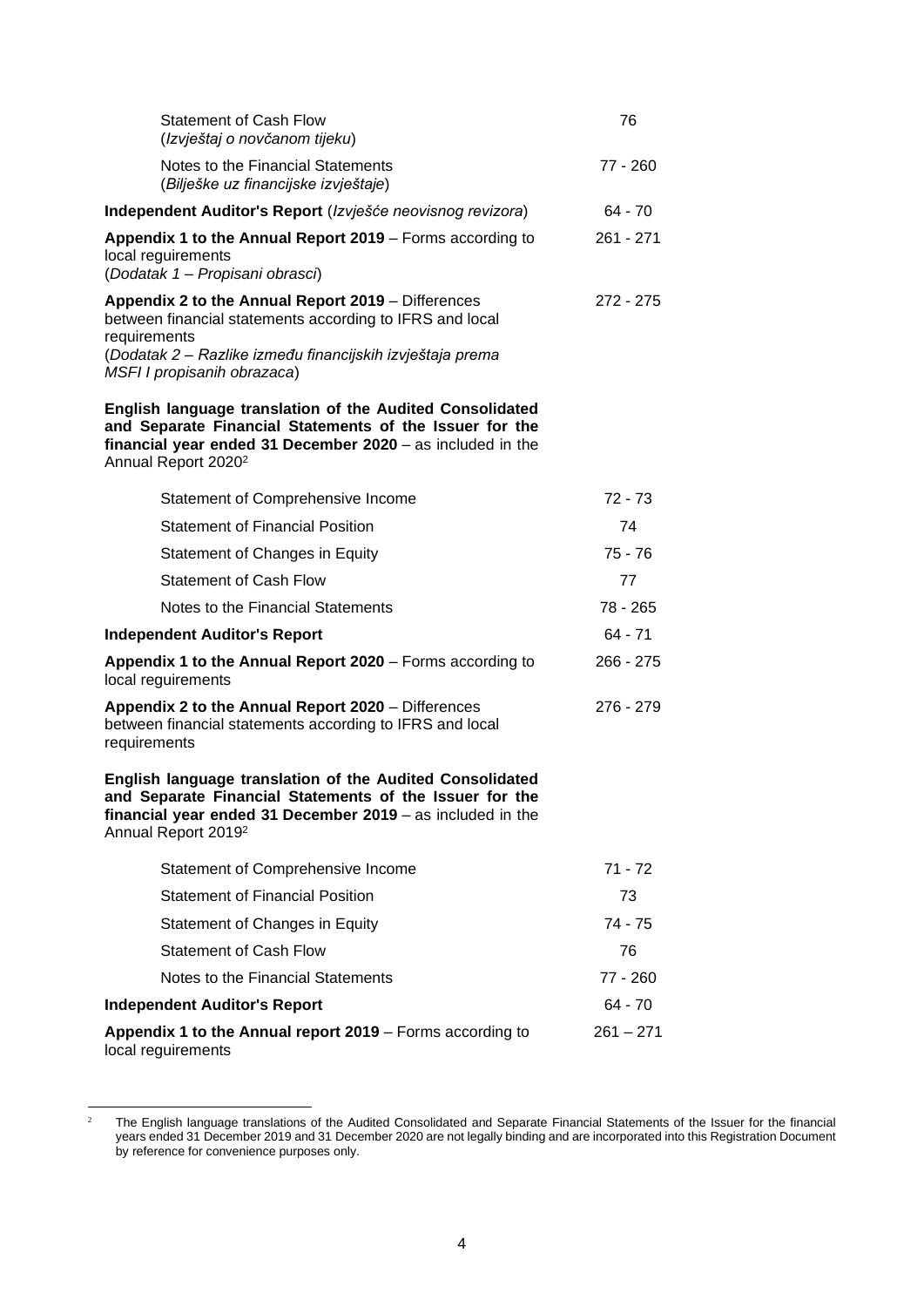**Appendix 2 to the Annual report 2019** – Differences between financial statements according to IFRS and local requirements 272 - 275

**English language translation of the Unaudited Interim Consolidated Financial Statements of the Issuer for the half year ended 30 June 2021** – Interim Report Half Year 2021 (the "**Unaudited Interim Consolidated Financial Statements as of 30 June 2021**")

| <b>Balance Sheet</b>                                                                                                        | 10      |
|-----------------------------------------------------------------------------------------------------------------------------|---------|
| Statement of Profit or Loss                                                                                                 | 11      |
| <b>Statement of Cash Flow</b>                                                                                               | 13      |
| Statement of Changes in Equity                                                                                              | 14      |
| Notes to the Half Year Financial Statements of Erste<br>Bank Croatia Group for the period from 1 January to<br>30 June 2021 | 15 - 24 |

For the avoidance of doubt, such parts of the annual reports 2019 and 2020 respectively as well as of the interim report half year 2021 which are not explicitly listed in the tables above, are not incorporated by reference into this Registration Document as these parts are either not relevant for the investor or covered elsewhere in this Registration Document.

Any information not listed above but included in the documents incorporated by reference is given for information purposes only.

Such parts of the documents which are explicitly listed above shall be deemed to be incorporated in, and form part of this Registration Document, save that any statement contained in such a document shall be deemed to be modified or superseded for the purpose of this Registration Document to the extent that a statement contained in this Registration Document modifies or supersedes such earlier statement (whether expressly, by implication or otherwise). Any statement so modified or superseded shall not be deemed, except as so modified or superseded, to constitute a part of this Registration Document.

## **DOCUMENTS AVAILABLE FOR INSPECTION**

<span id="page-4-0"></span>For the term of this Registration Document electronic versions of the following documents will be available on the Issuer's website under "www .erstebank.hr" (see also the links set out below in brackets):

(i) the Audited Consolidated and Separate Financial Statements 2020 incorporated by reference into this Registration Document

("https://cdn0.erstegroup.com/content/dam/hr/ebc/www\_erstebank\_hr/misc/o-nama/financijskaizvjesca/2021/financijska-izvjesca/2432021-12-40-godisnje-izvjesce-2020-erste-bankcroatia.pdf?forceDownload=1");

(ii) the English language translation of the Audited Consolidated and Separate Financial Statements of the Issuer for the financial year ended 31 December 2020 incorporated by reference into this Registration Document

("https://cdn0.erstegroup.com/content/dam/hr/ebc/www\_erstebank\_hr/eng/downloads/aboutus/finnancial-reports/2021/financial-statements/2432021-12-40-annual-report-2020-erste-bankcroatia.pdf?forceDownload=1");

(iii) the Audited Consolidated and Separate Financial Statements 2019 incorporated by reference into this Registration Document

("https://cdn0.erstegroup.com/content/dam/hr/ebc/www\_erstebank\_hr/misc/o-nama/financijskaizvjesca/2020/financijska-izvjesca/2032020-15-00h-godisnje-izvjesce-za-godinu-koja-zavrsava-31122019.pdf?forceDownload=1");

(iv) the English language translation of the Audited Consolidated and Separate Financial Statements of the Issuer for the financial year ended 31 December 2019 incorporated by reference into this Registration Document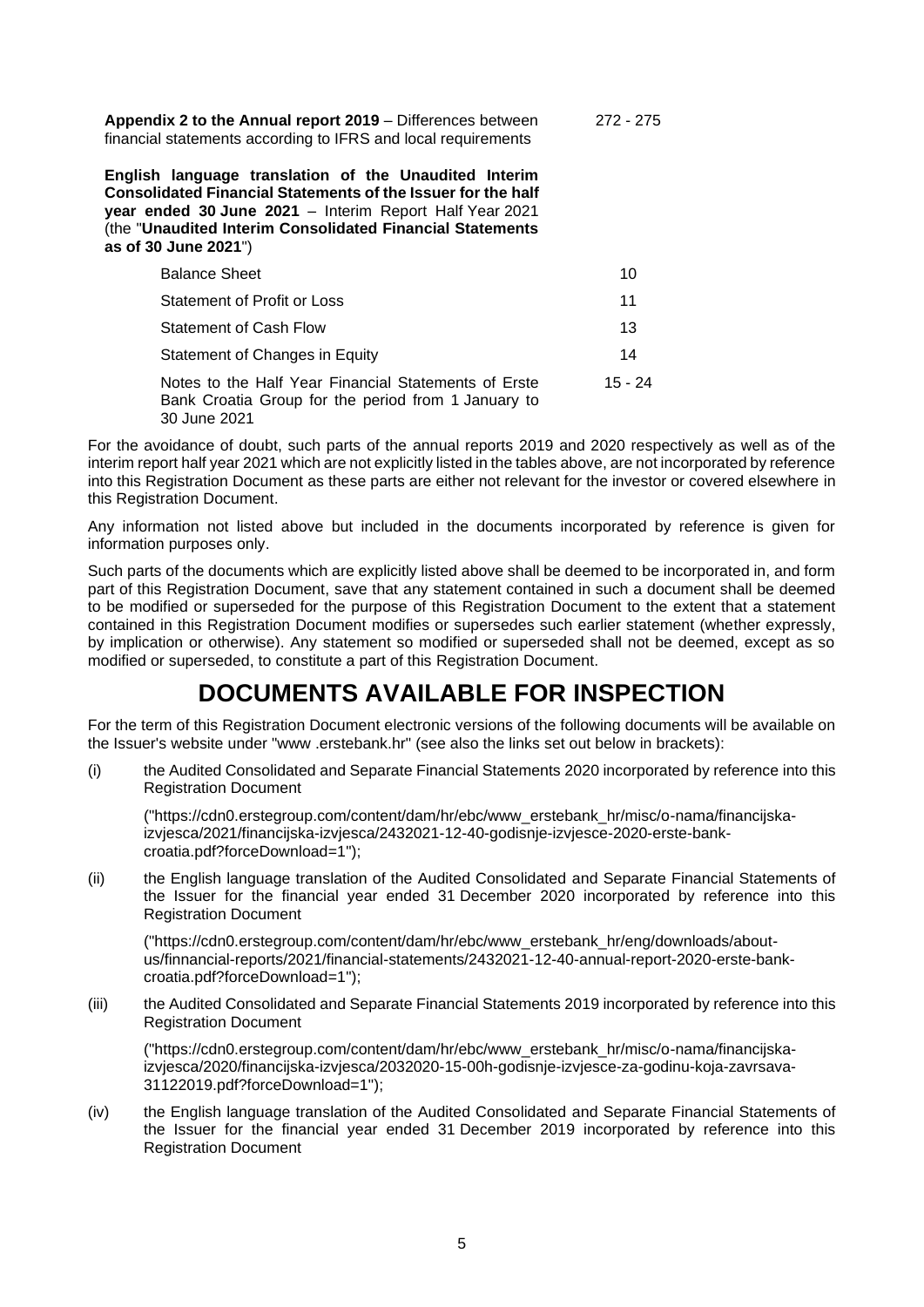("https://cdn0.erstegroup.com/content/dam/hr/ebc/www\_erstebank\_hr/misc/o-nama/financijskaizvjesca/2020/financijska-izvjesca/2032020-15-00h-annual-report-for-the-year-ended-31122019.pdf?forceDownload=1");

(v) the Unaudited Interim Consolidated Financial Statements as of 30 June 2021 incorporated by reference into this Registration Document

("https://cdn0.erstegroup.com/content/dam/hr/ebc/www\_erstebank\_hr/misc/o-nama/financijskaizvjesca/2021/financijska-izvjesca/3072021-11-30-izvjestaj-poslovodstva-3062021-esbgrupa.pdf?forceDownload=1");

(vi) this Registration Document and any supplement to this Registration Document

("https://cdn0.erstegroup.com/content/dam/hr/ebc/www\_erstebank\_hr/eng/bonds/registrationdocument-december-2021.pdf")

("www .erstebank.hr/en/about-us/bonds"); and

(vii) the Issuer's articles of association

("https://cdn0 .erstegroup.com/content/dam/hr/ebc/www\_erstebank\_hr/eng/downloads/aboutus/Articles\_of\_Association.pdf").

# **SUPPLEMENT TO THIS REGISTRATION DOCUMENT**

<span id="page-5-0"></span>The Issuer is obliged by the provisions of the Prospectus Regulation that if there is a significant new factor, material mistake or material inaccuracy relating to the information included in this Registration Document which may affect the assessment of the securities to be issued and which arises or is noted between the time when this Registration Document is approved and the closing of the offer period or the time when trading on a regulated market begins, whichever occurs later, the Issuer shall prepare a supplement to this Registration Document or publish a consolidated Registration Document (Article 23(6) of the Prospectus Regulation) for use in connection with any subsequent offering of the securities to be issued and shall supply to the FMA and the stock exchange operating any markets such number of copies of such supplement hereto or such consolidated Registration Document as relevant applicable legislation require.

# **SOURCES OF INFORMATION**

<span id="page-5-1"></span>Statistical and other data provided in this Registration Document has been extracted from the website of Fitch Ratings Ireland Limited ("**Fitch**"), from the Croatian Central Bank's website, from the Audited Consolidated and Separate Financial Statements 2020 and from the English language translation of the annual report thereon as well as from the Unaudited Interim Consolidated Financial Statements as of 30 June 2021. The Issuer confirms that such information has been accurately reproduced and that, so far as it is aware, and is able to ascertain from information published by such sources, no facts have been omitted which would render the reproduced information inaccurate or misleading.

# **FORWARD-LOOKING STATEMENTS**

<span id="page-5-2"></span>This Registration Document contains certain forward-looking statements. A forward-looking statement is a statement that does not relate to historical facts and events. They are based on analyses or forecasts of future results and estimates of amounts not yet determinable or foreseeable. These forward-looking statements can be identified by the use of terms and phrases such as "anticipate", "believe", "could", "estimate", "expect", "intend", "may", "plan", "predict", "project", "will" and similar terms and phrases, including references and assumptions. This applies, in particular, to statements in this Registration Document containing information on future earning capacity, plans and expectations regarding the Issuer's business and management, its growth and profitability, and general economic and regulatory conditions and other factors that affect it.

Forward-looking statements in this Registration Document are based on current estimates and assumptions that the Issuer makes to the best of its present knowledge. These forward-looking statements are subject to risks, uncertainties and other factors which could cause actual results, including the Issuer's financial condition and results of operations, to differ materially from and be worse than results that have expressly or implicitly been assumed or described in these forward-looking statements. The Issuer's business is also subject to a number of risks and uncertainties that could cause a forward-looking statement, estimate or prediction in this Registration Document to become inaccurate. Accordingly, investors are strongly advised to read the following sections of this Registration Document: "*1. Risk Factors*" and "*2. Erste & Steiermärkische Bank d.d.*". These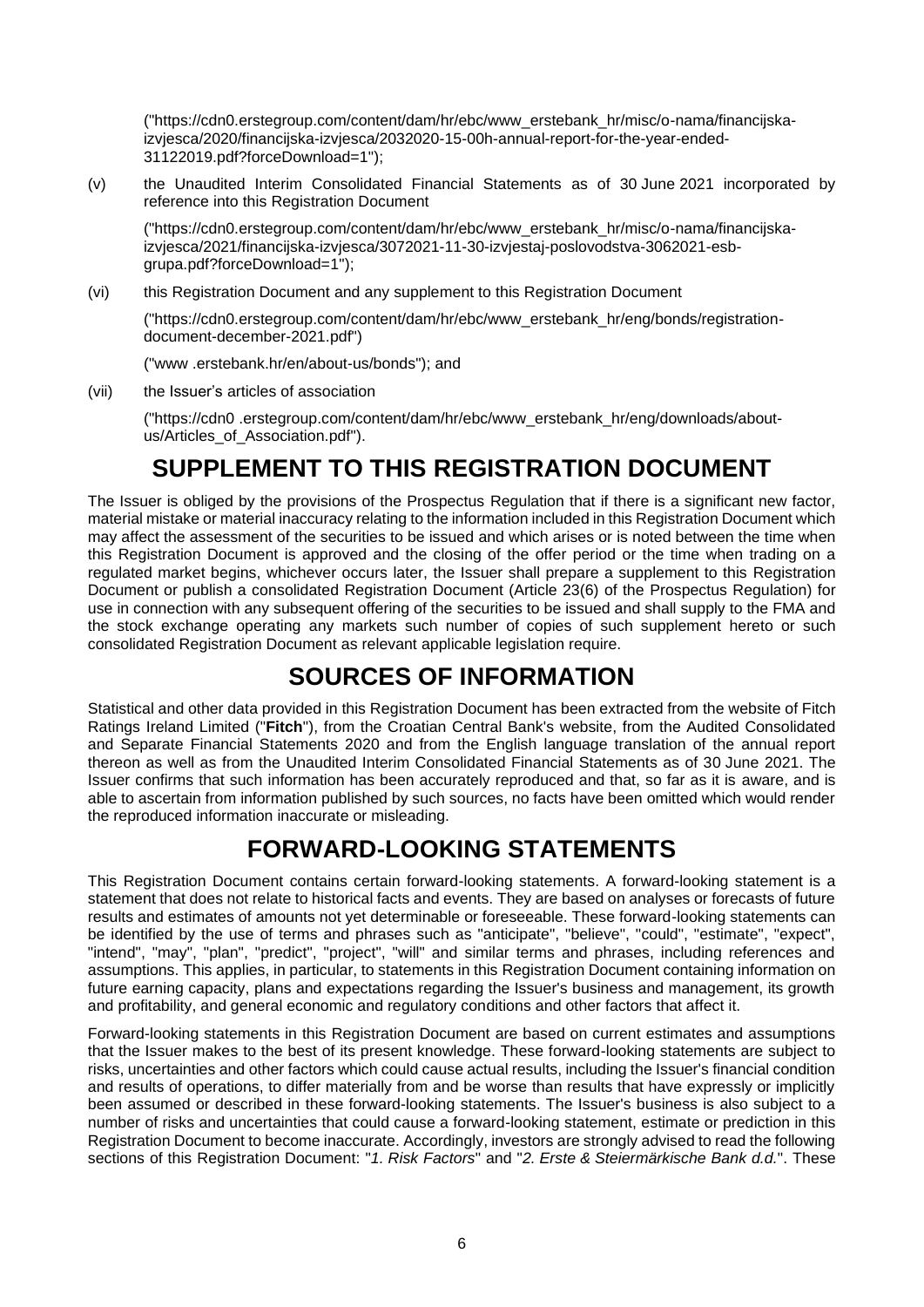sections include more detailed descriptions of factors that might have an impact on the Issuer's business and the markets in which it operates.

In light of these risks, uncertainties and assumptions, future events described in this Registration Document may not occur.

# **RESPONSIBILITY STATEMENT**

<span id="page-6-0"></span>The Issuer, with its registered office at Jadranski trg 3/a, 51000 Rijeka, Republic of Croatia, is responsible for the information given in this Registration Document.

The Issuer hereby declares that, to the best of the knowledge of the Issuer, the information contained in this Registration Document is in accordance with the facts and makes no omission likely to affect its import.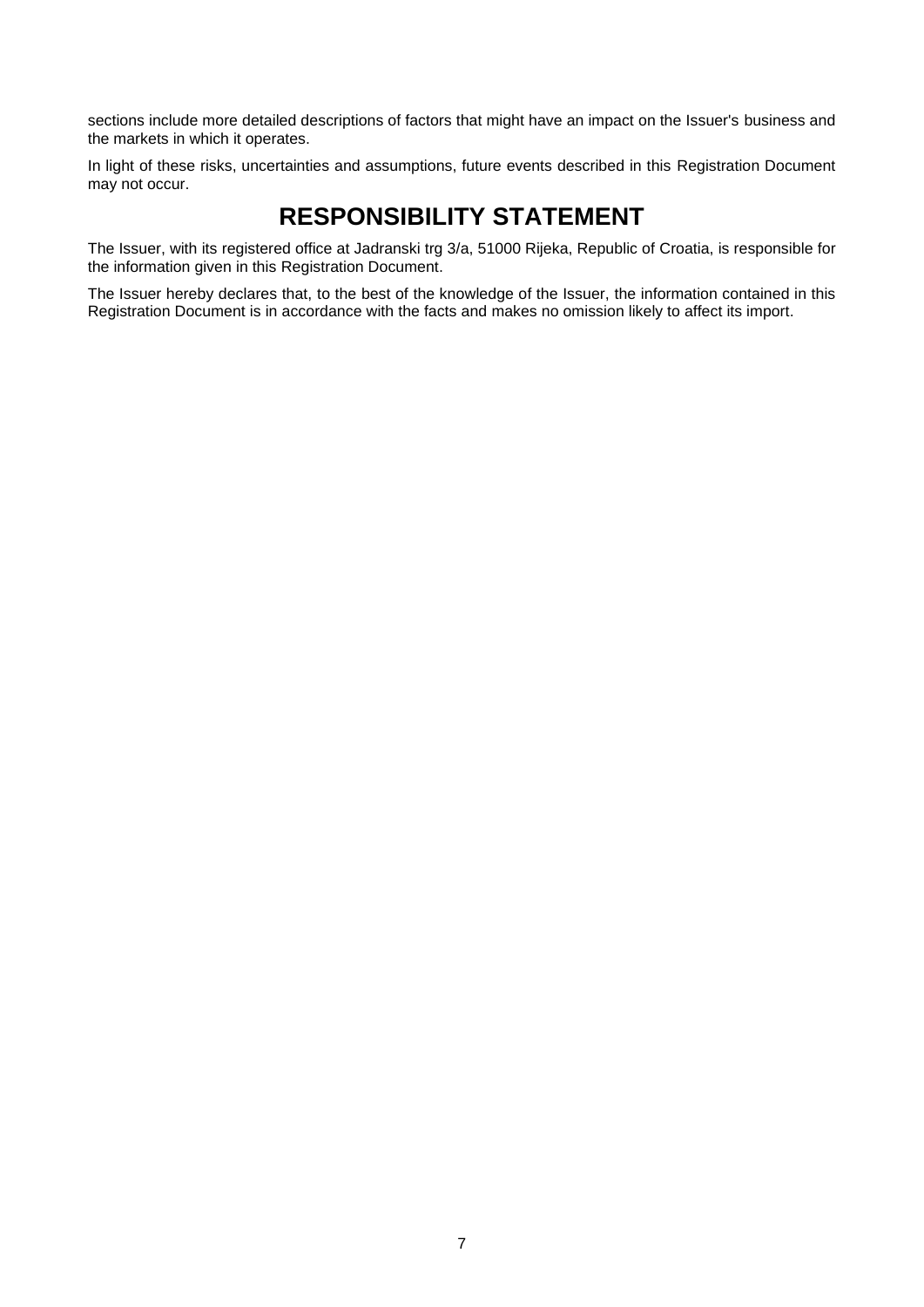# **1. RISK FACTORS**

<span id="page-7-0"></span>*Prospective investors should consider carefully the risks set forth below and the other information contained in this Registration Document prior to making any investment decision with respect to any securities to be issued. Prospective investors should note that the risks described below are not the only risks the Issuer faces. The Issuer has described only those risks relating to its business, operations, financial condition or prospects that it considers to be material and specific and of which it is currently aware. There may be additional risks that the Issuer currently considers not to be material and specific or of which it is not currently aware, and any of these risks could have the effects set forth below.*

*Prospective investors should also read the detailed information set out elsewhere in this Registration Document and should consult with their own professional advisers (including their financial, accounting, legal and tax advisers) and reach their own views prior to making any investment decision.*

*Each of the Issuer related risks highlighted below could have a material adverse effect on the Issuer's business, operations, financial condition or prospects which, in turn, could have a material adverse effect on the amount of principal and interest (if applicable) which investors will receive in respect of any securities to be issued. In addition, each of the Issuer related risks highlighted below could adversely affect the trading price of the securities to be issued or the rights of investors under the securities to be issued and, as a result, investors could lose some or all of their investment.*

*The Issuer believes that the following factors may affect its ability to fulfil its obligations under securities to be issued. Most of these factors are contingencies which may or may not occur. Below the Issuer expresses its view on the likelihood of any such contingency occurring as of the date of this Registration Document.*

*The Issuer believes that the factors described below represent the principal risks inherent in investing in the securities to be issued, but the inability of the Issuer to pay interest, principal or other amounts on or in connection with any securities to be issued may occur for other reasons which may not be considered significant risks by the Issuer based on information currently available to it or which it may not currently be able to anticipate.*

*The risk factors herein are organised into categories depending on their nature (with the most material risk factors mentioned first in each of the categories):*

## <span id="page-7-1"></span>**1.1 CREDIT RISKS**

### **Erste Bank Croatia may in the future experience deterioration in credit quality of their clients, particularly as a result of financial crises or economic downturns.**

Based on its business model which is primarily concentrated on providing clients with loans, Erste Bank Croatia may in the future continue to be exposed to the risk that its borrowers may not repay their loans according to their contractual terms (defaults) and that the collateral or income stream securing the payment of these loans may be insufficient.

In case of further negative macroeconomic movements this risk may become even a bit more pronounced. This means that macroeconomic events, may lead to an increase in defaults of Erste Bank Croatia's customers, which would adversely impact its results of operations and financial condition. In addition, unanticipated political events could result in further losses for Erste Bank Croatia which means that political and economic instability resulting from, or causing, the occurrence of any of these risks would also adversely affect the market for Erste Bank Croatia's products and services.

Negative economic developments could have a negative effect on the credit quality of Erste Bank Croatia's loan portfolio. This is particularly true in cases of a significant increase in unemployment rates and deteriorated financial conditions for Erste Bank Croatia's corporate customers in Croatia. Potential higher reference interest rates could also result in more debtors to be unable to repay their loans according to their contractual terms and consequently lead to an increase of defaults for Erste Bank Croatia.

Potential exchange rate movements could also have a certain negative impact on Erste Bank Croatia's credit portfolio quality due to potentially higher monthly obligations of Erste Bank Croatia's clients which might have a negative influence on their ability for regular servicing of their monthly obligations. However, the Republic of Croatia entered into the European exchange rate mechanism II ("**ERM II**") procedure in course of the EUR introduction which is expected in the next period (i.e. a period of at least two years whereby a preliminary date for EUR introduction is set for 1 January 2023). Thus, the potential negative impact of EUR/HRK movements on Erste Bank Croatia's portfolio is lower. The real estate market prices have generally shown an upward trend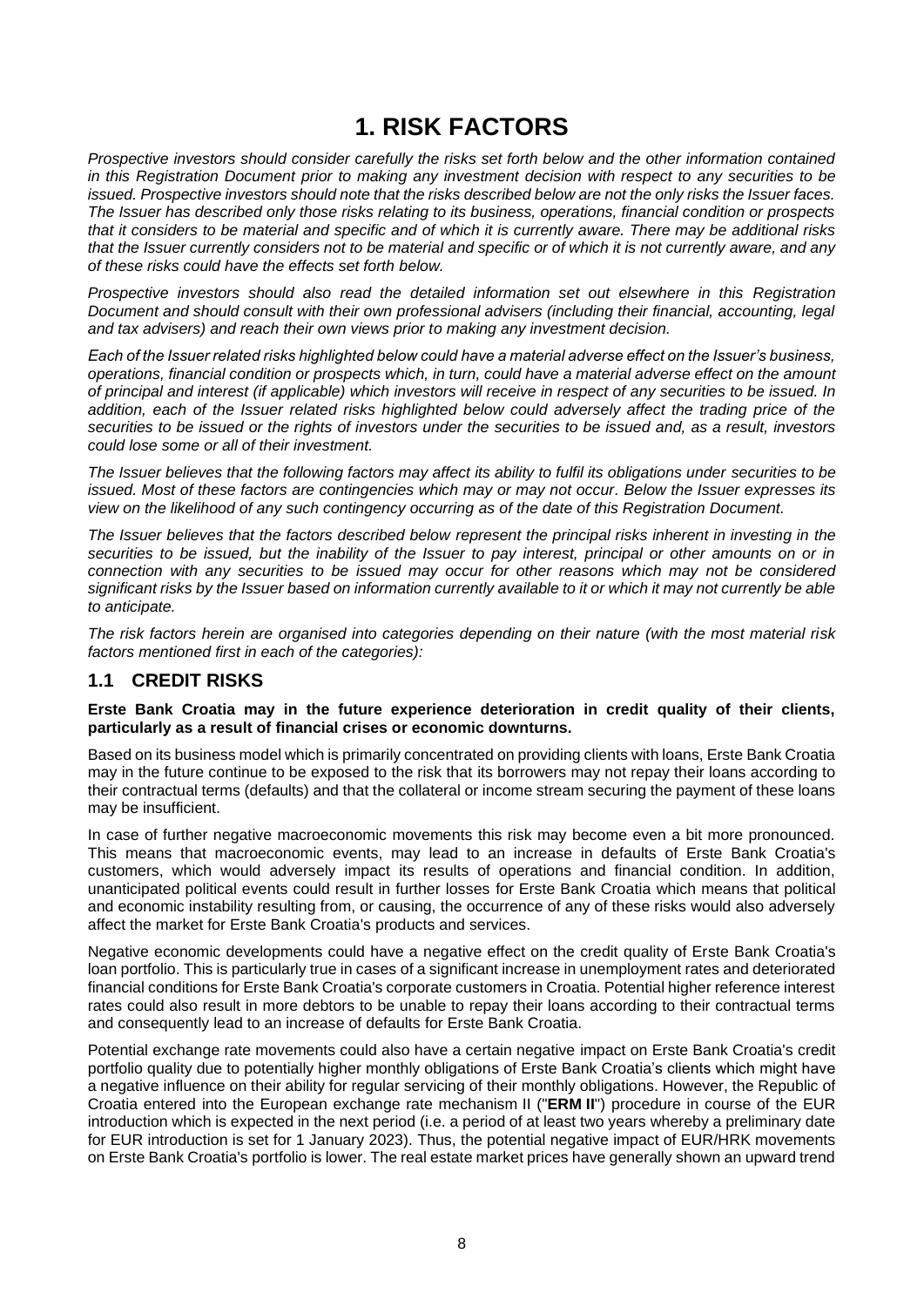in the last years. Collateral values are strongly correlated to the real estate market price development and if the market conditions take a turn for the worse, collateral values may be negatively influenced. Market price reductions would lead to a decline of the collateralization ratio of the existing loan portfolios of Erste Bank Croatia as well as to potential reduced collateral recoveries in case of default of its borrowers.

Materialization of credit risk generates risk costs for the Issuer. The level of risk costs for Erste Bank Croatia is based on internal analysis of the current and historical probabilities for going into default as well as on the methods for loan management and based on assessment of the underlying asset and disposable debt serving capacity of its clients. Based on regulatory requests and accounting standards, Erste Bank Croatia allocates provisions for credit risk in order to cover expected losses in loan portfolio. Loan provisions are being calculated for financial asset valued based on amortised cost (financial asset held to maturity, loans and advances) in line with the International Financial Reporting Standard 9 (IFRS 9).

#### **Erste Bank Croatia may experience severe economic disruptions, as those for instance are induced by the worldwide corona virus (COVID-19) pandemic, which may have significant negative effects on Erste Bank Croatia and its clients.**

Erste Bank Croatia is directly and through its clients and suppliers exposed to multiple risks in relation to the worldwide pandemic caused by the corona virus SARS-CoV-2 ("**COVID-19**") and the measures taken by sovereigns, companies and others to prevent the spread of COVID-19. The COVID-19 pandemic, the interim lockdowns and the resulting volatile economic conditions have led to deterioration of financial conditions of some Erste Bank Croatia's customers, in general, and certain sectors/businesses, e.g. cyclical industries, transportation, hotels, and leisure in particular. Before the COVID-19 pandemic is over and the economy returned to a more stable environment, it is unclear whether Erste Bank Croatia's credit costs, its unlikely-topay assessments and the negative rating migrations, which resulted in IFRS 9 stage migrations, have reached a bottom or there will be second round effects. If the economic conditions worsen again, this could result in credit losses exceeding the amount of Erste Bank Croatia's loan loss provisions.

In response to the COVID-19 pandemic and the economic turbulences, governments, central banks and bank regulators in countries in which Erste Bank Croatia Group operates have already taken and may continue to take unprecedented state intervention measures, such as imposing payment moratoria, caps on interest rates, and other interfering into contractual relationships of Erste Bank Croatia Group with its clients and suppliers and limiting or reducing the legal remedies to collect amounts due, and many more measures to protect their citizens (health), national economies, currencies or fiscal income, thereby incurring high fiscal deficits. Any of these or similar state intervention measures could have a material adverse effect on Erste Bank Croatia Group's business, financial condition and results of operations through a combination of less interest and fee income, higher risk costs or higher other costs.

The COVID-19 pandemic may also have a negative impact on the market value of the assets that are financed by Erste Bank Croatia, serve as collateral for Erste Bank Croatia's repayment claims and/or are included in Erste Bank Croatia's cover pool.

Furthermore, the COVID-19 pandemic might lead to a second wave of asset price adjustments as well as a rise in spreads, which might have a negative impact on the Issuer's refinancing costs.

### **Erste Bank Croatia is exposed to significant counterparty risk.**

In the ordinary course of its business, Erste Bank Croatia is exposed to the risk that third parties who owe Erste Bank Croatia money, securities or other assets will not perform their obligations. This exposes Erste Bank Croatia to the risk of counterparty defaults, which could be higher during periods of economic downturn.

Furthermore, Erste Bank Croatia is exposed to a risk of non-performance by counterparties in the financial services industry. This exposure can primarily arise through trading, lending, clearance and settlement. These counterparties include brokers and dealers, custodians, commercial credit institutions, investment banks, and other institutional clients. Many of these relationships expose Erste Bank Croatia to credit risk in the event of counterparty default.

In addition, in cases where the collateral that Erste Bank Croatia holds cannot be realised or is liquidated at prices below the level necessary to recover the full amount of the loan or to cover the full amount of derivative exposure, Erste Bank Croatia will incur losses if its counterparties default on their obligations.

Concerns about potential defaults by third party financial institutions can lead to significant liquidity problems, losses or defaults by other financial institutions (such as the Issuer), as the commercial and financial soundness of many financial institutions is primarily interrelated due to credit and trading. Even a perceived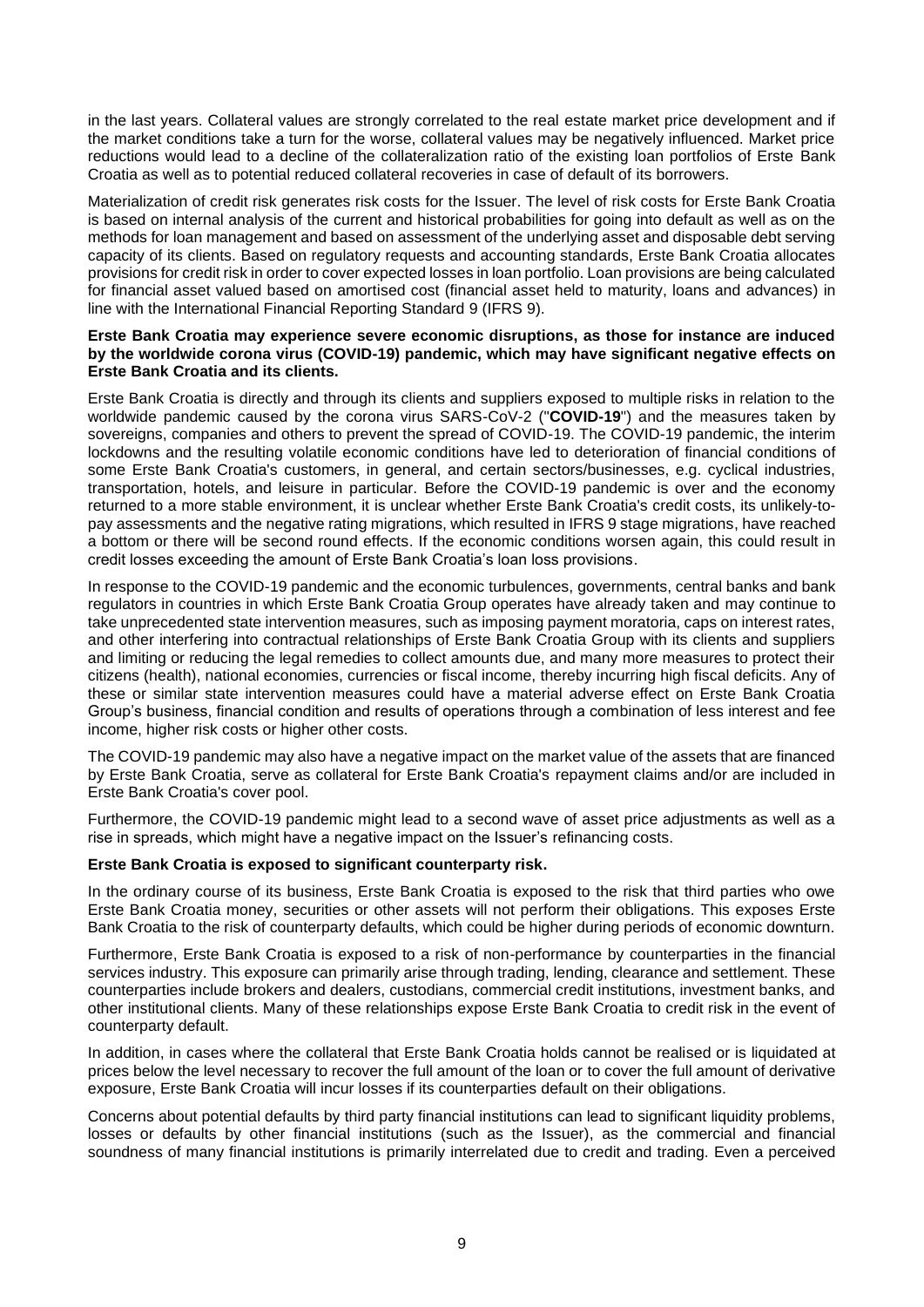lack of creditworthiness may lead to market-wide liquidity problems. This risk is often referred to as "systemic risk", and it affects credit institutions (such as the Issuer) and all other types of intermediaries in the financial services industry. Systemic risk could have a material adverse effect on Erste Bank Croatia's business, financial condition, results of operations, deposit base, liquidity and/or prospects as it leads to a need for Erste Bank Croatia to raise additional capital, while at the same time making it more difficult to do so.

## <span id="page-9-0"></span>**1.2 BUSINESS RISKS**

## **Erste Bank Croatia's business entails several forms of operational risks.**

Operational risk to which Erste Bank Croatia is exposed in several ways is defined as the risk of loss resulting from inadequate or failed internal processes, people and systems, or from external events, such as natural disasters, terrorism, external infrastructure failures or external fraud, and includes legal risk, but excludes strategic and reputational risk. However, in case of Erste Bank Croatia reputational risk is included under the operational risk for assessment purposes due to the strong link with it as many operational risk events have a strong impact in terms of reputation. The main components of operational risk in Erste Bank Croatia are:

- Execution risk: In case of Erste Bank Croatia, such risk arises from losses from failed transaction processing or process management, from relations with trade counterparties and vendors. It can materialize in deficiencies and/or errors in the origination of products and transactions, or failed execution or omission of contractual obligations and constitutes a major risk driver for Erste Bank Croatia. The increasing number of outsourcings and the complexity of services can significantly alter its risk profile, for example increase the information and communication technology ("**ICT**") risk resulting from significant usage of cloud service providers.
- Conduct risk: The current or prospective risk of losses to Erste Bank Croatia arises from inappropriate supply of financial services including cases of willful or negligent misconduct or n ot acting in the best interest of its clients. Erste Bank Croatia has faced litigations tied to violations or alleged violations of consumer protection or consumer rights and also expects current and potential conduct risks to remain under close regulatory scrutiny.
- Fraud risk: In case of Erste Bank Croatia, such risk arises from losses due to acts of a type intended to defraud, misappropriate property or circumvent regulations, the law or company policy, excluding diversity/discrimination events, involving an internal or external party. Due to the constant change of fraud schemes or internal frauds spanning for longer time or credit risk related external frauds due to increasing business activity, respective monitoring, reporting and screening activities mi ght not be fully effective in certain cases.
- ICT risk: In case of Erste Bank Croatia, the risk of loss arises due to breach of confidentiality, failure of integrity of systems and data, inappropriateness or unavailability of systems and data, or inability to change the IT within a reasonable time and costs when the environment or business requirements change (i.e. agility). ICT systems, the increasing usage of cloud services, project management and aging architecture have a potential impact from their failures on Erste Bank Croatia and on the financial sector as a whole due to interlinkages between Erste Bank Croatia and third party institutions, also in the cross-border context. It includes information security risk which could result in the compromise of assets, unauthorized use, loss, damage, disclosure or modification of ITassets. ICT risk includes the increasing risk of cyber threats on Erste Bank Croatia whereas the relevant corrective measures like improvement of technical security mechanisms, monitoring of cloud service usage, awareness campaign, customer authentication mechanism, disaster recovery plan might not be fully effective.
- Legal risk (impact): In case of Erste Bank Croatia, such risk arises due to the possibility that failure to meet contractual obligations, initiated court proceedings against credit institutions and business decisions taken which are found to be unenforceable, might have a negative impact on the Issuer's business operation or financial position. Furthermore, in case of Erste Bank Croatia, it means the risk from a claim or proceeding due to non-compliance with legal and legislative provisions of national or international origin or from contractual arrangements or internal rules and/or ethical conduct deriving from national or international norms and practices or statutory responsibilities. It also includes the exposure to newly enacted laws as well as to changes in interpretations of existing laws. As a secondary risk, it may materialize in any of the above risk types, as Erste Bank Croatia may be the subject of a claim or proceedings alleging non-compliance with contractual or other legal or statutory responsibilities. The increase in complexity and constant change in the regulatory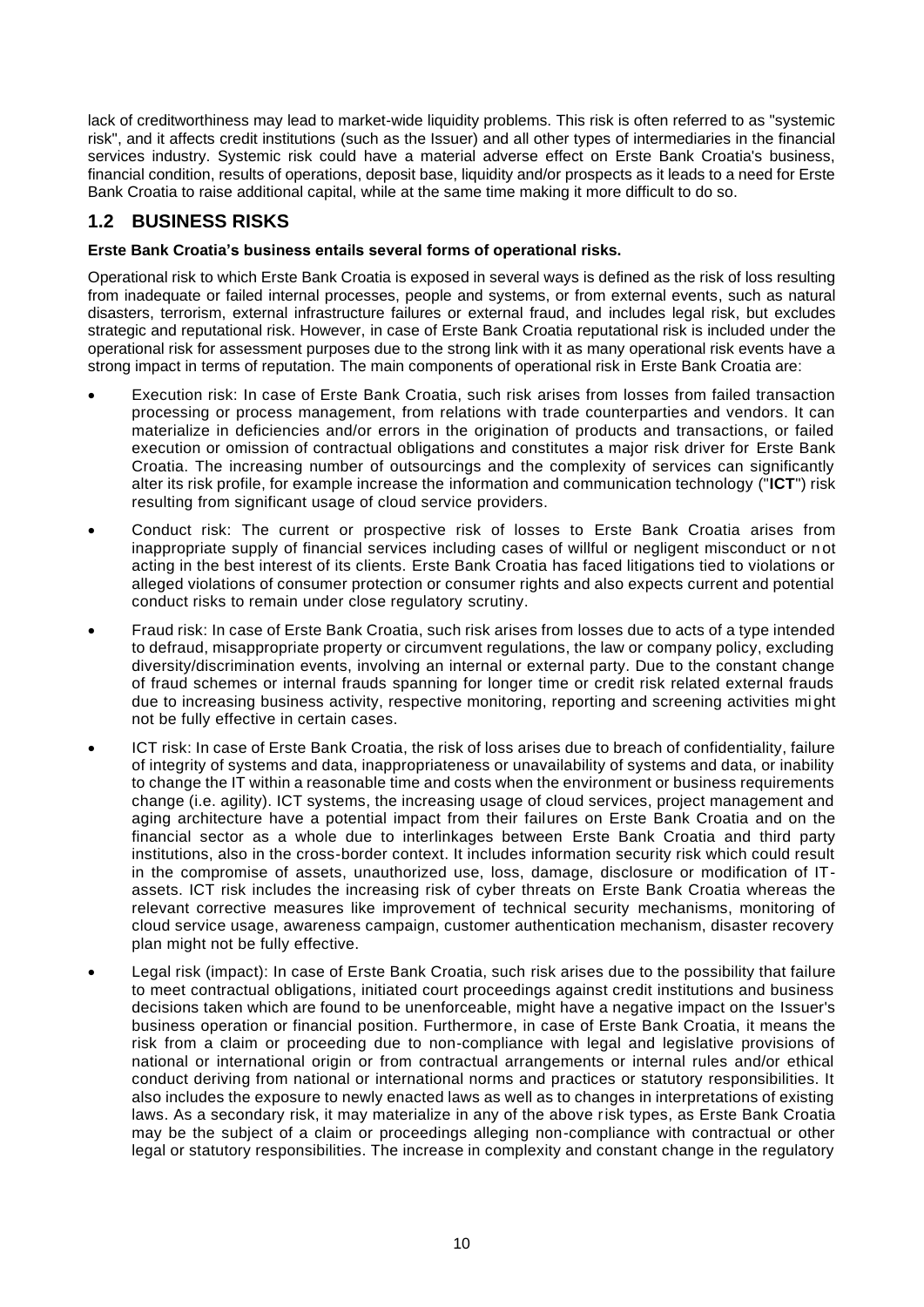environment imposing more and more obligations on credit institutions (such as the Issue) to be fulfilled towards its clients, in particular in retail business, is coupled with regulatory scrutiny and legal actions by consumer protection associations and agencies. This is expected to increase the level of uncertainty and sources of legal risks.

• Compliance risk: In case of Erste Bank Croatia, there is the possibility to incur legal or regulatory sanctions, including restrictions on business activities, fines or enhanced reporting req uirements, in case of failure to comply with applicable laws, rules, regulations, related self-regulatory organization standards and codes of conduct applicable to Erste Bank Croatia's banking activities. Compliance risk materializes itself in fines imposed by the financial market authorities competent for Erste Bank Croatia (i.e. the Croatian National Bank ("**CNB**") and the Croatian Financial Services Supervisory Agency). The regulatory scrutiny is not expected to decrease, neither in terms of additional duties that Erste Bank Croatia will have to observe nor in terms of the authorities' audit exercises. It is possible that the number of audits and subsequently also the number of audit findings and potential fines will increase for Erste Bank Croatia.

### **Erste Bank Croatia is subject to risk that liquidity may not be readily available.**

Erste Bank Croatia relies on customer deposits to meet a substantial portion of its funding requirements. Erste Bank Croatia's deposits are provided by both retail and corporate clients, a significant proportion of which are demand deposits. Such deposits are subject to fluctuation due to factors outside Erste Bank Croatia's control (such as a massive and accelerated deposit outflow caused by major crisis, the materialisation of reputational risk (i.e. lack of trust and market crisis)). Because a significant portion of Erste Bank Croatia's funding comes from its deposit base, any material decrease in deposits could have a negative impact on Erste Bank Croatia's liquidity unless corresponding actions were taken to improve the liquidity profile of other deposits or to use its liquid assets, mainly sovereign bonds, which may not be possible on economically beneficial terms.

As credit provider, Erste Bank Croatia is exposed to market liquidity risk, which arises from an inability to easily sell an asset because there is inadequate market liquidity or market disruption. Erste Bank Croatia is also exposed to funding liquidity risk, which is an exposure to losses arising out of a change in the cost of refinancing or from insolvency of counterparties, which may result in difficulties in meeting future payment obligations, either in full, on time or on economically beneficial terms.

### **Global conditions may in different ways have a material adverse effect on Erste Bank Croatia.**

Erste Bank Croatia is directly and through its clients connected to the global financial system and dependent on exchange rates, financial asset prices and liquidity flows. Geopolitical uncertainties over North Korea, Russia, Ukraine, Iran, Syria, Saudi Arabia, Hong Kong, Turkey and Venezuela may impact financial markets, trade and so Erste Bank Croatia's clients. Furthermore, financial uncertainties over Turkey and the high total debt levels in China and some European countries like Italy or Spain may impact financial markets, global growth and Erste Bank Croatia's clients.

Protectionism like customs and trade barriers as well as nationalism are on the rise worldwide and multilateral institutions and policymaking are under constant pressure from nationalist forces. There is a risk that Erste Bank Croatia performance might be hit as Erste Bank Croatia general strategy is based on further European integration and global free trade.

No trade deal with the United Kingdom is a further risk factor for Erste Bank Croatia as disruptions to financial markets as well as a sizeable macroeconomic shock could be the consequence.

### **The Euro zone membership perspective of the Republic of Croatia may negatively impact the Issuer's profitability due to loss of EUR/HRK conversion related business and one-off cost related to such conversion.**

The Republic of Croatia is seeking to join the Euro zone and adopt the Euro as a currency. On that note, the Republic of Croatia joined the ERM II in July 2020, making the Euro adoption possible as early as from 2023. As of the date of this Registration Document, the Croatian government is communicating the 1 January 2023 as targeted entry date into the Euro zone, displaying political commitment for fast lane Euro zone membership. In that sense, the Issuer is facing a risk that the Republic of Croatia is joining the Euro zone, which in turn leads to a negative impact on the Issuer's profitability amid the loss of business revenues linked to its foreign exchange operations involving EUR/HRK, a potential negative impact on its net interest income and its oneoff costs related to the Euro adoption.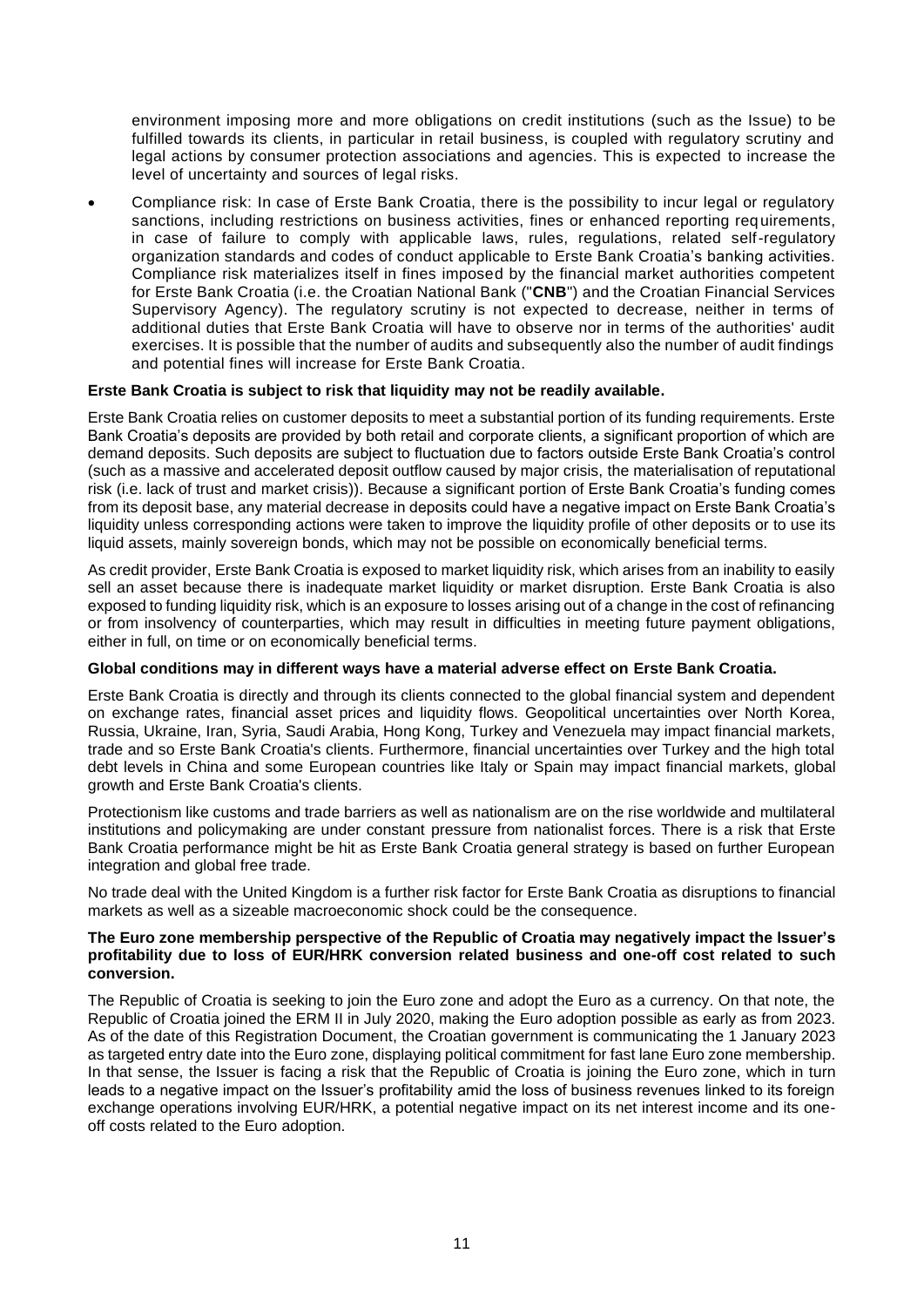#### **The Euro introduction may give rise to certain operational risks which are higher than those for the usual business of Erste Bank Croatia.**

Erste Bank Croatia (along with other Croatian credit institutions) is expecting the completion of work on the draft legislation for the introduction of the Euro in Croatia. Such introduction on national level may give rise to certain operational risks which are higher than those for the usual business of Erste Bank Croatia if its publication and adoption would be delayed or its implementation regulations or processes would be incomplete, ambiguous and imperfect.

### **Changes in interest rates are caused by many factors beyond Erste Bank Croatia's control, and such changes can have a significant adverse effect on its financial results, including net interest income.**

Erste Bank Croatia derives the majority of its operating income from net interest income. Interest rates are sensitive to many factors beyond Erste Bank Croatia's control, such as inflation, monetary policies the innovation of financial services, competition, domestic and international economic and political conditions. Changes in interest rates can affect the spread between the rate of interest that Erste Bank Croatia pays to borrow funds from its depositors and other lenders and the rate of interest that it charges on loans it extends to its customers. While the competitive pressure on the margins is a rather obvious factor, also changes in the absolute level of the interest rate environment can affect the spread between the rate of interest that Erste Bank Croatia pays to borrow funds from its depositors and other lenders and the rate of interest that it charges on loans it extends to its customers. If the interest margin decreases, net interest income will also decrease unless Erste Bank Croatia is able to compensate such decrease by increasing the total amount of funds it lends to its customers. The current low interest rate environment brings additional challenges for Erste Bank Croatia to interest margin stability as the potential to re-price its customers' deposits, also due to their natural floor which might be exhausted while loan yields are fully subject to the downward trend resulting in reduced net interest income. Additionally, in a very low or even negative interest rate environment, Erste Bank Croatia will bear increased costs of maintaining the regulatory and prudential liquidity buffers held in cash and highly liquid assets. An increase in rates charged to its customers can also negatively impact interest income if it reduces the amount of customer borrowings. For competitive reasons, Erste Bank Croatia may also choose to raise rates of interest it pays on deposits without being allowed to make a corresponding increase in the interest rates it charges to its customers, except in those situations when the raise is mandatory as per a legal provision. Finally, a mismatch in the maturity structure of interest-bearing assets and interest-bearing liabilities in any given period could, in the event of changes in interest rate curves, reduce Erste Bank Croatia's net interest margin and have a material adverse effect on its net interest income.

### **Market fluctuations and volatility may adversely affect the value of Erste Bank Croatia's assets, reduce profitability and make it more difficult to assess the fair value of certain of its assets.**

Financial markets could face periods of significant stress conditions when steep falls in perceived or actual values of assets held by Erste Bank Croatia and other credit/financial institutions could be accompanied by a severe reduction in market liquidity.

Market volatility and illiquidity may make revaluation of certain exposures difficult, and the value ultimately realised by Erste Bank Croatia may be different from the current or estimated fair value. In addition, Erste Bank Croatia's estimates of fair value may differ both from similar estimates made by other financial institutions and from the values that would have been used if a market for these assets had been readily available. Any of these factors may affect Erste Bank Croatia's results of operations, liquidity or prospects as they could require Erste Bank Croatia to recognise further revaluation losses or realize impairment charges.

#### **In case of a reduction in profitability Erste Bank Croatia's profit can be lower or even negative.**

Erste Bank Croatia's results of operations in the current financial year and in the future will depend in part on the economic climate, regulatory and legislative changes and competition. Depending on the size of the reduction in profitability, such a reduction could have a material adverse effect on Erste Bank Croatia's results of operations in that period, on the reported amount of its assets and on its equity, and on Erste Bank Croatia's ability to make payments on the securities to be issued.

Erste Bank Croatia operates in a competitive market and competes against both local and foreign owned financial institutions. If Erste Bank Croatia is unable to properly respond to the competitive environment in the Republic of Croatia with product and service offerings that are profitable, it may lose market shares in important parts of its business or incur losses on its activities.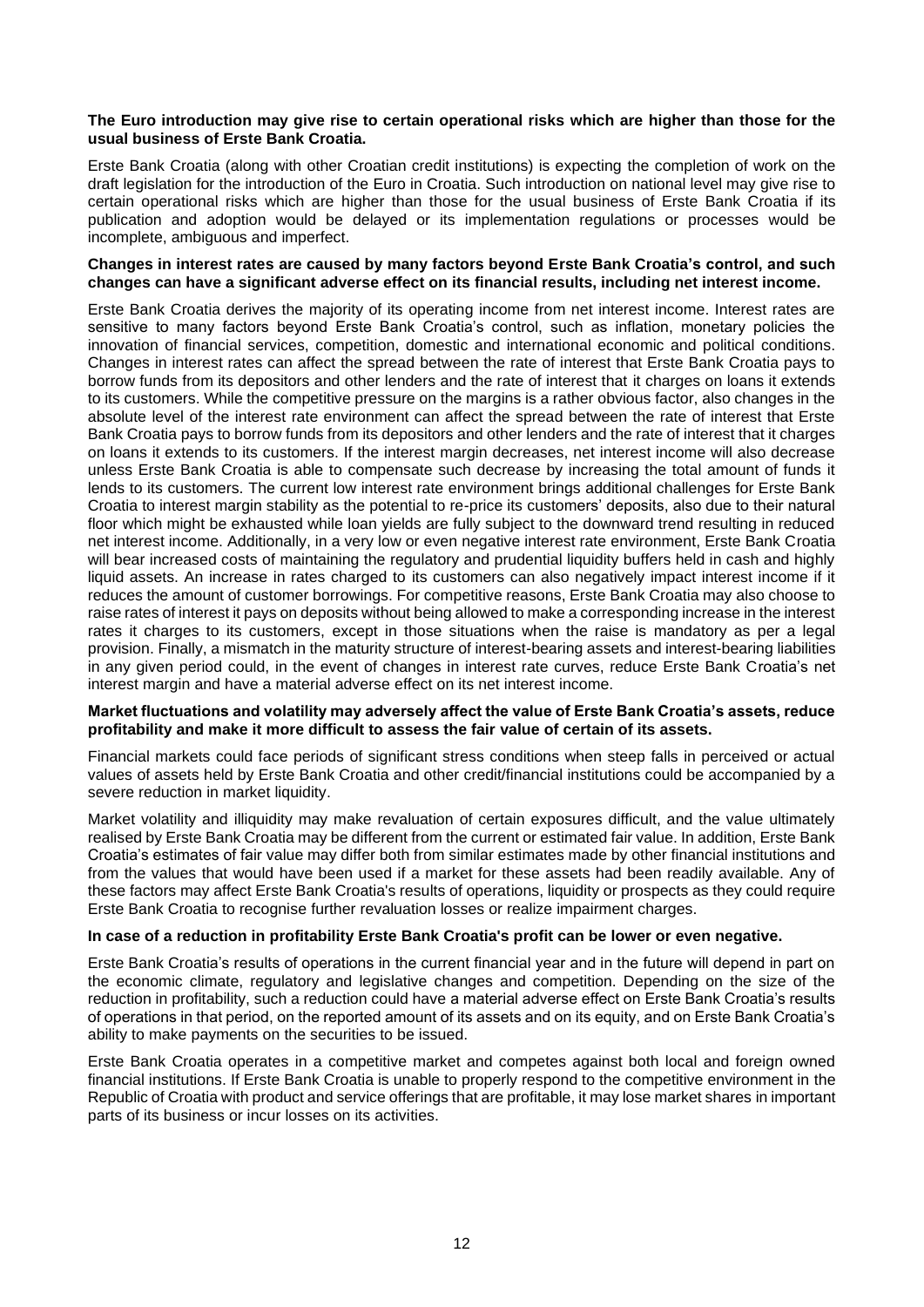### **Loss of customer confidence in Erste Bank Croatia's business or in banking businesses generally could result in unexpectedly high levels of customer deposit withdrawals.**

The availability of Erste Bank Croatia's customer deposits to fund its loan portfolio and other financial assets is subject to potential changes in certain factors outside Erste Bank Croatia's control, such as a loss of confidence of depositors in either the economy in general, the financial services industry or Erste Bank Croatia specifically, credit ratings downgrades, low interest rates and significant deterioration in economic conditions. These factors could lead to a reduction in Erste Bank Croatia's ability to access customer deposit funding on appropriate terms in the future and to sustained deposit outflows, both of which would adversely impact Erste Bank Croatia's ability to fund its operations. Any loss in customer confidence in Erste Bank Croatia's banking businesses, or in banking businesses generally, could significantly increase the amount of deposit withdrawals in a short period of time. Should Erste Bank Croatia experience an unusually high level of withdrawals, this may have an adverse effect on Erste Bank Croatia's results, financial condition and prospects and could, in extreme circumstances, prevent Erste Bank Croatia from funding its operations. A change in the funding structure towards less stable and more expensive funding sources would also result in higher liquidity buffer requirements and an adverse impact on net interest income for Erste Bank Croatia.

#### **Erste Bank Croatia's risk management strategies, techniques and internal control procedures may leave it exposed to unidentified or unanticipated risks.**

Erste Bank Croatia's risk management techniques may not be fully effective in mitigating Erste Bank Croatia's risk exposure in all economic market environments or against all types of risks, including risks that it fails to identify or anticipate. Furthermore, regulatory audits or other regular reviews of the risk management procedures and methods have in the past detected, and may in the future detect, potential for improvement, weaknesses or deficiencies in Erste Bank Croatia's risk management systems. Some of Erste Bank Croatia's quantitative tools and metrics for managing risks are based upon its use of observed historical market behavior. During global crisis situations, as for instance the global financial crisis or the COVID-19 pandemic, the financial markets experienced unprecedented levels of volatility (rapid changes in price development) and the breakdown of historically observed correlations across asset classes, compounded by extremely limited liquidity. In the volatile market environment, Erste Bank Croatia's risk management tools and metrics may in the future under similar conditions of market disruption only partially reflect future important risk exposures.

In addition, Erste Bank Croatia's quantitative modelling does not necessarily take all risks into account and makes numerous assumptions regarding the overall environment and/or the implicit consideration of risks in the quantification approaches, which may or may not materialize. As a result, risk exposures could arise from factors not anticipated or correctly evaluated in Erste Bank Croatia's risk estimation models thus potentially resulting in material adverse effect on its business, financial condition and results of operations, as losses greater than the maximum losses envisaged under its risk management system could occur.

## <span id="page-12-0"></span>**1.3 LEGAL AND REGULATORY RISKS**

### **The Issuer is subject to the risk of changes in the tax framework, in particular regarding banking taxes.**

The future development of the Issuer's assets, financial and profit position, *inter alia*, depends on the tax framework. Every future change in legislation, case law and the tax authorities' administrative practice may negatively impact on the Issuer's assets, financial and profit position, for example, as a result of the introduction of banking taxes, financial transaction taxes or other levies.

### **The Issuer is subject to the risk of change in applicable laws, while the Croatian legal and judicial system still requires investment of substantial efforts to reach the level of more developed EU member states.**

The Issuer, being a credit institution operating in Croatia, must comply with a variety of Croatian laws and regulations governing a number of matters, including banking, data protection, labour relations, welfare, health and safety as well as tax. Any failure by the Issuer to comply with applicable laws and regulations (including such aforementioned altered legal interpretations thereof) may result in fines and other sanctions by relevant regulator, legal actions against the Issuer by the client(s), and have negative legal, financial and reputational consequences for the Issuer, respectively.

In the past, Erste Bank Croatia has faced situations of laws and regulations being adopted or amended in urgent proceedings, where primary legislation has taken effect immediately and before the introduction of secondary regulations, and/or where legislative interventions were made in the existing contractual relationships with the clients, sometimes even with retroactive effect.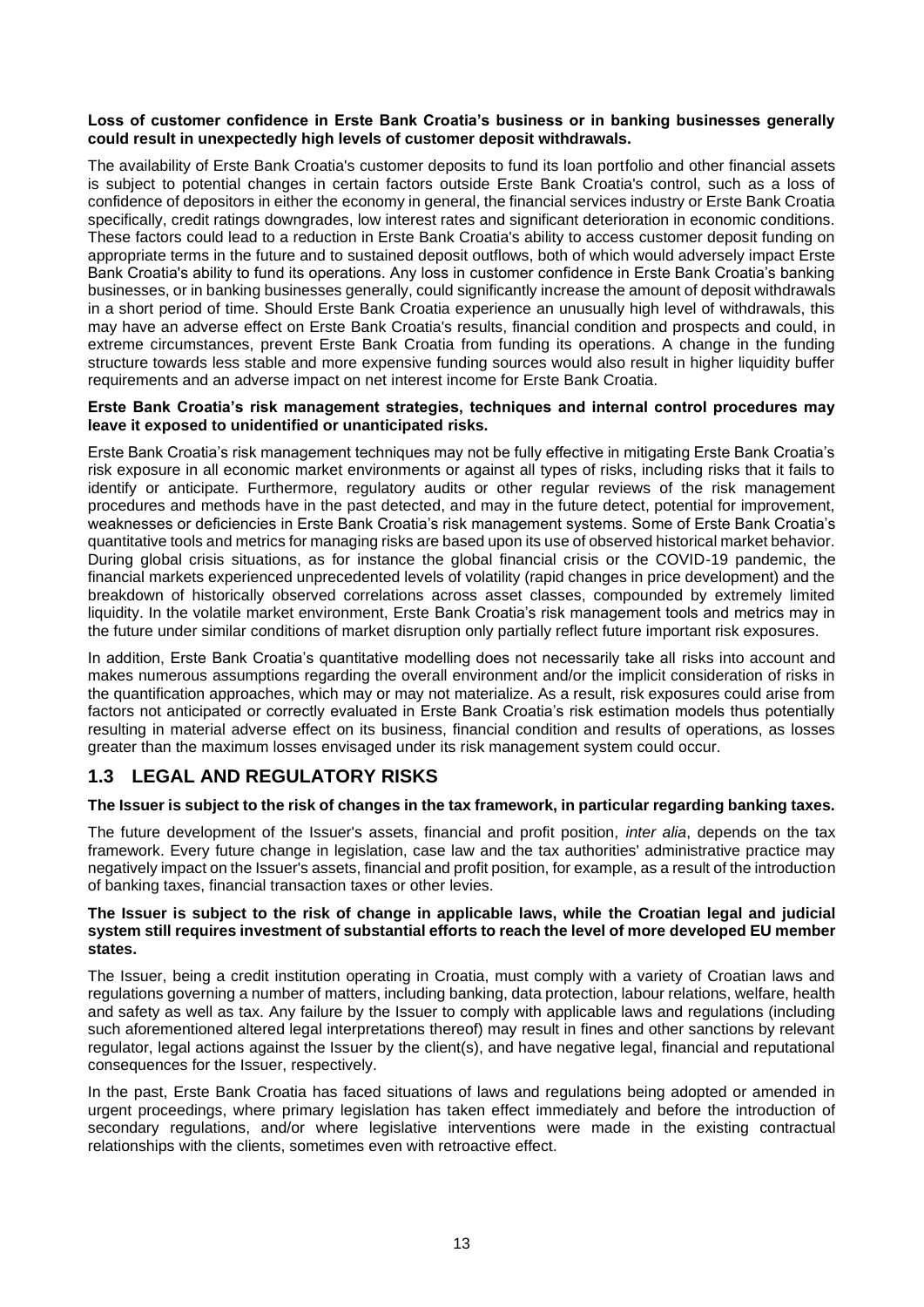Such situations have already caused a shift from previous legal interpretations by certain courts and authorities of legal matters relevant for the business of the credit institutions (such as the Issuer), entrepreneurs and creditors in general, with a negative effect on the operations of the Issuer and the position of its creditors.

In spite of the fact that the Republic of Croatia is an EU member state, its legal and judicial system still requires investment of substantial efforts to reach the level of more developed EU member states.

Civil law, competition law, securities law, company law, bankruptcy law and other areas of law have been and continue to be subject to constant changes as new laws are being adopted in order to keep pace with the legislation (and jurisprudence) existing at the EU level. EU legislation and jurisprudence may be implemented and/or applied inconsistently and it may not be possible, in certain circumstances, to obtain legal remedies in a reasonably timely manner. The relatively limited experience of a significant number of courts and the existence of number of issues relating to the independence of the judiciary system may lead to decisions beyond reasonable or legitimate expectations. In the Republic of Croatia, being a civil law jurisdiction, judicial decisions generally have no precedential effect. For the same reason, courts themselves are generally not bound by earlier decisions taken under the same or similar circumstances, which can result in the inconsistent application of legislation to resolve the same or similar disputes. The enforcement of judgments sometimes proves difficult which in the past meant that the enforcement of rights through the Croatian court systems may be laborious. This lack of legal certainty and the inability to obtain effective legal remedies in a timely manner may adversely affect the Issuer's business by creating a higher legal risk for certain products.

Furthermore, insolvency laws and the enforcement legal framework and procedural safeguards in the Republic of Croatia have not yet been fully observed and are less efficient than in more developed EU member states, which may limit the Issuer's ability to obtain payments on defaulted loans and advances.

Insolvency laws and other laws and regulations are not always strictly observed and applied in the Republic of Croatia. Moreover, the procedural steps pertaining to insolvency proceedings result in material delays to recover defaulted loans and the success rate of debtor restructuring and the turnaround is comparatively lower. In addition, it is often difficult to locate all of the assets of an insolvent debtor. The Issuer has at times had substantial difficulties receiving pay-outs on claims related to extensions of a credit, or foreclosing on collateral that secures a credit, that it has made to entities that have subsequently filed for bankruptcy protection or that have contested the enforcement thereof. In the event of further economic downturns, these problems could intensify, including as a result of changes in law or regulations intended to limit the impact of economic downturns on corporate and retail borrowers. These problems, if they were to persist or intensify, may have an adverse effect on the Issuer's business, results of operations and financial condition, by making collections and enforcement of collateral in the Republic of Croatia more difficult and time consuming, and in some cases, impossible.

Changes in consumer protection laws as well as the application or interpretation of such laws might limit the fees and other pricing terms that the Issuer may charge for certain banking transactions and might allow consumers to claim back certain of those fees and interest already paid in the past.

#### **New governmental or regulatory requirements and changes in perceived levels of adequate capitalization and leverage could subject Erste Bank Croatia to increased regulatory requirements or standards and require it to obtain additional capital, liabilities eligible for MREL purposes or liquidity in the future.**

Regulatory environment is constantly changing and there are numerous ongoing initiatives for developing new, implementing and amending existing regulatory requirements applicable to European credit institutions, including Erste Bank Croatia, at national and international levels. Such initiatives which aim to continuously enhance the banking regulatory framework, *inter alia*, include the following:

• *SREP Requirements*

Erste Bank Croatia Group is subject to SREP requirements stipulated in the following regulations applicable in Croatia, the Croatian Credit Institutions Act (Official Gazette ("**OG**") 159/2013, 19/2015, 102/2015, 15/2018, 70/2019, 47/2020 and 146/2020) (the "**Credit Institutions Act**") implementing Articles 97, 98, 104 (1) and 113 of the Directive 2013/36/EU, as amended ("**CRD**"), the Croatian decision on the method of exercising supervision of credit institutions and imposing supervisory measures (OG 23/2014 and 55/2014) and Article 16 of the Council Regulation (EU) No 1024/2013 as amended (*Single Supervisory Mechanism Regulation*) determined by the annual Supervisory Review and Evaluation Process ("**SREP**") based on the competent authorities' (i.e. the CNB and the European Central bank ("**ECB**")) joint decision. According to the business model, governance and risk management, capital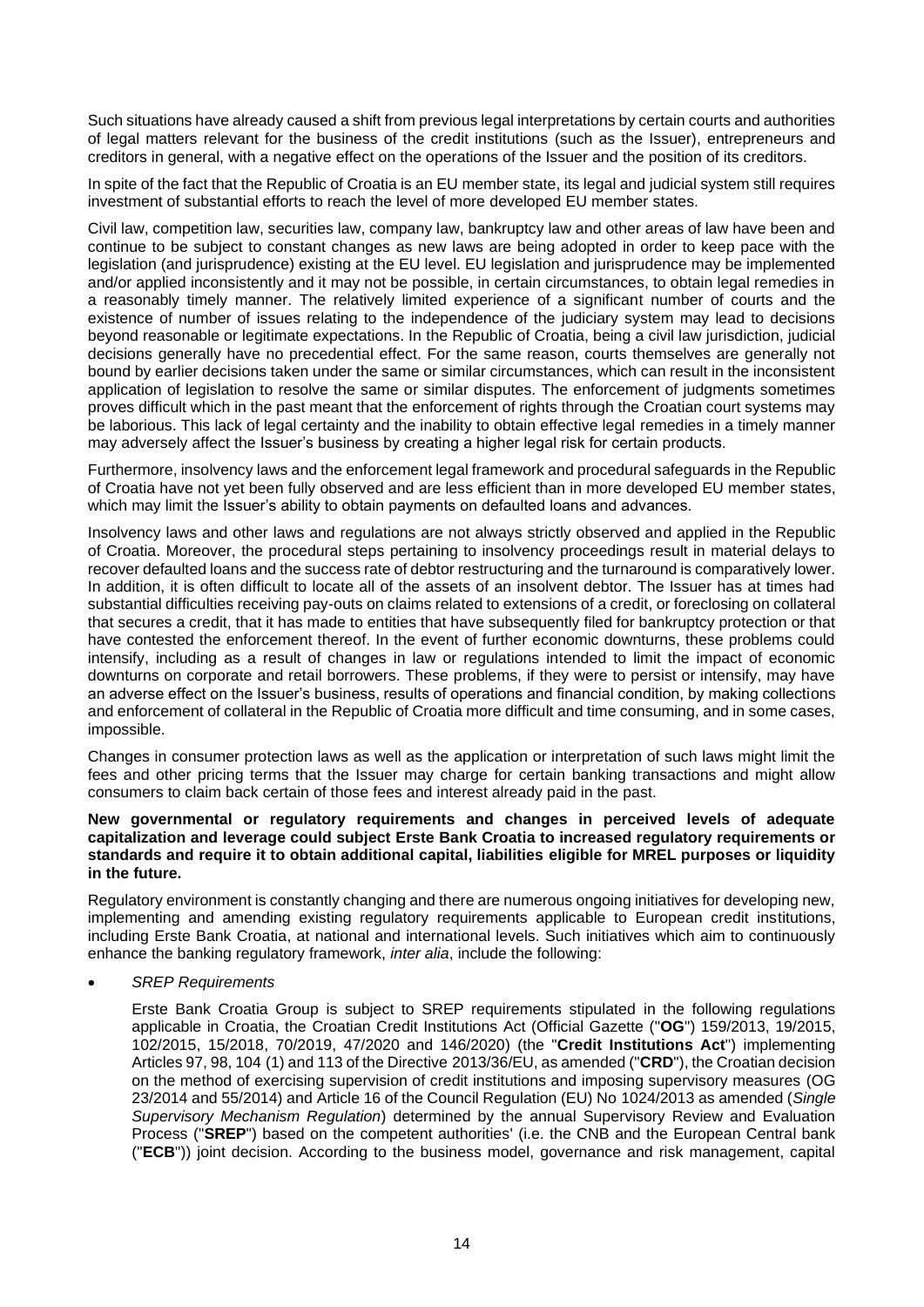adequacy and the liquidity situation of Erste Bank Croatia, each year the competent authority sets an additional own funds requirement (Pillar II requirement) for Erste Bank Croatia Group. This requirement needs to be met by the sort of capital (Common Equity Tier 1 ("**CET 1**") capital, Additional Tier 1 (AT 1) capital or Tier 2 capital) set by the competent authorities. Depending on the assessment, SREP requirements may vary annually. Together with the conclusions of the SREP, the competent authorities provide Erste Bank Croatia with the conclusions related to the risks, deficiencies and concerns relating to the internal assessment of its capital needs, respectively, whether the methodologies used by Erste Bank Croatia are appropriate to the nature, extent and complexity of its activities and if the results obtained in the Internal Capital Adequacy Assessment Process (ICAAP) reflect the unexpected losses associated with the significant risks to which Erste Bank Croatia is exposed.

An increasing Pillar 2 requirement for Erste Bank Croatia Group could trigger additional pressure on the capitalization of Erste Bank Croatia Group.

• *Capital buffers*

In line with CRD and as per the Credit Institutions Act, the CNB requires institutions (such as Erste Bank Croatia) to maintain specific capital buffers in addition to own funds requirements (Pillar I requirements) imposed by the Regulation (EU) No 575/2013, as amended (*Capital Requirements Regulation* – "**CRR**") and potentially any Pillar II additional own funds requirements.

The following requirements on capital buffers are applied as of the date of this Registration Document:

- Capital conservation buffer: the capital conservation buffer of CET 1 capital amounts to 2.5% of the total risk exposure amount in accordance with Article 117 (1) of the Credit Institutions Act;
- Countercyclical capital buffer: until further notice from the CNB, the countercyclical buffer rate for exposures situated in the Republic of Croatia is 0.0%. The countercyclical buffer at Erste Bank Croatia Group level will vary from period to period depending on the composition of underlying risk relevant exposures;
- Global systemically important institutions (G-SII) / Other systemically important institutions ("**O-SII**") buffer: Erste Bank Croatia Group is classified as an O-SII in the Republic of Croatia and the buffer for Erste Bank Croatia Group currently amounts to 2.0%. The O-SII buffer is revised annually and may also be affected by the buffer set for Erste Group (as defined in section "*2.2 BACKGROUND*" below) in line with Article 137 (6) of the Credit Institutions Act.
- Systemic risk buffer: Erste Bank Croatia Group is currently obligated to maintain a structural systemic risk buffer of 1.5% set by the CNB in the decision on the application of the structural systemic risk buffer (OG 144/2020).
- In total, the combined capital buffer currently amounts to 6.0% of the total risk exposure and shall be covered by CET 1 capital.
- *Bank Recovery and Resolution Legislation*

The provisions of the Directive 2014/59/EU, as amended (*Bank Recovery and Resolution Directive* - "**BRRD**") have been transposed into Croatian legislation via the Croatian Act on the Resolution of Credit Institutions and Investment Firms (OG 146/2020) (the "**Act on the Resolution of Credit Institutions and Investment Firms**") and the Credit Institutions Act. The new legislation may have a negative impact on debt instruments by allowing the resolution authorities to order write-down of such instruments or convert them into instruments of ownership under resolution circumstances. Erste Bank Croatia may be subject to resolution tools and other powers as set out under the abovementioned laws.

• *EU Banking Reform Package*

On 7 June 2019 a legislative package regarding a set of revised rules aimed at reducing risks in the EU banking sector ("**EU Banking Package**") was published which implements reforms agreed at international level following the 2007-2008 financial crises to strengthen the banking sector and address outstanding challenges to financial stability. The EU Banking Package comprises amendments to the CRD and the CRR as well as the BRRD and the Regulation (EU) No 806/2014, as amended ("**SRMR**") and entered into force on 27 June 2019. The amendments to the CRR and the SRMR are already applicable. In December 2020, the following acts introducing further harmonization with EU regulations in Croatia were adopted: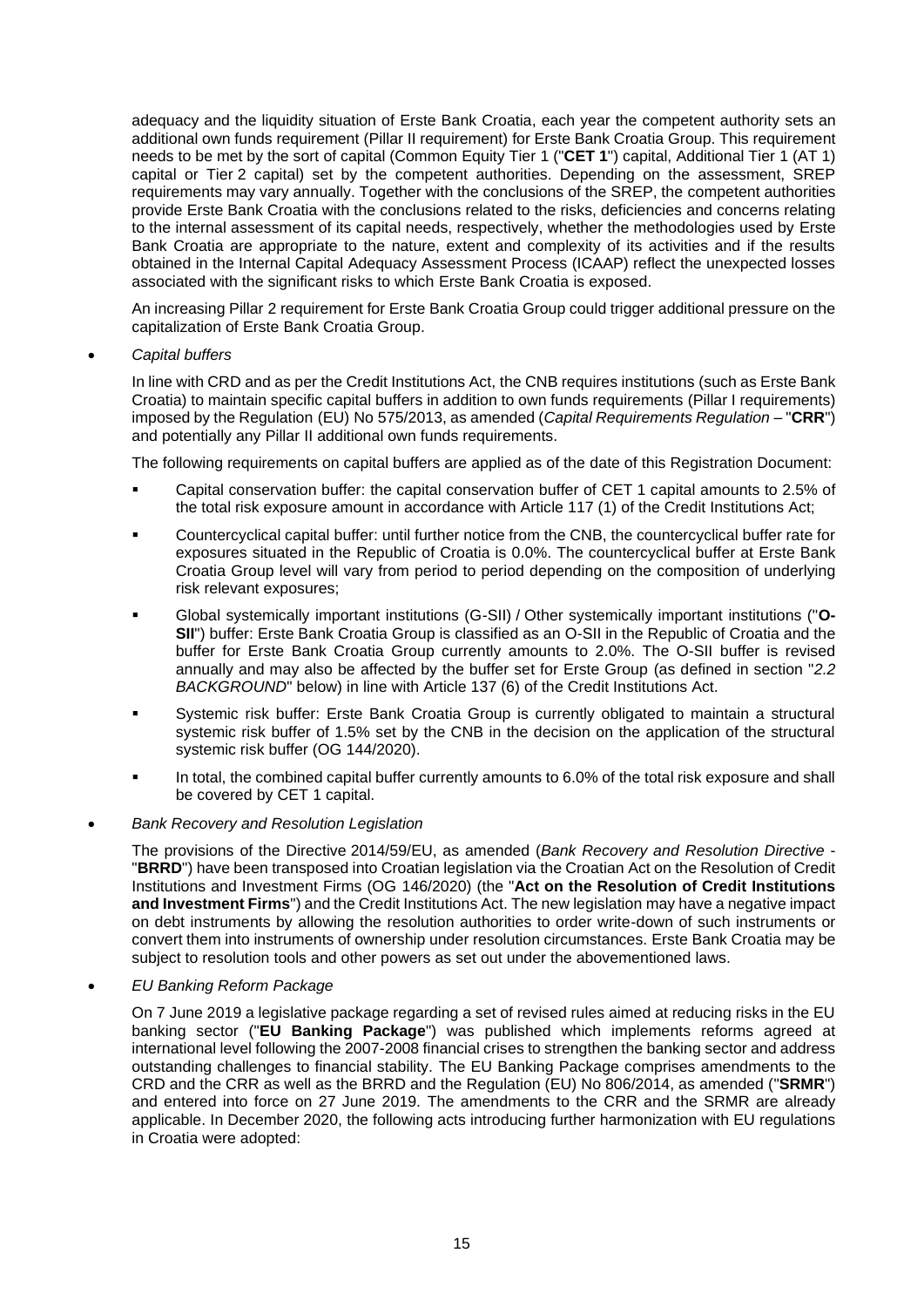- the Act on Amendments to the Credit Institutions Act, which transposes the Directive (EU) 2019/878 (Capital Requirements Directive V/CRD V) into Croatian legislation, introduces certain adjustments and national discretions in accordance with Regulation (EU) 2019/876 (Capital Requirements Regulation II/CRR II) and minor adjustments to Directive (EU) 2019/879 (Bank Recovery and Resolution Directive II /BRRD II). The most significant amendments relate to capital conservation measures, to further strengthen the ability of credit institutions to withstand possible shocks, to preserve financial stability by strengthening the capital needs of credit institutions and measures to improve their lending activity; and
- the Act on the Resolution of Credit Institutions and Investment Firms, which transposes the Bank Recovery and Resolution Directive II /BRRD II into Croatian legislation. For the most part, the amendments relate to the provisions establishing MREL and resolution provisions (including bailin and insolvency ranking).

In 2021, further by laws were adopted by the CNB based on the Act on the Resolution of Credit Institutions and Investment Firms, as well as creditor hierarchy within the compulsory liquidation proceedings which constitute normal insolvency proceedings for credit institutions in the Republic of Croatia. On 27 October 2021, the European Commission adopted a further review of the CRR and the CRD. These new rules are aimed to ensure that EU credit institutions become more resilient to potential future economic shocks, while contributing to Europe's recovery from the COVID-19 pandemic and the transition to climate neutrality. This legislative package will be discussed by the European Parliament and Council.

The EU Banking Package, *inter alia*, implements "Resolution Group" levels which are relevant for determining the level of application of the rules on loss absorbing and recapitalization capacity that financial institutions should comply with and defines the desired resolution strategy. The new legislative framework allows for a multiple-point-of-entry ("**MPE**") or a single-point-of-entry ("**SPE**") resolution strategy. The minimum requirement for own funds and eligible liabilities ("**MREL**") should reflect the resolution strategy which is appropriate to a group in accordance with the resolution plan. Under the SPE strategy, only one group entity, usually the parent company, i.e. Erste Group, is resolved whereas other group entities, usually operating subsidiaries such as Erste Bank Croatia Group, are not put in resolution, but upstream their losses and recapitalization needs to the entity to be resolved. Under the MPE strategy, more than one group entity may be resolved.

Erste Group received the joint decision signed by the Single Resolution Board ("**SRB**") as group resolution authority, the Croatian resolution authority, the Czech resolution authority, the Hungarian resolution authority and the Romanian resolution authority acting with the resolution college upon the MPE approach forming separate resolution groups with Erste Group's core CEE subsidiaries, but with SPE approaches on country level (on resolution group level). The MPE strategy is subject to the implementation of the measures to mitigate the risk of contagion, to ensure that enough loss absorbing capacity is available at the level of each resolution group and to ensure operational continuity and separability in case of a resolution event.

Under the MPE resolution strategy the resolution entity is Erste Bank Croatia which means that the losses are recognised at Erste Bank Croatia Group level and the bail-in takes place at Erste Bank Croatia level. In this case Erste Bank Croatia can issue external (extra group) MREL eligible liabilities. The resolution plans (including resolution strategy and MREL decisions) are drawn up, assessed and approved in the resolution college on a regular basis and pose a potential regulatory risk to Erste Bank Croatia Group.

• *MREL*

In order to ensure the effectiveness of the bail-in and other resolution tools, as regulated in the Act on the Resolution of Credit Institutions and Investment Firms, all institutions (including the Issuer) have to meet, at all times, an individual MREL requirement, internal or external, depending on the applying resolution strategy (MPE or SPE). MREL shall be calculated as amount of own funds and eligible liabilities expressed as a percentage of:

- a) the total risk exposure amount calculated in accordance with Article 92(3) CRR; and
- b) the leverage exposure calculated in accordance with Articles 429 and 429a CRR.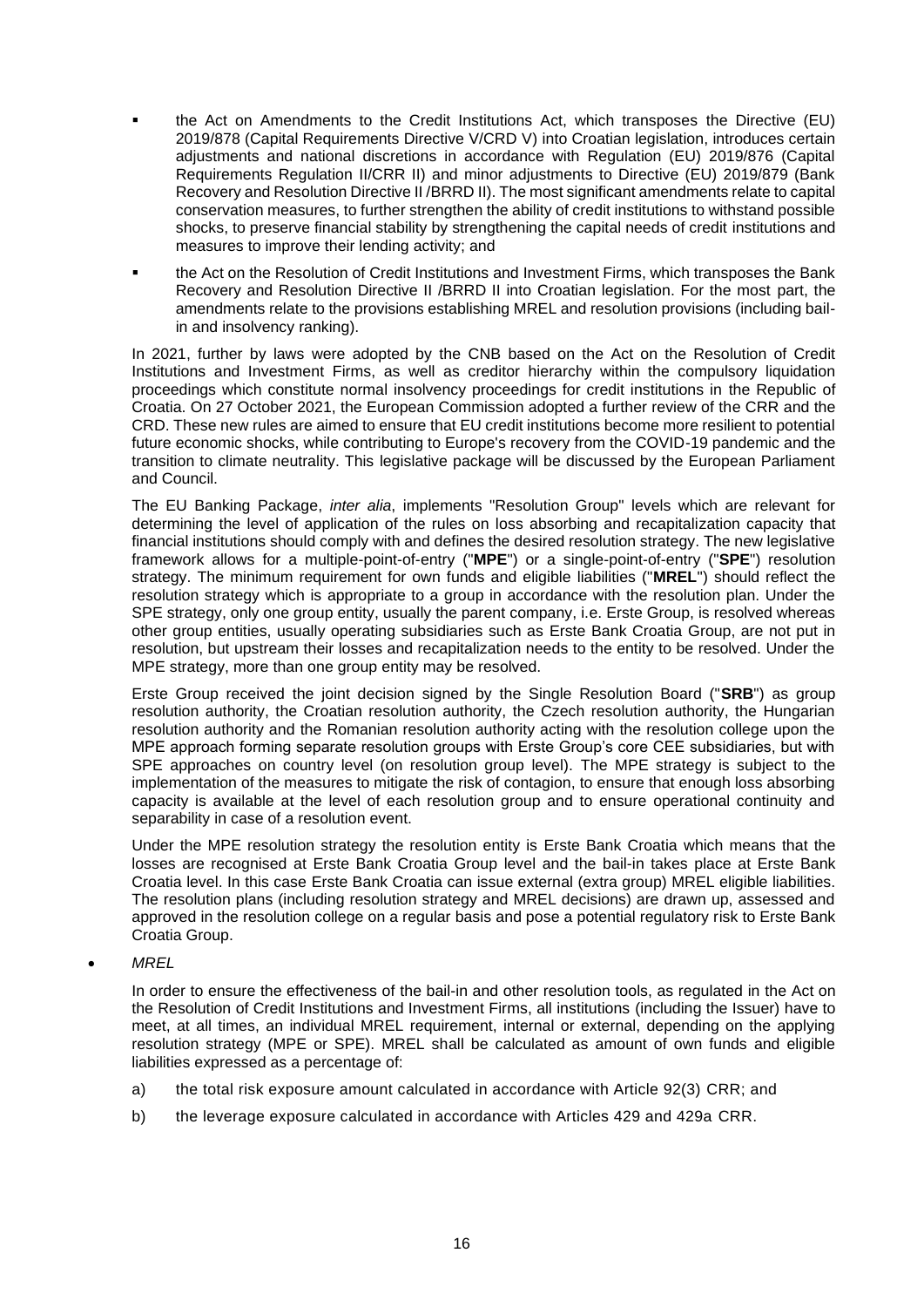In June 2021, the CNB notified the Issuer about its MREL requirement set by the SRB and calibrated on the balance sheet data as of 31 December 2019 and pursuant to the BRRD. The Issuer, as the point of entry of the Croatian resolution group, must comply with binding interim MREL requirements equivalent to 20.96% plus the Combined Buffer Requirement ("**CBR**")) in the amount of 6% which equals to a de-facto MREL requirement of 26.96% of the Total Risk Exposure Amount ("**TREA**") and 5.91% of the Leverage Ratio Exposure ("**LRE**") of the Croatian resolution group starting from 1 January 2022. The MREL requirements on fully loaded basis, effective from 1 January 2024, are equivalent to 24.82% plus the CBR in the amount of 6% which equals to a de-facto MREL requirement of 30.82% of TREA and 5.91% of LRE of the Croatian resolution group, respectively. No subordination requirement has been set at the level of the Croatian resolution group. The TREA of the Croatian resolution group as of 31 December 2019 (as applied by SRB for the MREL calibration) amounted to EUR 6.17 billion and LRE to EUR 9.80 billion. MREL requirements do not apply to the Issuer's consolidated balance sheet. but to the Croatian resolution group comprising mainly of Erste Bank Croatia and its direct Croatian subsidiaries with business in Croatia and EU. As the Croatian resolution group is not a legal entity or reporting unit, there is neither a statutory reporting nor a capital requirement at the consolidation level of the Croatian resolution group. The MREL ratio as of 30 June 2021 was at the level of 22.3% relative to risk-weighted assets, which amounted to around EUR 6.8 billion. If the Issuer is unable to increase its MREL ratio sufficiently, its credit ratings may drop and its cost of funding may increase, and/or the competent authorities may impose fines, penalties or other regulatory measures.

#### **Erste Bank Croatia is obliged to contribute to the bank resolution fund and to the deposit insurance fund on an annual basis.**

The bank resolution fund pools together regular (annual) contributions from credit institutions (including the Issuer), whose level is currently set by the SRB and the Croatian Deposit Insurance Agency ("**HAOD**"). In accordance with the provisions of the Act on the Resolution of Credit Institutions and Investment Firms, a target level of 1.0% of the amount of covered deposits of all credit institutions authorized in the Republic of Croatia (including the Issuer) has to be reached by 31 December 2024. With the establishment of close cooperation with the ECB and by joining the Single Resolution Mechanism ("**SRM**") on 1 October 2020, the Republic of Croatia became a full member of the SRM in accordance with the SRMR, whose implementation has been further regulated by the Credit Institutions Act and the Act on the Resolution of Credit Institutions and Investment Firms. As a result, contributions of credit institutions in the Republic of Croatia (including the Issuer) are now being transferred to the Single Resolution Fund.

The provisions of Directive 2014/49/EU, as amended (Directive on Deposit Guarantee Schemes – "**DGSD**") have been transposed into Croatian legislation pursuant to the Deposit Guarantee Scheme Act (OG 146/20) and forms part of the measures adopted in the aftermath of the financial crisis in an effort to establish the Banking Union and aims to further strengthen the protection of depositors. In principle, the target level of the deposit insurance fund is set to 2.5% of the total amount of insured deposits, whereby basic fund is set to 1% and additional fund to 1.5% of the total amount of insured deposits. As targeted level of 2.5% is reached, contributions are currently not collected from credit institutions in the Republic of Croatia (including the Issuer) and they will be collected again in case targeted levels fall below minimum thresholds (e.g. due to increased total amount of insured deposits). In addition to ex-ante contributions, if necessary, credit institutions (including the Issuer) will have to pay extraordinary (ex post) contributions to a certain extent, set by the HAOD.

## <span id="page-16-0"></span>**1.4 FURTHER RISK RELATING TO THE ISSUER**

#### **Credit rating agencies may suspend, downgrade or withdraw a credit rating of Erste Bank Croatia and/or Erste Group Bank AG as parent company and/or the Republic of Croatia, and such action could negatively affect the refinancing conditions for Erste Bank Croatia, in particular access to debt capital markets.**

Erste Bank Croatia's credit rating is strongly interconnected to the sovereign long-term credit rating of the Republic of Croatia, alongside the overall stability of the banking system in the Republic of Croatia. Any downgrade of the credit rating of Erste Bank Croatia and/or of Erste Group Bank AG ("**Erste Group Bank**") as parent company or of the Republic of Croatia, could have a material adverse effect on Erste Bank Croatia's liquidity and profitability, undermine its confidence and credit rating, increase its borrowing costs, limit its access to funding and capital markets or limit the range of counterparties willing to do business with Erste Bank Croatia.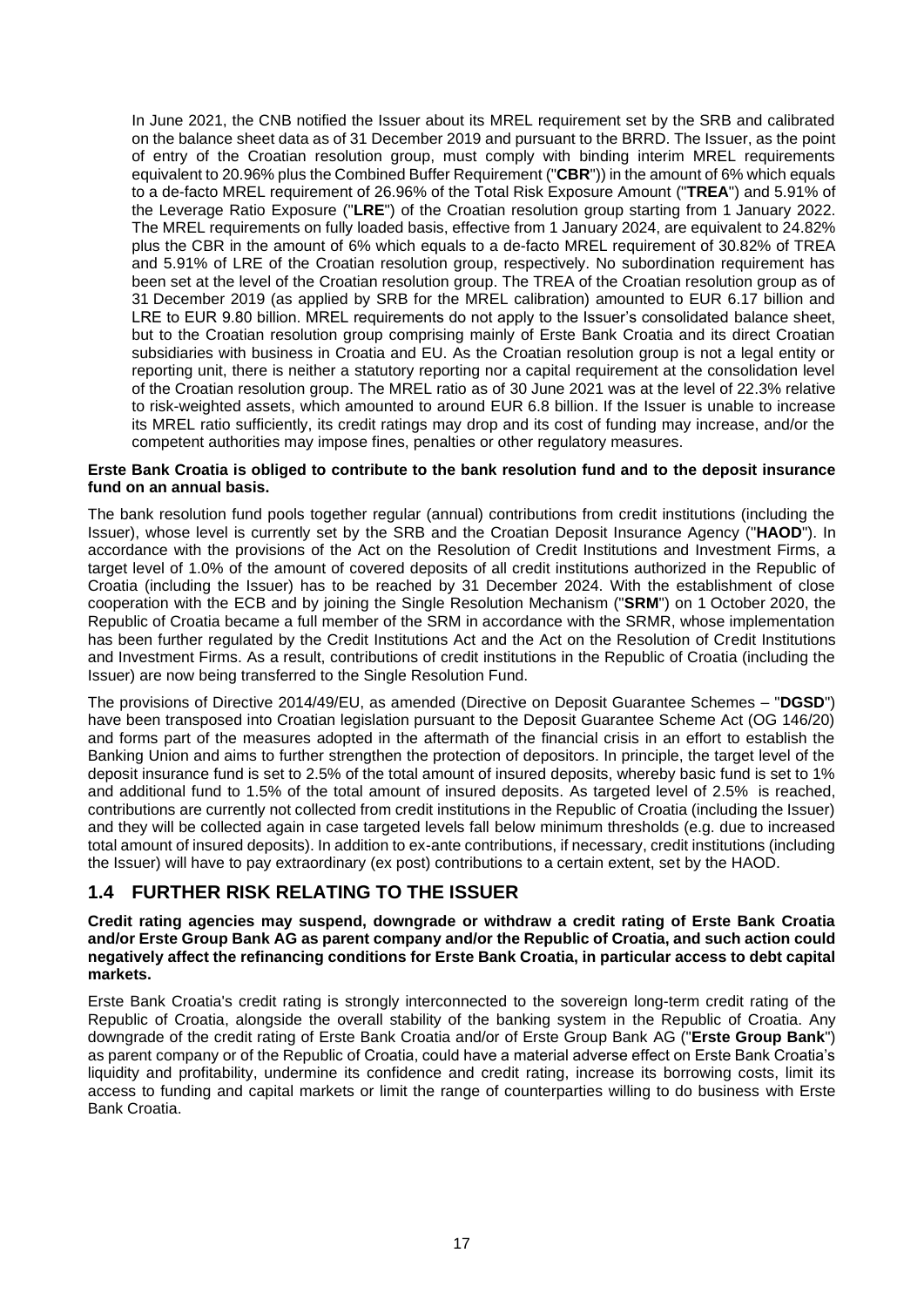# **2. ERSTE & STEIERMÄRKISCHE BANK D.D.**

## <span id="page-17-1"></span><span id="page-17-0"></span>**2.1 INTRODUCTION**

The Issuer is registered as a joint-stock corporation (*dioničko društvo*) in the Croatian companies register (*Sudski registar Ministarstva pravosuđa Republike Hrvatske)* at the Rijeka commercial court (*Trgovački sud u Rijeci*) and has the registration number MBS 040001037 and the personal identification number 23057039320. The Issuer is established for an indefinite period of time and operates under Croatian law. Its commercial name is "Erste & Steiermärkische Bank d.d.". The registered office of the Issuer is Jadranski trg 3/a, 51000 Rijeka, Republic of Croatia. Its telephone number is +385 (0) 800 7890 and and its website is "www .erstebank.hr". The information on the Issuer's website does not form part of this Registration Document unless that information is incorporated by reference into this Registration Document (please see "*Documents Incorporated By Reference*" above). The Issuer's legal entity identifier (LEI) code is 549300A2F46GR0UOM390.

Erste Bank Croatia has been doing business under this name since 1 August 2003, after the merger of Riječka banka d.d., Rijeka and the former Erste & Steiermärkische Bank d.d., Zagreb. Both banks played an important role on the Croatian financial market. Riječka banka d.d. was established in 1954 and, with 50 years of banking experience, was a leading bank in Rijeka, Primorje and Istra region, while Erste & Steiermärkische Bank d.d., Zagreb was established in 2000 by merging three successful Croatian regional banks: Bjelovarska, Trgovačka and Čakovečka. Since 2000, Erste Bank Croatia is part of the international Erste Group which was established in 1819 as an association savings bank which was also the first saving bank in Austria. Today, it is the one of the largest financial service providers in the eastern part of the EU.

## <span id="page-17-2"></span>**2.2 BACKGROUND**

Erste Bank Croatia is a parent company of the banking group (Erste Bank Croatia Group) which includes the following subsidiaries and associates (as of 31 December 2020):

| Name of the subsidiary                                                        | Ownership<br>interest | <b>Principal activity</b>                                       | <b>Registered office</b>                        |
|-------------------------------------------------------------------------------|-----------------------|-----------------------------------------------------------------|-------------------------------------------------|
| Erste Nekretnine d.o.o.                                                       | 100%                  | Real estate business                                            | Ivana Lučića 2A, Zagreb                         |
| Erste Bank AD Podgorica, Montenegro                                           | 100%                  | Credit institution                                              | Arsenija Boljevića 2A,<br>Podgorica, Montenegro |
| Erste Card Club d.o.o.                                                        | 100%                  | Financial intermediation and services                           | Ulica Frana Folnegovića 6,<br>Zagreb            |
| Erste Card d.o.o. Slovenia                                                    | 100%                  | Financial intermediation and services                           | Dunajska cesta 129, Ljubljana,<br>Slovenia      |
| Diners Club International Mak d.o.o.e.l., Skopje<br>(until 7 December 2020)** | 100%                  | Financial intermediation and services                           | Kej 13-ti Noemvri, 2/2 GTC,<br>Skopje           |
| Erste Factoring d.o.o. (until 19 June 2020)*                                  | 100%                  | Accounts receivables repurchase                                 | Ivana Lučića 2A, Zagreb                         |
| Erste&Steiermärkische S-Leasing d.o.o.                                        | 50%                   | Financial and operating leasing                                 | Zelinska 3, Zagreb                              |
| Izbor Nekretnina d.o.o.                                                       | 100%                  | Real estate management and lease                                | Ivana Lučića 2A, Zagreb                         |
| Erste Group IT HR d.o.o.                                                      | 80%                   | IT engineering                                                  | Juria Haulika 19/A, Bielovar                    |
| Name of the participation                                                     |                       |                                                                 |                                                 |
| Erste d.o.o.                                                                  | 45.86%                | Management company for obligatory<br>and voluntary pension fund | Ivana Lučića 2A, Zagreb                         |

\* On 19 June 2020 merged with Erste Bank Croatia

\*\* On 7 December 2020 sold for HRK 5 million

Erste Bank Croatia and the other financial institutions in Erste Bank Croatia Group provide primarily day-today banking services to governmental institutions, corporate and individual clients operating in Croatia, Montenegro and Slovenia. These services include, depending on the particular country, acceptance of deposits, lending, including mortgage credit, investment banking, securities trading and derivatives business (on its own account and for the account of customers), portfolio management, project finance, international trade finance, corporate finance, capital and money market services, foreign exchange, leasing, factoring, private pension fund management, credit card and real estate business.

Erste Bank Croatia serves more than 910 thousand customers in the Republic of Croatia through a network of 118 branches, 745 automated teller machines (ATMs), 12 commercial centres, 7 profit centres and 8 centres for small and medium-sized enterprises ("**SME**") and is ranked as third largest bank in the Republic of Croatia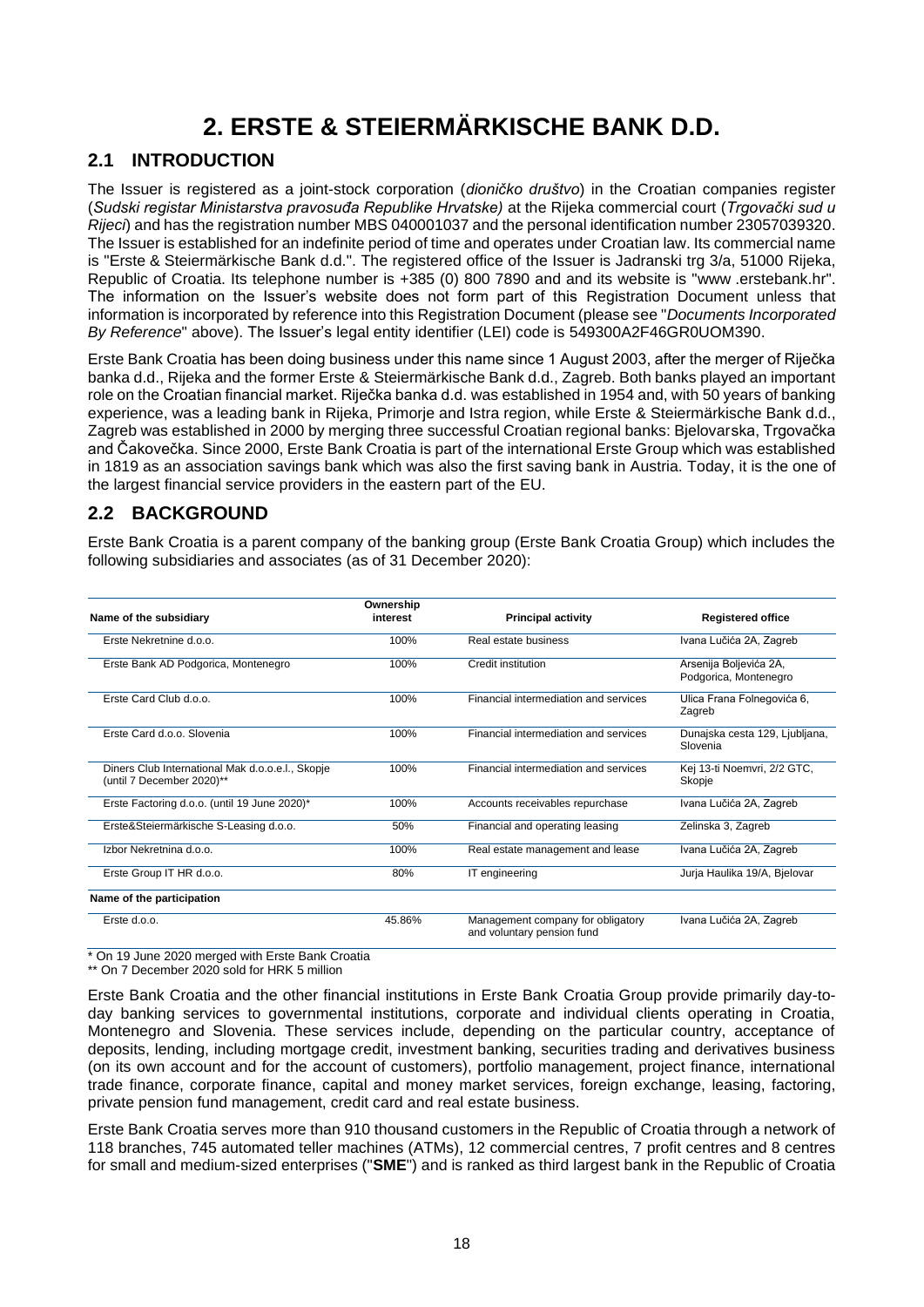in terms of assets, with a market share of 16.71% as of June 2021 (Source: Croatian Central Bank, https://www .hnb.hr/documents/20182/3898605/SV1-e-podaci-o-poslovanju-30-6-21.xlsx).

In 2020, Erste Bank Croatia Group had an average of 3,221 employees (weighted according to the level of employment), of which an average of 2,432 (weighted according to the level of employment) were employed by Erste Bank Croatia. As of 31 December 2020, Erste Bank Croatia Group had HRK 82.469 billion in total assets.

Erste Bank Croatia is part of the wider Erste Group that consists of Erste Group Bank, together with its subsidiaries and participations, including Erste Bank der oesterreichischen Sparkassen AG in Austria, Česká spořitelna in the Czech Republic, Banca Comercială Română in Romania, Slovenská sporiteľňa in Slovakia, Erste Bank Hungary in Hungary, Erste Bank Croatia in the Republic of Croatia, Erste Bank Serbia in Serbia and, furthermore, in Austria, Salzburger Sparkasse Bank AG, Tiroler Sparkasse Bankaktiengesellschaft Innsbruck, Bausparkasse der österreichischen Sparkassen Aktiengesellschaft, other savings banks of the Haftungsverbund (i.e. the cross guarantee system that was formed on the basis of a set of agreements (*Grundsatzvereinbarung*) with the majority of the Austrian savings banks), Erste Group Immorent GmbH, and others (the "**Erste Group**").

The parent company of Erste Bank Croatia is Erste Group Bank and, thus, Erste Bank Croatia is dependent on Erste Group Bank, since the funding from the parent company represents a significant portion of Erste Bank Croatia's EUR funding.

Erste Bank Croatia is not dependent on any entity within Erste Bank Croatia Group.

## <span id="page-18-0"></span>**2.3 SHARE CAPITAL OF ERSTE BANK CROATIA**

As of the date of this Registration Document, the total nominal share capital of Erste Bank Croatia amounted to HRK 1,698,417,500 (fully paid), divided into 16,984,175 ordinary shares issued in dematierialized form, in the nominal value of HRK 100.00, maintained with the Central Depository and Clearing company (*Središnje klirinško depozitarno društvo*) with the designation "RIBA-R-A".

Erste Bank Croatia's shares are not listed on a stock exchange.

## <span id="page-18-1"></span>**2.4 ARTICLES OF ASSOCIATION**

The Issuer's objects are laid down in section 2 of its articles of association and read in particular as follows:

THE SCOPE OF BUSINESS

(1) The scope of the Erste Bank Croatia's business is performing the following activities:

- acceptance of deposits or other repayable funds from the public and the granting of credits for own account from these funds;
- acceptance of deposits or other repayable funds;
- lending, including consumer credit, mortgage credit and, where permitted by a special law, financing of commercial transactions, including export financing based on the purchase at a discount without recourse of non-current, nonmatured receivables collateralized with a financial instrument (forfeiting);
- repurchase of receivables with or without recourse (factoring);
- financial leasing;
- issuance of guarantees or other commitments;
- trading for own account or for the accounts of clients in:
	- o money market instruments;
	- o transferable securities;
	- o foreign exchange, including currency exchange transactions;
	- o financial futures and options;
	- o exchange and interest-rate instruments;
- money transmission services in the country and abroad in accordance with special laws;
- credit reference services, such as collection, analysis and provision of information on the creditworthiness of legal and natural persons that conduct their business independently;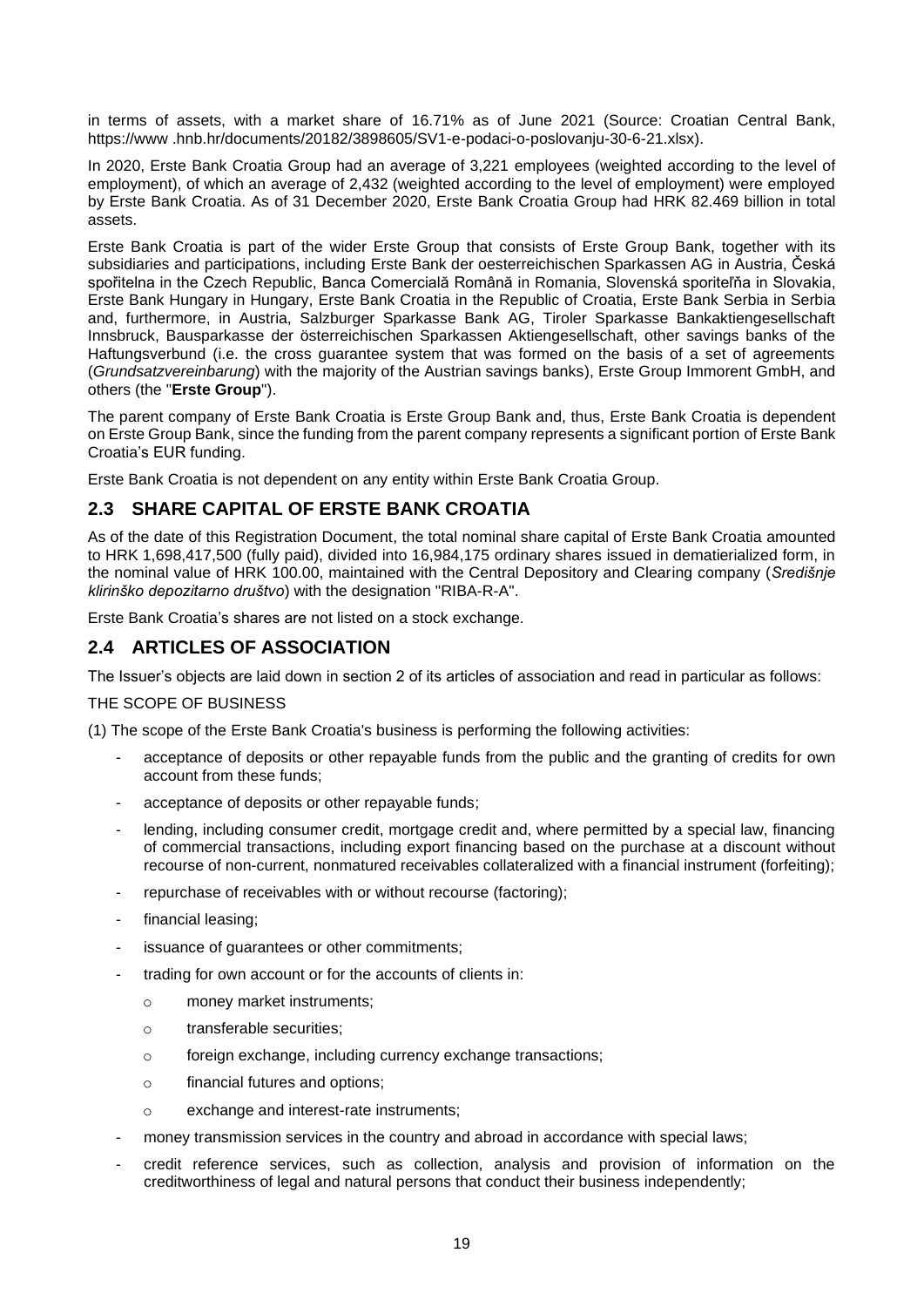- issuing and administering other means of payment, if the provision of such services is not considered the provision of money transmission services in the country and abroad in accordance with special laws;
- safe custody services:
- money broking;
- participation in issues of financial instruments as well as the provision of services relating to issues of financial instruments in accordance with the law governing the capital market;
- safekeeping of financial instruments and services related to the safekeeping of financial instruments in accordance with the law governing the capital market;
- investment and ancillary services and activities prescribed in the special law governing the capital market, as follows:
	- $\circ$  reception and transmission of orders in relation to one or more financial instruments;
	- o execution of orders on behalf of clients;
	- o dealing on own account;
	- o investment advice;
	- o underwriting of financial instruments and/or placing of financial instruments on a firm commitment basis;
	- $\circ$  underwriting of financial instruments and/or placing of financial instruments without a firm commitment basis;
	- $\circ$  safekeeping and administration of financial instruments for the account of clients, including custodianship and related services such as cash/collateral management;
	- $\circ$  granting credits or loans to an investor to allow him/her/it to carry out a transaction in one or more financial instruments, where the firm granting the credit or loan is involved in the transaction;
	- $\circ$  advice on capital structure, industrial strategy and related matters, and advice and services relating to mergers and the purchase of undertakings;
	- $\circ$  foreign exchange services where these are connected to the provision of investment services;
	- $\circ$  investment research and financial analysis or other forms of general recommendation relating to transactions in financial instruments;
	- $\circ$  services relating to underwriting of financial instruments and/or placing of financial instruments on a firm commitment basis;
	- o investment services and activities as well as ancillary services related to the underlying of the derivatives referred to in Article 3, paragraph 1, point 2, subpoint d, indents 2, 3, 4 and 7 of the Croatian Capital Market Act, where these investment services and activities are connected to the provision of investment or ancillary services;
- activities related to the sale of insurance policies in accordance with the law governing insurance;
- customer assets management and respective advising.

## <span id="page-19-0"></span>**2.5 BORROWING AND FUNDING STRUCTURE**

The main source of funding is customer deposits. However, due to the need to meet the MREL requirement, Erste Bank Croatia has been active in the role as a bond issuer on the domestic and foreign markets since the beginning of 2021, where the total amount of EUR 445 million has issued since the beginning of the year.

Except as mentioned above, there have been no material changes in the Issuer's borrowing and funding structure since the Issuer's last financial year.

## <span id="page-19-1"></span>**2.6 EXPECTED FINANCING OF THE ISSUER'S ACTIVITIES**

Erste Bank Croatia's funding and liquidity profile reflects and will reflect a business model that primarily focuses and will focus on retail and corporate customer business in Croatia. Accordingly, Erste Bank Croatia's main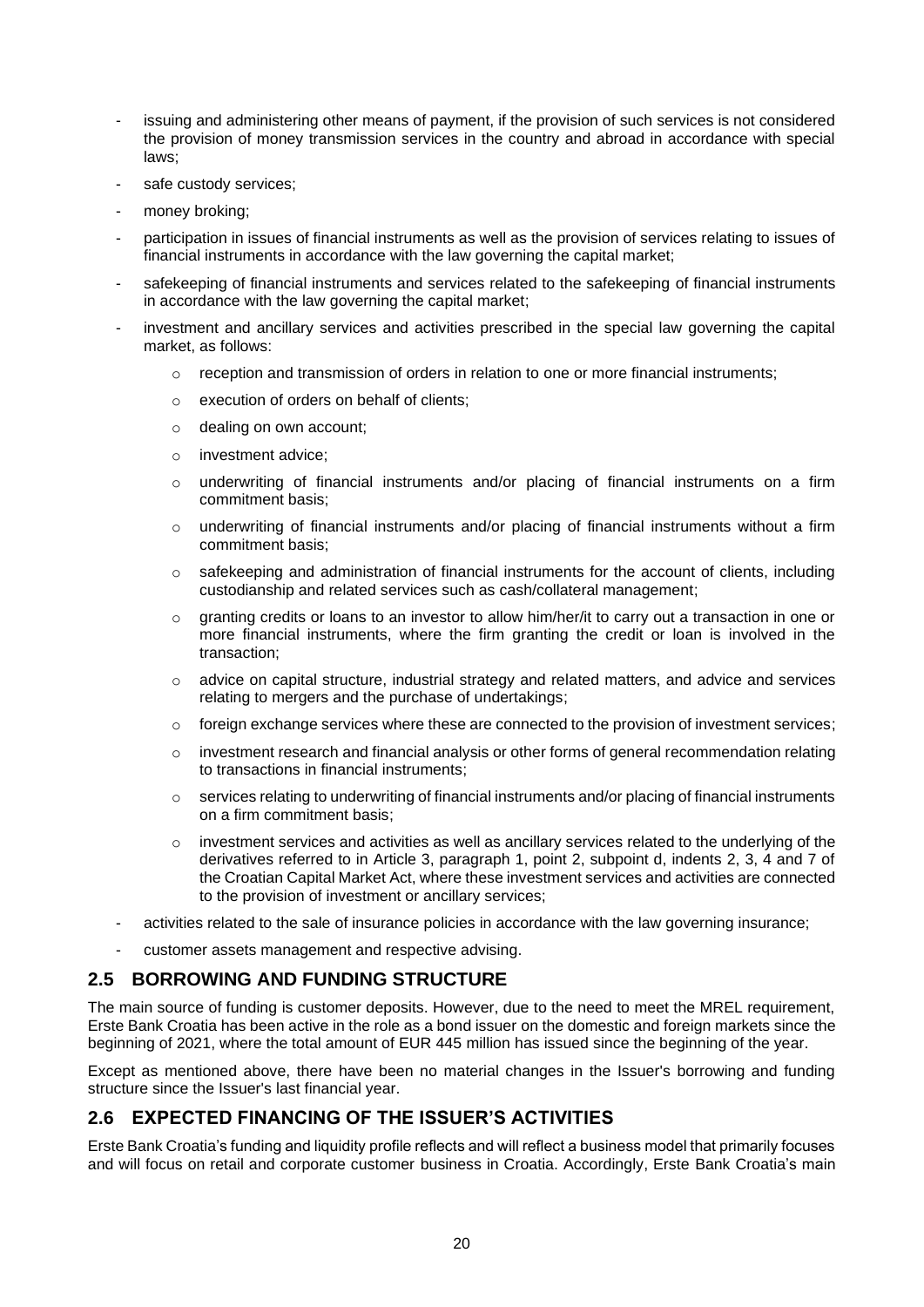funding sources, in order of significance, are and will be customer deposits, debt securities in issue, funding from supranational institutions and interbank deposits.

## <span id="page-20-0"></span>**2.7 BUSINESS OVERVIEW**

## **Strategy**

Erste Bank Croatia strives to maintain its focus to clients, both in the retail and corporate as well as public segment. Erste Bank Croatia aims to support its customers in realizing their ambitions by offering financial advice and solutions, lending services and providing security for deposits through client relationship. Erste Bank Croatia business activities aim to contribute to economic growth and financial stability. Erste Bank Croatia has been posting good business results for years, continuously investing in digital development that facilitate innovation and creativity in customer service.

Erste Bank Croatia aims to pursue a balanced business model focused on providing suitable banking services to each of its customers. In this respect, Erste Bank Croatia is working on digitalisation of its services, making more efficient back office in order to enable improved and effective customer relationship. Investing in digital and following all regulatory requirements is the priority for the next period, that will enable both sustainable growth and more efficient operations.

Erste Bank Croatia strives to maintain fair and long-term client relationship and to deliver customer experience as well as to provide products and services that support customers in achieving their financial ambitions.

In retail banking, Erste Bank Croatia aims to focus on both unsecured and secured lending, and long-term financial planning. By implementing a new direct digital channel (George), combined with the contact center it aims to attract more digital oriented customers, mainly from a generation of high digital users. Combination of digital banking with further phased reduction of branch network is accompanied by a change in the role of the branch towards advisory.

In corporate banking, Erste Bank Croatia aims to target all corporate segments, with keeping the strongest position on SME and expanding further in large corporates.

Erste Bank Croatia path to digital transformation has started years ago and has formed an innovator image on the market, which was further confirmed by the launch of a well-accepted KEKS (instant payment peer-to-peer mobile application), followed by a regional platform of George. As a market innovator, Erste Bank Croatia aims to become a leader in digital trends, driven by IT transformation that is supported by customer journeys.

The digital platform George was implemented in Austria in 2015. Since 2018, George has also been running in the Czech Republic, Slovakia and Romania. It will be rolled out in all the other core markets of Erste Group in the short-term. In Croatia, George has been introduced in 2020 and it will further position Erste Bank Croatia as a digital innovator.

Transforming the business, increasing the number of automated and digitised processes, constantly increasing the range of digitally available products and services, it will enable customers to experience modern and innovative banking solutions. The omni-channel approach integrates the various sales and communication channels, customers are enabled to choose at their convenience and preference how to do banking with Erste Bank Croatia.

Such positioning shall aim to bring a sustainable value generation that will enable Erste Bank Croatia to further grow and provide good customer experience. Erste Bank Croatia aims to work on achieving operational efficiency through process optimisation and digitisation, together with gaining a market leadership position in economically strong regions and segments.

The banking business for Erste Bank Croatia also aims to reflect its corporate responsibility towards all stakeholders, customers, employees, society and the environment. The organisation aims to build future-proof competences, while creating a stable and rewarding work environment for all. Therefore, Erste Bank Croatia aims to pursue banking business in a socially responsible manner and aims to earn a premium on the cost of capital.

## **Capital Requirements**

Erste Bank Croatia received the joint decision on the additional capital requirements that need to be fulfilled on a consolidated basis and on an individual basis since 1 January 2020 as set by the CNB, following the SREP results in 2019 (the "**2019 SREP Decision**").

In line with the European Banking Authority's Guidelines on the pragmatic 2020 SREP of 23 July 2020, CNB has adopted a pragmatic approach towards the SREP for the 2020 cycle, which focuses on the ability of the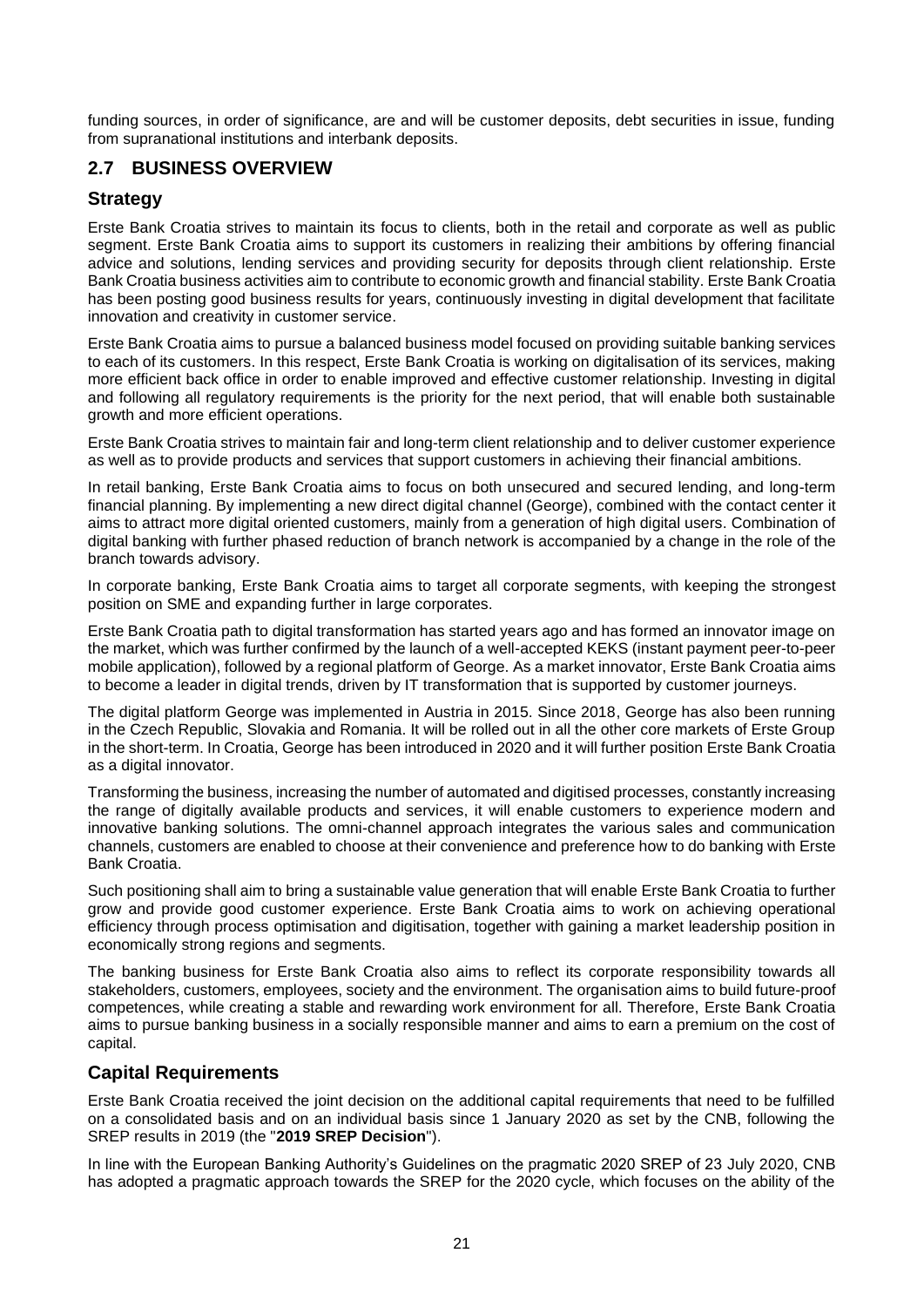supervised entities to handle the challenges of the COVID-19 pandemic. Requirements established by the 2019 SREP Decision continue to apply, including, in particular, the capital requirements.

The additional regulatory capital demands comprise a Pillar 2 requirement to be composed of at least 56% of CET 1 capital and 75% of Tier 1 capital.

As a result, the overall capital requirements encompass a Pillar 1 CRR minimum requirement, a Pillar 2 requirement and a combined buffer requirement.

On 1 October 2020, the Republic of Croatia has become a member of the Banking Union and has become participant in the SRM which means that Croatian banks, including Erste Bank Croatia, are under SRB's direct remit. MREL is going to be determined on a case-by-case basis by the resolution college on a yearly basis as a joint decision of the SRB and the CNB, communicated via the CNB.

On 10 June 2021, the CNB notified the Issuer about its MREL requirement set by the SRB and calibrated on the balance sheet data as of 31 December 2019 and pursuant to the BRRD.

The Issuer, as the resolution entity of the Croatian resolution group, must comply with binding interim MREL requirements equivalent to 20.96% (excluding the CBR) of the TREA and 5.91% of the LRE of the Croatian resolution group starting from 1 January 2022. The MREL requirements on fully loaded basis, effective from 1 January 2024, are equivalent to 24.82% of TREA (excluding CBR) and 5.91% of LRE of the Croatian resolution group, respectively. No subordination requirement has been set at the level of the Croatian resolution group. The TREA of the Croatian resolution group as of 31 December 2019 (as applied by SRB for the MREL calibration) amounted to EUR 6.17 billion and LRE to EUR 9.80 billion.

The MREL requirements do not apply to the Issuer's consolidated balance sheet, but to the Croatian resolution group comprising mainly of the Erste Bank Croatia and its direct Croatian subsidiaries with business in Croatia and EU. As the Croatian resolution group is not a legal entity or reporting unit, there is neither a statutory reporting nor a capital requirement at the consolidation level of the Croatian resolution group.

| Requirements for Croatian resolution<br>group based on December 2019 data | from 1 January 2022         |             |  |
|---------------------------------------------------------------------------|-----------------------------|-------------|--|
|                                                                           | in % of TREA (excl.<br>CBR) | in % of LRE |  |
| <b>Total MREL</b>                                                         | 20.96%                      | $5.91\%$ "  |  |

The table below summarises the current MREL requirements:

## **Erste Bank Croatia's Segment Reporting**

The segment reporting comprises four business segments reflecting Erste Bank Croatia Group's management structure and its internal management reporting in 2021.



The **Retail segment** comprises the business with private individuals, micros and free professionals within the responsibility of account managers in the retail network. This business is operated by the local banks in cooperation with their subsidiaries such as leasing and asset management companies with a focus on simple products ranging from mortgage and consumer loans, investment products, current accounts, savings products to credit cards and cross selling products such as leasing, insurance and building society products.

The **Corporates segment** comprises business done with corporate customers of different turnover size (small and medium-sized enterprises and Large Corporate customers) as well as commercial real estate and public sector business. Small and medium-sized enterprises (SE) are clients which are under the responsibility of the local corporate commercial center network, mainly consisting of companies with-in defined annual turnover thresholds. Large Corporates business line (LC) comprises former Local Large Corporates and former Group Large Corporates business line, and covers the following customers types in principle: clients/client group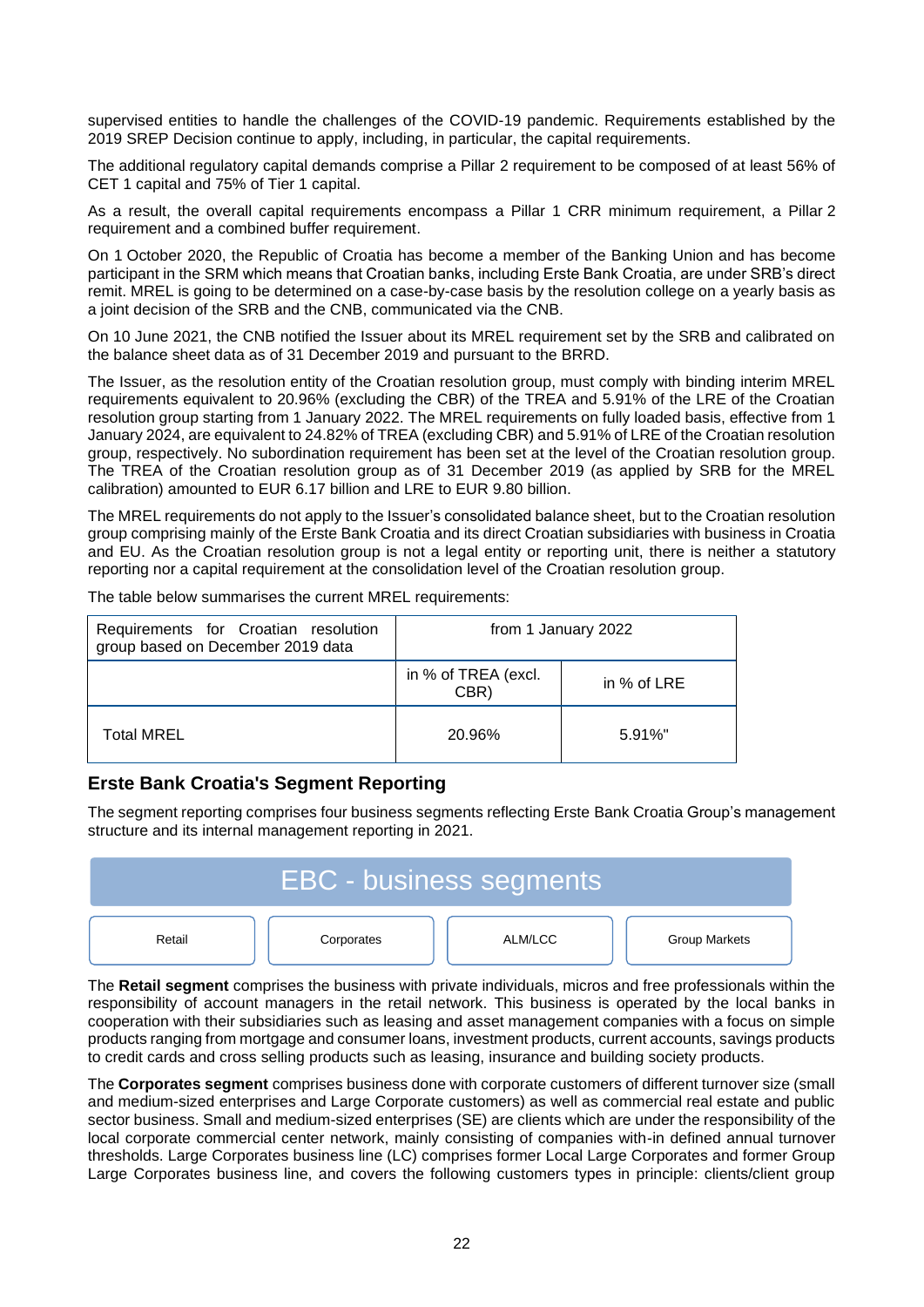across the region with an annual turnover above SME thresholds, client groups with operations in EBC core markets or extended core markets, listed and to be listed sovereign owned corporates, financial sponsors. Commercial Real Estate (CRE) covers for example investors in real estate for the purpose of generating income from the rental of individual properties or portfolios of properties, developers of individual properties or portfolios of properties for the purpose of generating capital gains through sale. The Public Sector consists of three sets of customers: public sector, public corporations, and non-profit sector. In addition, the majority of municipalities are also segmented as Public Sector clients.

**Asset Liability Management (ALM) and Local Corporate Center (LCC) segment** includes all asset/liability management functions as well as the local corporate centers which comprise all non-core banking business activities such as internal service providers and reconciliation items to local entity results. The corporate center of Erste Bank Croatia is included in the Group Corporate Center segment.

**Group Markets segment** comprises trading and markets services as well as customer business with financial institutions. It includes all activities related to the trading books of Erste Group, including the execution of trade, market making and short-term liquidity management. In addition, it comprises business connected with servicing financial institutions as clients including custody, depository services, commercial business (loans, cash management, trade & export finance).

### **Sustainable development and environment**

Erste Bank Croatia, as well as Erste Group, supports all 17 Sustainable Development Goals adopted by the United Nations in 2015 ("**SDG**"). Taking into account its business form and its impact on society, Erste Bank Croatia aims to contribute by its operation and by achieving six goals:

- 1. Good health and well-being (SDG 3)
- 2. Quality education (SDG 4)
- 3. Gender equality (SDG 5)
- 4. Decent work and economic growth (SDG 8)
- 5. Reducing inequalities (SDG 10)
- 6. Climate action (SDG 13)

Erste Bank Croatia aims to strive for the best possible business processes and environmentally sustainable operations.

In 2017, Erste Bank Croatia adopted an environmental policy that aims to contribute to the community in which it operates. Some of the goals Erste Bank Croatia is committed to are:

- Protection of natural resources through their responsible use, systematic increase of energy efficiency and compliance with all applicable legal regulations
- Use of recycled paper and continuous reduction of waste paper
- Introduction of a waste sorting system and promotion of responsible waste management among employees
- Reduction of harmful emissions through the selection and use of electricity from renewable energy sources

In 2020, a new environmental policy was adopted which sets out a framework for the continuation of work on the objectives that were set out in the previous policy adopted in 2017.

To achieve its goals, Erste Bank Croatia has implemented an environmental management system that complies with the requirements of ISO 14001:2015. The environmental management system according to the ISO 14001 standard was extended (recertified) at the end of 2020 and integrated with the energy management system according to the ISO 50001 standard, which would enable more advanced monitoring of electricity consumption and its rational use in the coming years, which should ultimately result in savings.

In 2020 measurable reductions in CO<sub>2</sub> emmisions (-14%) and paper usage per full-time equivalent ("FTE") (-22%) were achieved compared to 2019. It should be noted that the COVID-19 pandemic and lockdown which in part of March and April 2020 caused a significant increase in work from home had an impact on the reduction of consumption.

The strategic environmental objectives for the period 2020 to the end of 2021 were also set last year. Compared to the reference year 2018, they are: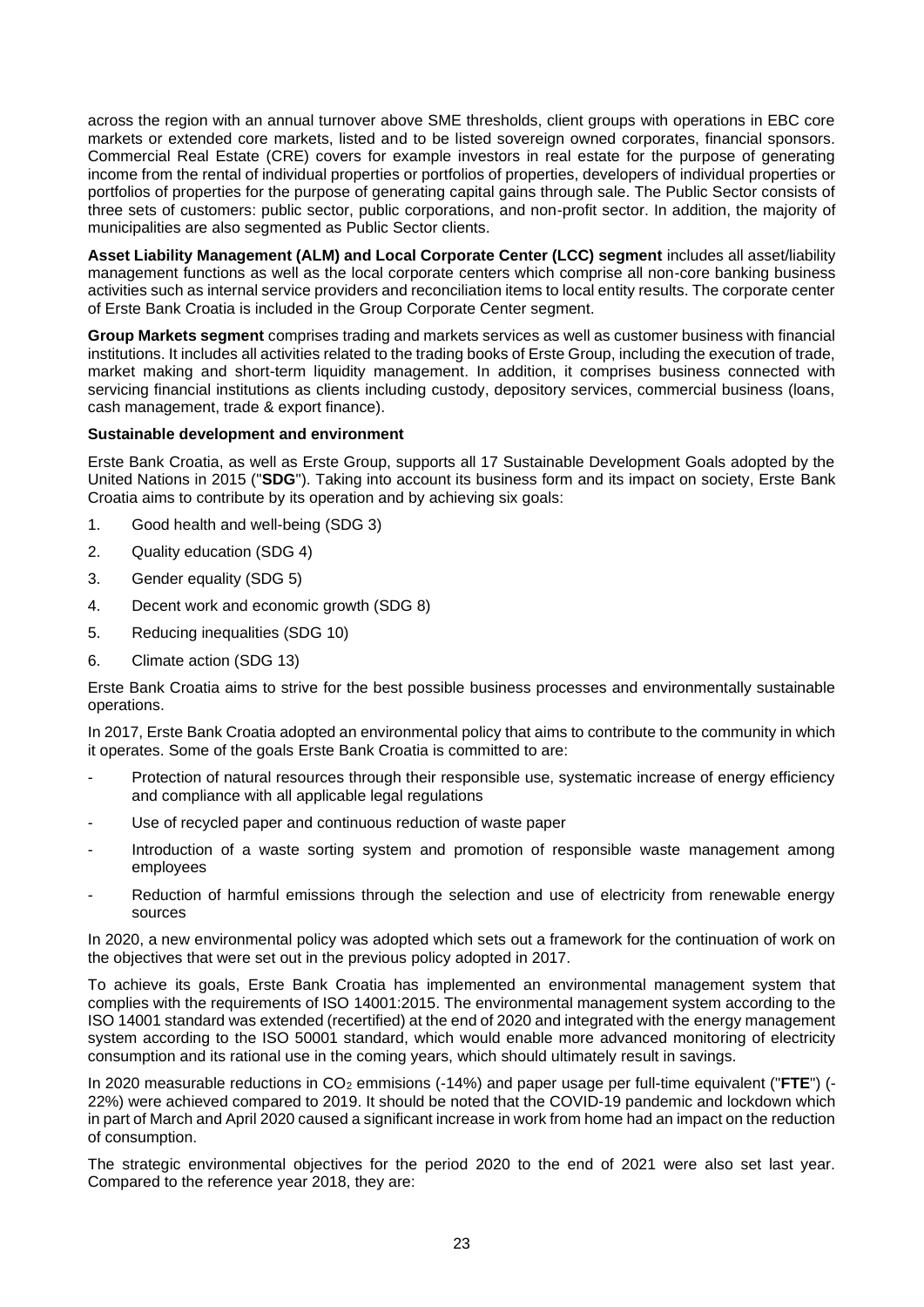- Reduction in electricity consumption by 12% (2018: 4,363 kWh/FTE)
- Reduction in heat consumption by 7% (2018: 1,657 kWh/FTE)
- Reduction in photocopier paper consumption 13% (2018: 16.84 reams A4/ FTE)

### **COVID-19 Pandemic**

The COVID-19 pandemic has been causing high uncertainty in the global economy and on the global markets. Social distancing rules and lockdown restrictions imposed by governments led to economic slow-down and a significant drop of revenues across industries. Unprecedented state aid packages (e.g. state guarantees, bridge financing, the state temporarily paying workers' salaries to avoid redundancies, hardship funds for oneperson and micro businesses) and moratoria programs were introduced in Erste Bank Croatia's core markets (public moratoria in Montenegro and private moratoria completely in line with guidelines of the European Banking Authority (EBA) in Croatia) to support citizens and companies. Especially in light of the vaccination progress, restricting measures were step by step reduced and economic development gained again momentum. The mid and long-term effect on the asset quality of the banking sector has still to be seen.

The public moratoria in general relate to customers which were performing and to their exposures existing before the outbreak of the COVID-19 pandemic. None of the existing moratoria extends beyond the 2021 end. In general, interest continues to accrue on the outstanding balance during the moratorium period. No new public moratoria and extensions of the existing ones occurred in the first half of 2021.

## <span id="page-23-0"></span>**2.8 CREDIT RATINGS**

As of the date of this Registration Document, Fitch has assigned the following credit ratings to the Issuer at the request and with the cooperation of the Issuer in the credit rating process:

| <b>Long-Term</b> | <b>Outlook</b> | <b>Short-Term</b> |
|------------------|----------------|-------------------|
| A-               | Stable         | F <sub>2</sub>    |

According to the rating definitions as published by Fitch ("www .fitchratings.com"), the above credit ratings have the following meanings:

'**A**' – High credit quality. 'A' ratings denote expectations of low default risk. The capacity for payment of financial commitments is considered strong. This capacity may, nevertheless, be more vulnerable to adverse business or economic conditions than is the case for higher ratings.

**Note**: The modifiers "+" or "-" may be appended to a rating to denote relative status within major rating categories.

'**F2**' – Good short-term credit quality. Good intrinsic capacity for timely payment of financial commitments.

'**Outlook**' — Rating outlooks indicate the direction a rating is likely to move over a one- to two-year period. They reflect financial or other trends that have not yet reached the level that would trigger a rating action, but which may do so if such trends continue. The majority of Outlooks are generally Stable, which is consistent with the historical migration experience of ratings over a one- to two-year period. Positive or Negative rating Outlooks do not imply that a rating change is inevitable and, similarly, ratings with Stable Outlooks can be raised or lowered without a prior revision to the Outlook, if circumstances warrant such an action. Occasionally, where the fundamental trend has strong, conflicting elements of both positive and negative, the Rating Outlook may be described as Evolving.

More detailed information on the credit ratings can be retrieved on the following website ("www .fitchratings.com/entity/erste-steiermarkische-bank-dd-80362076"). General information regarding the meaning of the credit rating and the qualifications which have to be observed in connection therewith can be found on the website of Fitch ("www .fitchratings.com").

Fitch, with its seat in 39/40 Upper Mount Street Upper, Dublin, D02 PR89, Ireland is registered with the Companies Registration Office Ireland.

Fitch is registered under the Regulation (EC) No 1060/2009, as amended ("**CRA Regulation**") as registered credit rating agency. The European Securities and Markets Authority publishes on its website ("www .esma.europa.eu") a list of credit rating agencies registered and certified in accordance with the CRA Regulation. That list shall be updated within five working days following the adoption of a decision under Articles 16, 17 or 20 of the CRA Regulation. The European Commission publishes that updated list in the Official Journal of the EU within 30 days following the updates.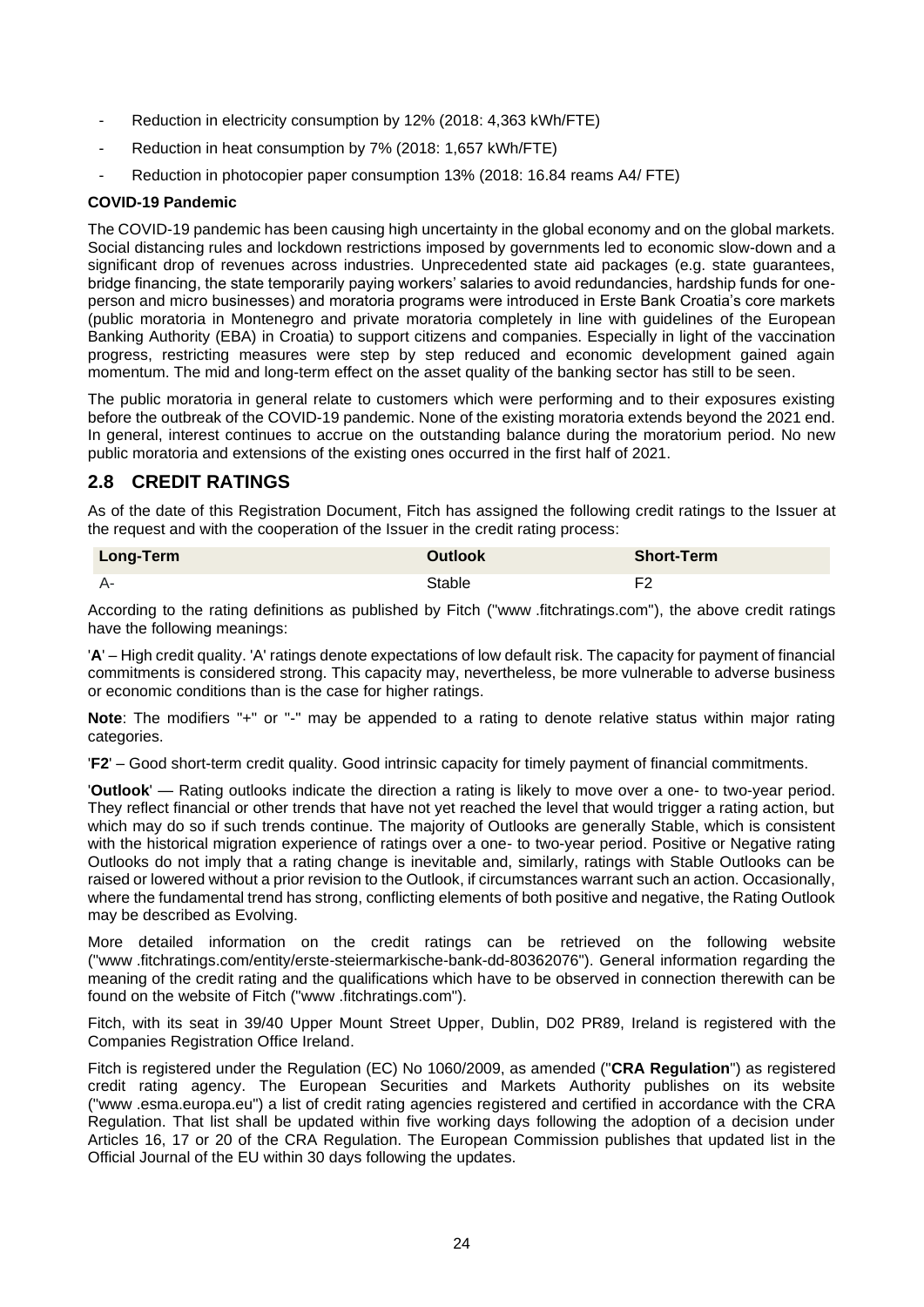## <span id="page-24-0"></span>**2.9 RECENT EVENTS**

On 7 October 2020 the Issuer announced that its competent bodies (i.e. its management board and supervisory board) have adopted decisions on initiating activities for the potential merger of Erste Card Club d.o.o. to the Issuer and further activities related to potential merger are currently ongoing.

On the Issuer's general assembly held in May 2021 the Issuer's net profit for the year 2020 was allocated to retained earnings, according to a CNB decision on a temporary restriction of distributions (OG 4/2021) (the "**old Decision**").

Following the adoption of the CNB decision (OG 106/2021) (the "**new Decision**") on the abolition of the old Decision which entered into force on 1 October 2021, the supervisory board of the Issuer adopted the new Decision on the distribution of retained earnings according to which the Issuer will pay part of the net profit generated in 2020 in the amount of HRK 161,009,979.00 to the shareholders from retained earnings. The dividend is determined in amount of 9.48 % of the nominal share value, which makes HRK 9.48 per share.

## <span id="page-24-1"></span>**2.10 TREND INFORMATION**

Trends affecting the Issuer and the industries in which it operates are the difficult overall macroeconomic environment with decreasing growth rates and the continuing tense situation on the financial and capital markets which have had and may continue to have a negative impact on the Issuer's business activity and results of operations, as well as on the Issuer's refinancing costs.

## <span id="page-24-2"></span>**2.11 SIGNIFICANT CHANGES AND MATERIAL ADVERSE CHANGES**

There has been no material adverse change in the prospects of the Issuer since 31 December 2020 and no significant change in the financial performance and in the financial position of Erste Bank Croatia Group since 30 June 2021.

## <span id="page-24-3"></span>**2.12 SELECTED FINANCIAL INFORMATION**

## **Capital position**

| Basel 3 capital, in HRK million                      | 31 December<br>2019 | 31 December<br>2020 | 30 June 2021 |
|------------------------------------------------------|---------------------|---------------------|--------------|
| CET <sub>1</sub>                                     | 8,959               | 9,527               | 9,748        |
| Tier 2                                               | 831                 | 614                 | 490          |
| Total capital                                        | 9,790               | 10,141              | 10,238       |
| Source: Information of the Issuer                    |                     |                     |              |
|                                                      |                     |                     |              |
| Risk-weighted assets (RWA), in<br><b>HRK</b> million | 31 December<br>2019 | 31 December<br>2020 | 30 June 2021 |
| Market risk                                          | 199                 | 256                 | 105          |
| Operational risk                                     | 5,548               | 5,408               | 5,406        |
| Credit risk*                                         | 44,208              | 48,697              | 49,501       |

\*Credit RWA includes risk exposure for credit valuation adjustment

Source: Information of the Issuer

| <b>Basel 3 capital ratios</b> | 31 December<br>2019 | 31 December<br>2020 | 30 June 2021 |
|-------------------------------|---------------------|---------------------|--------------|
| CET 1 ratio                   | 17.93%              | 17.53%              | 17.72%       |
| Tier 1 ratio                  | 17.93%              | 17.53%              | 17.72%       |
| Total capital ratio           | 19.60%              | 18.66%              | 18.61%       |

Source: Information of the Issuer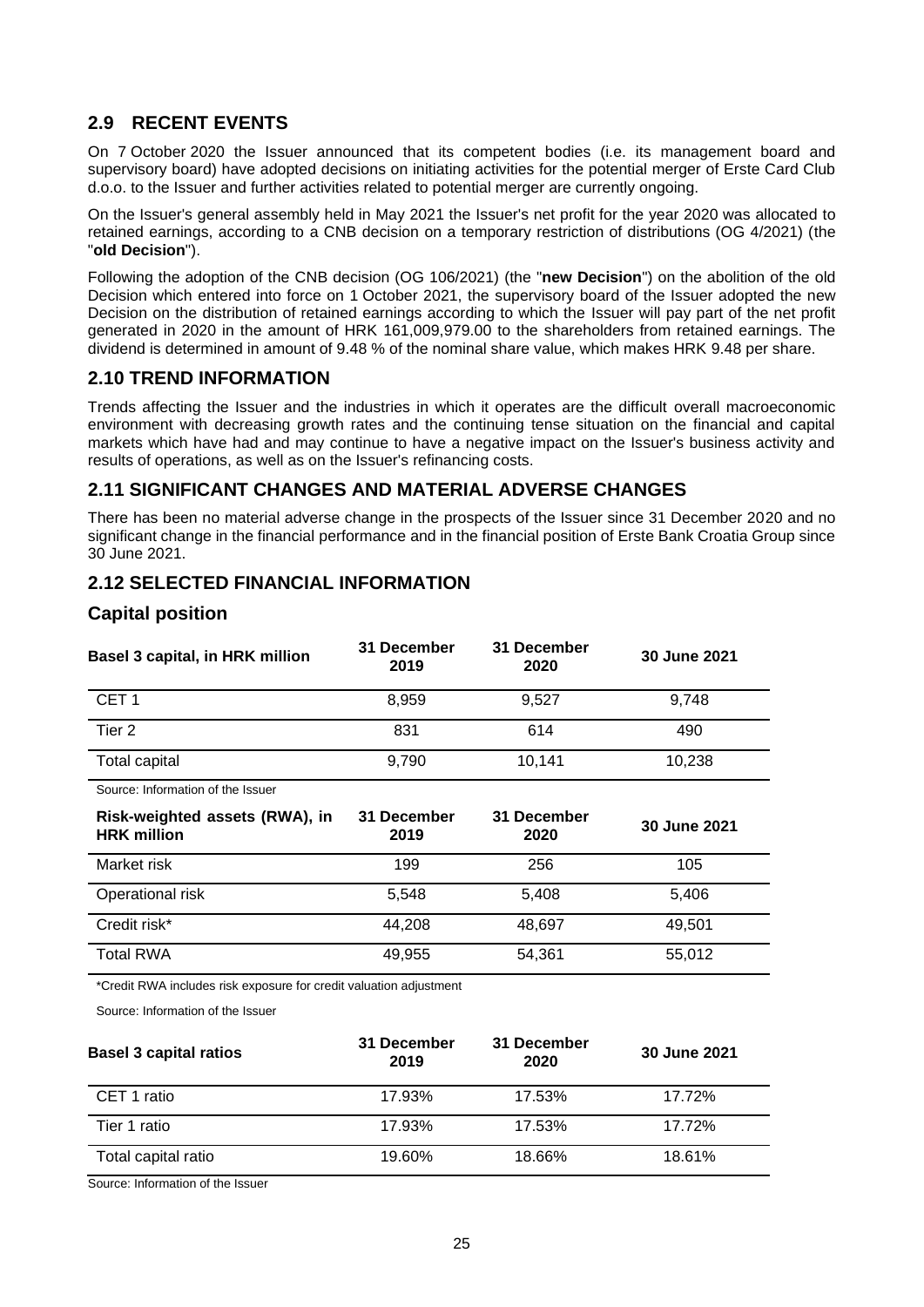# **Key profitability and efficiency indicators**

| Erste Bank Croatia 31 December 2019<br>Group |       | 31 December 2020 | 30 June 2021 |
|----------------------------------------------|-------|------------------|--------------|
| on Equity<br>Return<br>(ROE) ratio, %        | 10.4% | 4.6%             | 11.5%        |
| Net Interest Margin<br>(NIM) ratio, %        | 3.2%  | 3.0%             | 2.9%         |
| Cost/Income (C/I)<br>ratio, %                | 51.8% | 53.7%            | 53.5%        |
| Loan/deposit<br>ratio<br>net, %              | 96.0% | 88.7%            | 87.0%        |
| Solvency ratio, %                            | 19.6% | 18.7%            | 18.6%        |

Source: Information of the Issuer

## **Key risk indicators**

| <b>Erste</b><br>Bank<br>Croatia<br>Group                    | 31<br><b>December</b><br>2014 | 31<br><b>December</b><br>2015 | 31<br><b>December</b><br>2016 | 31<br><b>December</b><br>2017 | 31<br><b>December</b><br>2018 | 31<br><b>December</b><br>2019 | 31<br><b>December</b><br>2020 | 30<br>June<br>2021 |
|-------------------------------------------------------------|-------------------------------|-------------------------------|-------------------------------|-------------------------------|-------------------------------|-------------------------------|-------------------------------|--------------------|
| Non-<br>Performing<br>Loan<br>(NPL)<br>ratio, %             | 18%                           | 15%                           | 11%                           | 12%                           | 9%                            | 7%                            | 7%                            | 6%                 |
| Non-<br>Performing<br>Loan<br>(NPL)<br>coverage<br>ratio, % | 60%                           | 67%                           | 72%                           | 71%                           | 74%                           | 80%                           | 90%                           | 92%                |
| <b>Risk</b><br>cost<br>ratio, %                             | 2.3%                          | 2.5%                          | 0.8%                          | 1.8%                          | 0.5%                          | 0.1%                          | 1.4%                          | 0.1%               |

 $\mathbb{R}^2$ 

Source: Information of the Issuer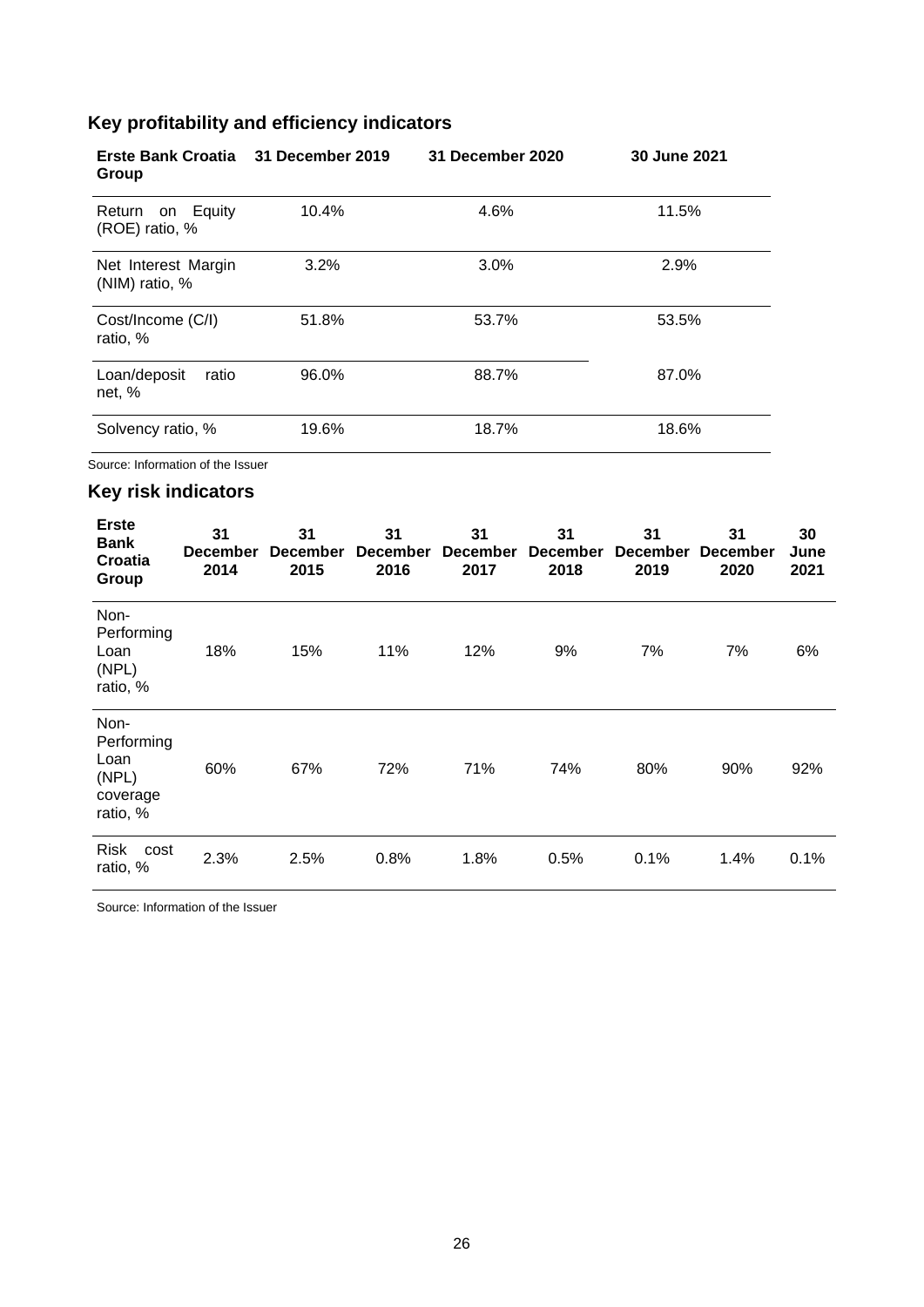| <b>Alternative</b><br>Performance<br>Measure | <b>Calculation</b>                                                                                                                                                                                                                                                                                                                                                                                                                                                                                                                                                                     |
|----------------------------------------------|----------------------------------------------------------------------------------------------------------------------------------------------------------------------------------------------------------------------------------------------------------------------------------------------------------------------------------------------------------------------------------------------------------------------------------------------------------------------------------------------------------------------------------------------------------------------------------------|
| Return On Equity                             | ROE ratio is expressed as:                                                                                                                                                                                                                                                                                                                                                                                                                                                                                                                                                             |
| (ROE) ratio                                  | Profit or loss for the year attributable to the owners of the parent / simple average of two year ends of shareholder's<br>equity attributable to the owners of the parent (Total Equity - Minority interests [non-controlling interests])                                                                                                                                                                                                                                                                                                                                             |
|                                              | ROE ratio is a profitability ratio which assesses how well equity is used to generate profit.                                                                                                                                                                                                                                                                                                                                                                                                                                                                                          |
|                                              | Example for ROE ratio calculation as of 31 December 2020:                                                                                                                                                                                                                                                                                                                                                                                                                                                                                                                              |
|                                              | ROE ratio<br>460 (Profit or loss for YE 2020 atrributable to the owners of the parent in HRK M)<br>Average(9,690; 10,186) (simple average of volume of shareholder's equity for YE 2019 and YE 2020 in HRK M)<br>$=4.6%$                                                                                                                                                                                                                                                                                                                                                               |
| Net Interest Margin                          | NIM ratio is expressed as:                                                                                                                                                                                                                                                                                                                                                                                                                                                                                                                                                             |
| (NIM) ratio                                  | Net interest bearing income (Net interest income + Dividend income + Net result from equity method investments /<br>simple average of two year ends of interest bearing assets (Financial assets held for trading + Non-trading financial<br>assets mandatorily at fair value through profit or loss + Financial assets at fair value through other comprehensive<br>income + Financial assets at amortized cost + Investments in subsidiaries, joint ventures and associates)                                                                                                         |
|                                              | NIM ratio is a profitability ratio which assesses how profitable investment (asset) is when compared to expenses<br>used to fund it.                                                                                                                                                                                                                                                                                                                                                                                                                                                   |
|                                              | Example for NIM ratio calculation as of 31 December 2020:                                                                                                                                                                                                                                                                                                                                                                                                                                                                                                                              |
|                                              | Net interest bearing income = Net interest income (HRK 2.025 M) + Dividends received (HRK 1 M) +<br>Share of the profit or $(-)$ loss of investments in subsidiaries accounted for using the equity method (HRK 8 M) = 2.033                                                                                                                                                                                                                                                                                                                                                           |
|                                              | Net interest bearing assets<br>= Financial assets held for trading (simple average of YE 2019 and YE 2020 (HRK 225 M; HRK 162 M))<br>+ Non trading financial assets mandatorily at FVTPL (simple average of YE 2019 and YE 2020 (HRK 199 M; HRK 188 M)<br>+ Financial assets at FVTOCI (simple average of YE 2019 and YE 2020 (HRK 10,604 M; HRK 11,278 M)<br>+ Financial assets at AC (simple average of YE 2019 and YE 2020 (HRK 55,284 M; HRK 59,756 M)<br>+ Investments in subsidiaries, joint ventures and associates (simple average of YE 2019 and YE 2020 (HRK 58 M; HRK 59 M) |
|                                              | NIM ratio                                                                                                                                                                                                                                                                                                                                                                                                                                                                                                                                                                              |
|                                              | 2,033 (Net interest bearing income for YE 2020 in HRK M)<br>Average(66,370; 71,443) (simple average of volume of interest bearing assets for YE 2019 and YE 2020 in HRK $M$ )<br>$= 3.0\%$                                                                                                                                                                                                                                                                                                                                                                                             |
| Cost Income (C/I)                            | C/I ratio is expressed as:                                                                                                                                                                                                                                                                                                                                                                                                                                                                                                                                                             |
| ratio                                        | Operating expense (Personnel expenses, Other administrative expenses, Depreciation and amortization) /<br>Operating income (Net interest income, Net fee and commission income, Dividend income, Net trading and fair<br>value result, Gains/losses from financial instruments measured at fair value through profit or loss, Net result from<br>equity method investments, Rental income from investment properties & other operating leases)                                                                                                                                         |
|                                              | C/I ratio is an efficiency ratio which assesses how many units of cost must be invested to generate one unit of<br>revenue.                                                                                                                                                                                                                                                                                                                                                                                                                                                            |
|                                              | Example for C/I ratio calculation as of 31 December 2020:                                                                                                                                                                                                                                                                                                                                                                                                                                                                                                                              |
|                                              | C/I ratio = $\frac{1,617}{3,010}$ (Operating expense for YE 2020 in HRK M) = 53.7%                                                                                                                                                                                                                                                                                                                                                                                                                                                                                                     |
| Solvency ratio, %                            | Solvency ratio is expressed as:                                                                                                                                                                                                                                                                                                                                                                                                                                                                                                                                                        |
|                                              | Own funds / Total risk exposure amount                                                                                                                                                                                                                                                                                                                                                                                                                                                                                                                                                 |
|                                              | Solvency ratio represents bank's ability to absorb losses in going concern situation.                                                                                                                                                                                                                                                                                                                                                                                                                                                                                                  |
|                                              | Example for Solvency ratio calculation as of 31 December 2020:                                                                                                                                                                                                                                                                                                                                                                                                                                                                                                                         |
|                                              | Solvency ratio = $\frac{10,141}{54,361}$ (Own funds for YE 2020 in HRK M) = 18.7%<br>Solvency ratio = $\frac{1}{54,361}$ (Total risk exposure amount for YE 2020 in HRK M)                                                                                                                                                                                                                                                                                                                                                                                                             |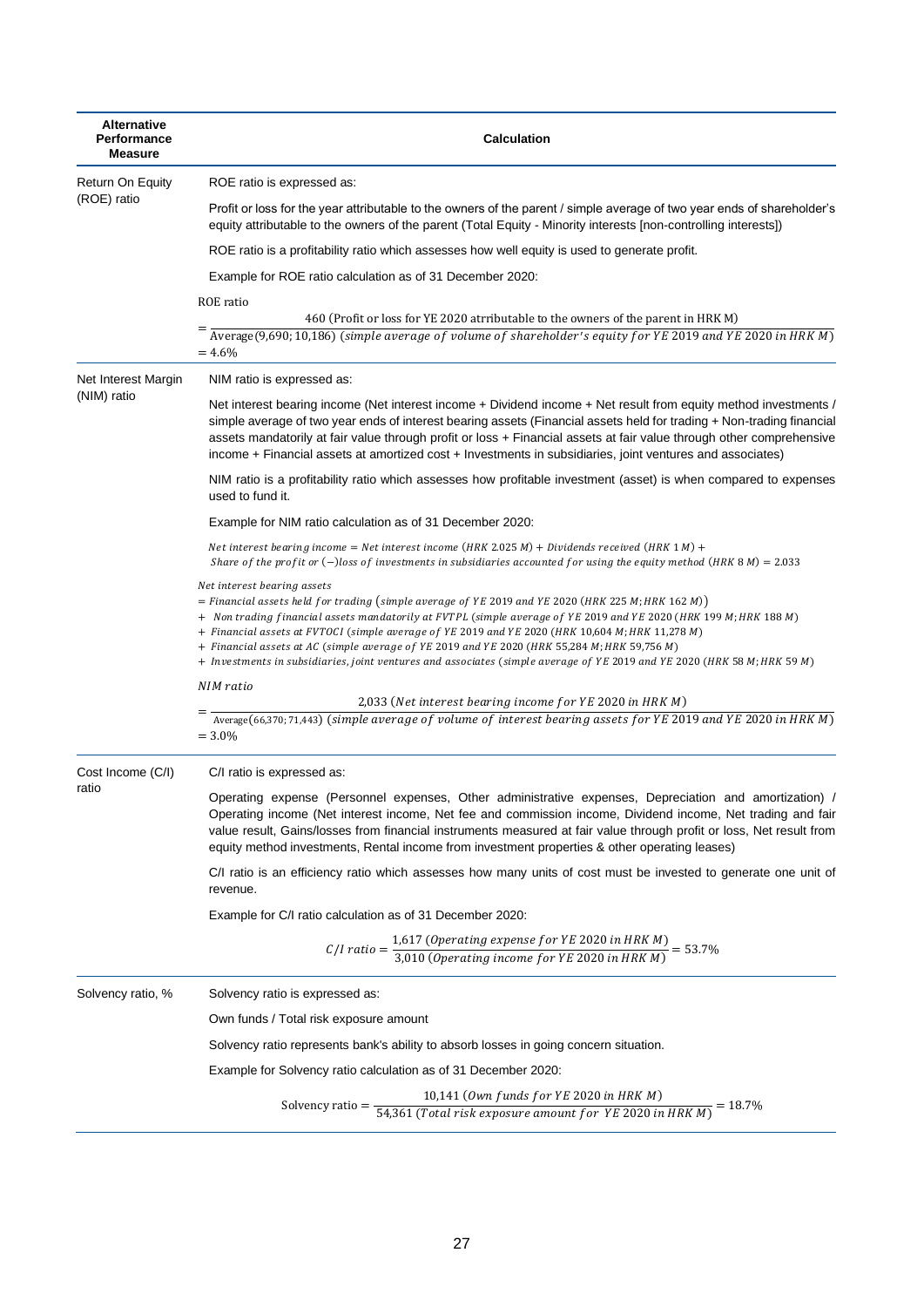| Loan/Deposit net,<br>ratio   | Loan/Deposit net ratio is expressed as:                                                                                                                                                                                                                          |  |  |
|------------------------------|------------------------------------------------------------------------------------------------------------------------------------------------------------------------------------------------------------------------------------------------------------------|--|--|
|                              | Net loans and advances to customers (Loans and advances to customers at amortized cost, Trade and other<br>receivables, Finance lease receivables to customers) / Deposits from customers                                                                        |  |  |
|                              | The loan-to-deposit ratio is used to assess a bank's liquidity by comparing a bank's customer loans, net to its<br>customer deposits for the same period.                                                                                                        |  |  |
|                              | Example for Loan/Deposit net, ratio calculation as of 31 December 2020:                                                                                                                                                                                          |  |  |
|                              | Loan/Deposit ratio = $\frac{53,355}{60,128}$ (Customer loans, net for YE 2020 in HRK M) = 88,7%                                                                                                                                                                  |  |  |
| Risk cost ratio              | Risk cost ratio is expressed as:                                                                                                                                                                                                                                 |  |  |
|                              | Impairment or reversal of impairment on financial assets not measured at fair value through profit or loss / simple<br>average of two year ends of volume of gross Loans to customers (LTC) (incl. Trade and other receivables and<br>Finance Lease Receivables) |  |  |
|                              | Risk cost ratio assesses loss over a period related to credit risk as a percentage of an average gross loan volume.                                                                                                                                              |  |  |
|                              | Example for risk cost ratio calculation as of 31 December 2020:                                                                                                                                                                                                  |  |  |
|                              | 785 (Impairment result from financial instruments YE 2020 in HRK M)<br>$Average(52,076; 56,716) (gross LTC for YE 2019 and YE 2020 in HRK M) = 1.4\%$<br>$Risk cost ratio =$                                                                                     |  |  |
| Non-Performing               | NPL ratio is expressed as:                                                                                                                                                                                                                                       |  |  |
| Loan (NPL) ratio             | Volume of Non-Performing Loans to customers (incl. Trade and other receivables and Finance Lease Receivables)<br>/ Volume of gross loans to customers (incl. Trade and other receivables and Finance Lease Receivables)                                          |  |  |
|                              | NPL ratio is a risk ratio which assesses the quality of a portfolio by showing the percentage of loans which are<br>unlikely to be paid over the gross loan volume.                                                                                              |  |  |
|                              | Example for NPL ratio calculation as of 31 December 2020:                                                                                                                                                                                                        |  |  |
|                              | $\frac{3{,}821}{56{,}716}$ (Volume of Non-Performing Loans to customers as communicated on page 201 of annual)<br>56,716 (Volume of gross loans to customers as communicated on page 201 of annual)<br>$= 6.7\%$<br>$NPL ratio = -$<br>report for 2020 in HRK M) |  |  |
| Non-Performing               | NPL coverage ratio is expressed as:                                                                                                                                                                                                                              |  |  |
| Loan (NPL)<br>coverage ratio | Volume of provisions for loans to customers (incl. Trade and other receivables and Finance Lease Receivables) /<br>Volume of Non-Performing Loans to customers (incl. Trade and other receivables and Finance Lease<br>Receivables)                              |  |  |
|                              | NPL coverage ratio is a risk ratio which assesses how well is the NPL volume covered with balance sheet<br>provisions.                                                                                                                                           |  |  |
|                              | Example for NPL coverage ratio calculation as of 31 December 2020:                                                                                                                                                                                               |  |  |
|                              | NPL coverage ratio<br>3.423 (Volume of Loan loss allowances as communicated on page 201 of annual report for 2020 in HRK M)<br>3.821 (Volume of Non - Performing Loans to customers as communicated on page 201 of annual report for                             |  |  |
|                              | 2020 in HRK M)<br>$= 89.7\%$                                                                                                                                                                                                                                     |  |  |

Source: Information and calculation of the Issuer on the basis of the financial statements 2020 of Erste Bank Croatia prepared pursuant to the Decision of the CNB on structure and content of bank's annual financial statements (Official Gazette 42/18), respectively.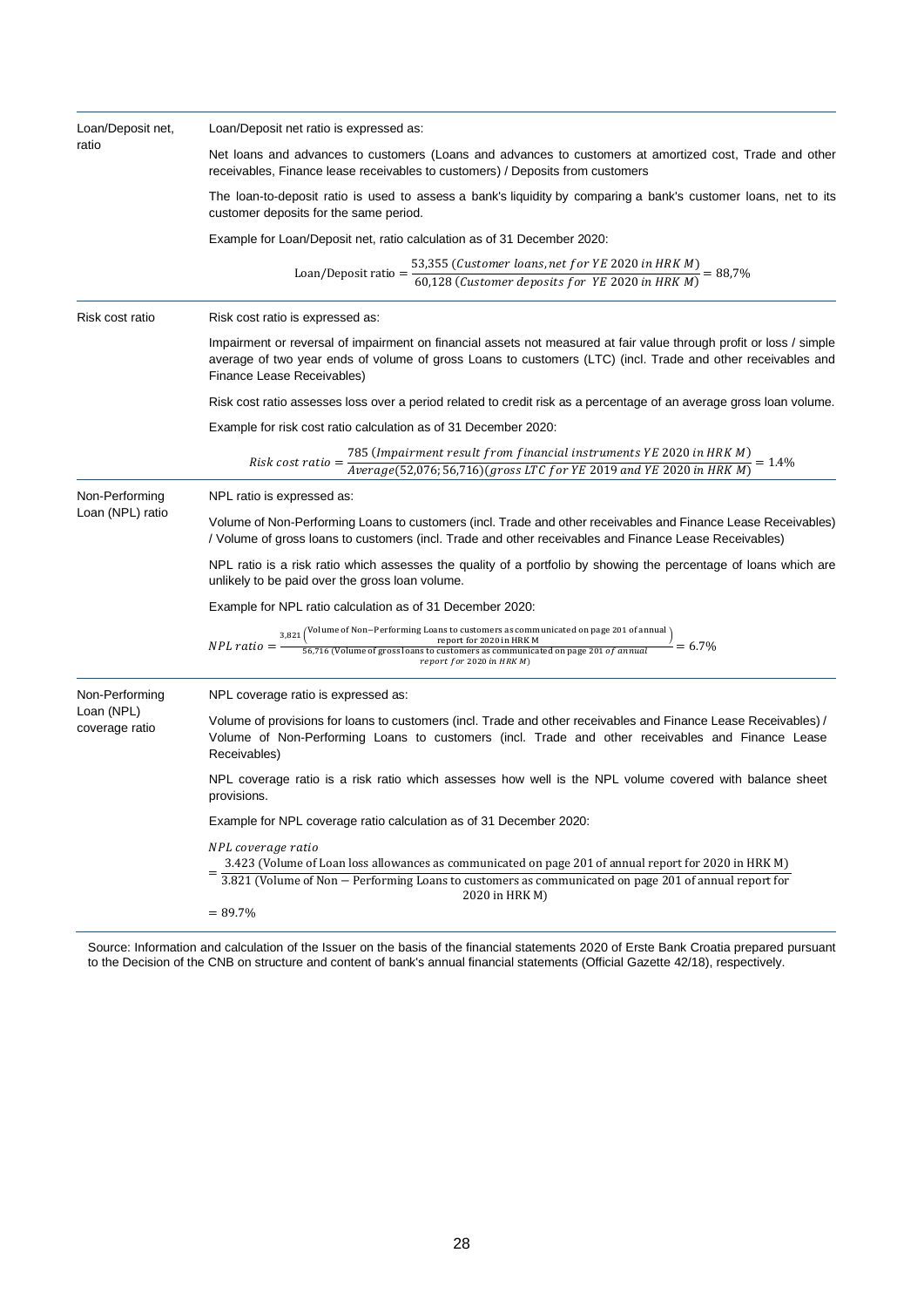# <span id="page-28-0"></span>**3. ADMINISTRATIVE, MANAGEMENT AND SUPERVISORY BODIES**

## <span id="page-28-1"></span>**3.1 MANAGEMENT BOARD**

### **Members of the Management Board**

Management board members of Erste Bank Croatia are appointed by Erste Bank Croatia's supervisory board with the maximum of five years term of office and they can be reappointed. Erste Bank Croatia's management board currently has six members, one of whom is the chairman. Its management board conducts its activities and adopts its decisions and resolutions at the meetings. Meetings are held, as a rule, once a week.

The current members of Erste Bank Croatia's management board listed below have extensive experience in the banking market and perform the following additional functions in management or supervisory boards in other companies as of the date of this Registration Document.

| <b>NAME AND POSITION</b>                                 | <b>COMPANY</b>                                          | <b>FUNCTION</b>                                     |
|----------------------------------------------------------|---------------------------------------------------------|-----------------------------------------------------|
| <b>Christoph Schoefboeck</b><br>CEO                      | Erste Card Club d.o.o., Zagreb                          | Deputy Chairman of the Supervisory<br>Board         |
|                                                          | Erste Bank AD Podgorica,<br>Montenegro                  | Chairman of the Board of Directors                  |
|                                                          | Sparkasse Bank dd BiH                                   | Member of the Supervisory Board                     |
| <b>Hannes Frotzbacher</b><br>CRO                         | Erste Bank a.d. Novi Sad, Serbia                        | Member of the Board of Directors                    |
|                                                          | Erste & Steiermärkische S-<br>Leasing d.o.o.            | Chairman of the Supervisory Board                   |
|                                                          | Banka Sparkasse d.d. Ljubljana                          | Member of the Supervisory Board                     |
| <b>Borislav Centner</b><br><b>Corporate Board Member</b> | Zagrebačka burza d.d., Zagreb                           | Chairman of the Supervisory Board                   |
|                                                          | Erste & Steiermärkische S-<br>Leasing d.o.o., Zagreb    | Member of the Supervisory Board                     |
|                                                          | IR Real Estate Leasing d.o.o. in<br>liquidation, Zagreb | Deputy Chairman of the Supervisory<br>Board         |
|                                                          | Erste Nekretnine d.o.o., Zagreb                         | Deputy Chairman of the Supervisory<br>Board         |
|                                                          | Erste Bank AG Podgorica,<br>Montenegro                  | Member of the Board of Directors                    |
| <b>Krešimir Barić</b><br>CFO                             | Erste Nekretnine d.o.o., Zagreb                         | Chairman of the Supervisory Board                   |
|                                                          | Erste Bank AD Podgorica,<br>Montenegro                  | Deputy Chairman of the Board of<br><b>Directors</b> |
|                                                          | Erste Card Club d.o.o., Zagreb                          | Member of the Supervisory Board                     |
| <b>Martin Hornig</b><br>COO                              | $\overline{a}$                                          | $\overline{a}$                                      |
| <b>Zdenko Matak</b>                                      | Erste Card Club d.o.o., Zagreb                          | Chairman of the Supervisory Board                   |
| <b>Retail Board Member</b>                               | Erste d.o.o., Zagreb                                    | Member of the Supervisory Board                     |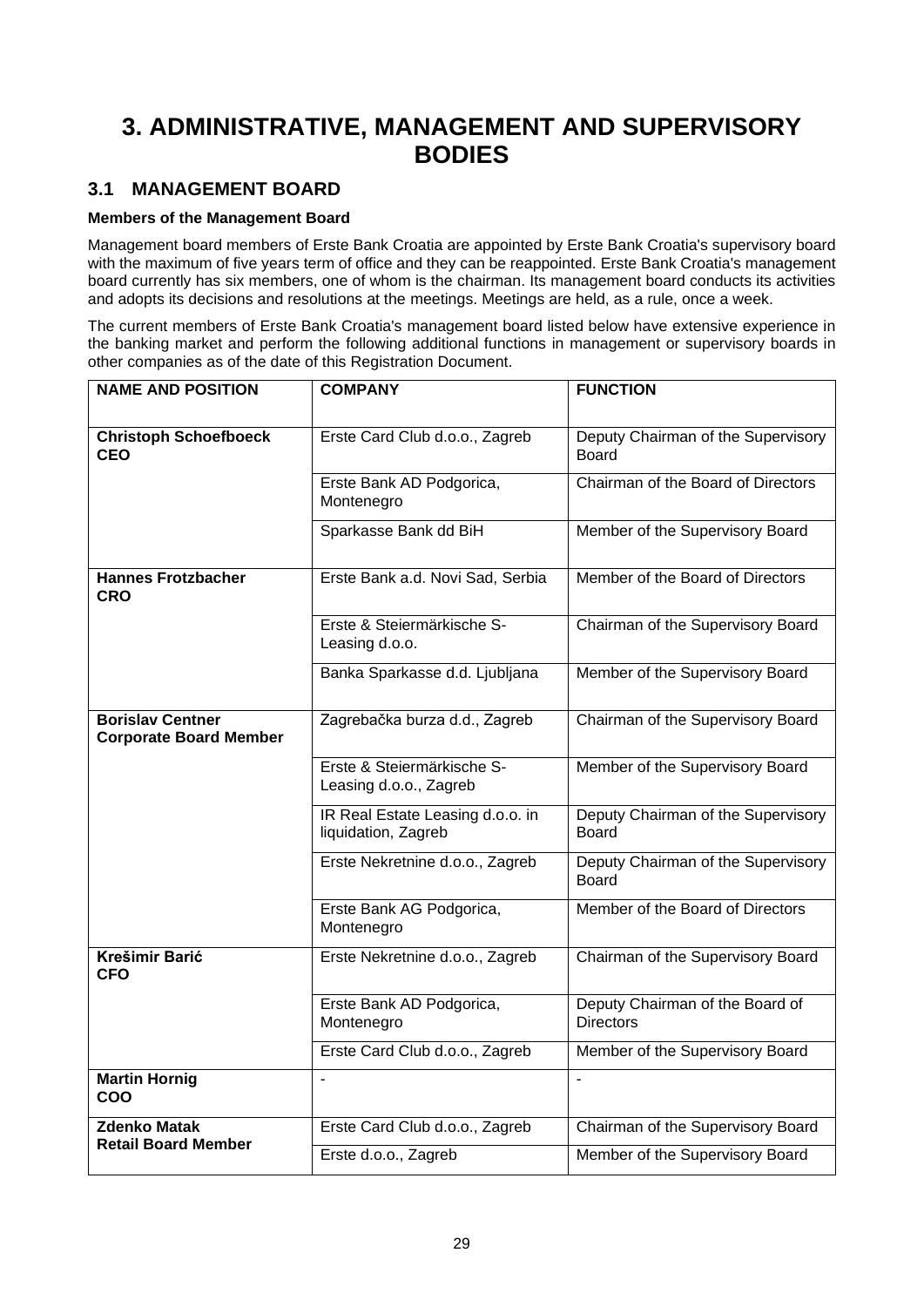Source: Internal information of the Issuer

The members of Erste Bank Croatia's management board can be reached at its business address Ivana Lučića 2, Zagreb, Republic of Croatia.

## <span id="page-29-0"></span>**3.2 SUPERVISORY BOARD**

### **Members of the Supervisory Board**

The supervision of Erste Bank Croatia's management board's activities is performed by Erste Bank Croatia's supervisory board. Its supervisory board currently consists of 7 members who are elected by Erste Bank Croatia's general meeting with the maximum of four years term of office, and they can be reappointed.

Erste Bank Croatia's supervisory board has a wide range of responsibilities. These include appointment and revocation of the chairman of Erste Bank Croatia's management board and the other members of Erste Bank Croatia's management board, supervision over the business activities of Erste Bank Croatia, including browsing accounts and documentation of Erste Bank Croatia, requesting reports, examination of results of business activities.

Erste Bank Croatia's supervisory board grants approval to the financial statements, by which they are established by Erste Bank Croatia's management board and supervisory board. The financial statements are prepared in accordance with the International Financial Reporting Standards, as adopted by the EU (the "**IFRS-EU**" or "**IFRS**") and are reviewed by its management board and the audit committee of Erste Bank Croatia's supervisory board. The financial statements are also audited by Erste Bank Croatia's independent auditor.

Erste Bank Croatia's supervisory board conducts its activities and adopts its decisions at the meetings. Meetings are held four times per year in principle. Erste Bank Croatia's supervisory board may pass a decision without holding the meeting (passing of decisions through correspondence). Members of Erste Bank Croatia's supervisory board, who would be in conflict of interest, shall abstain from the voting on the decision if making such a decision would represent a conflict of interest. Members of Erste Bank Croatia's supervisory board may not accept or take up any office, duty or position that would conflict with their responsibilities or duties towards the Issuer.

| <b>NAME AND</b><br><b>POSITION</b>                                     | <b>COMPANY</b>                                                | <b>FUNCTION</b>                 |
|------------------------------------------------------------------------|---------------------------------------------------------------|---------------------------------|
| <b>Willibald Cernko</b><br>Chairman of the<br><b>Supervisory Board</b> | SOS-Kinderdorf, Innsbruck, nonprofit<br>organisation          | Member of the Supervisory Board |
|                                                                        | Allgemeine Sparkasse Oberösterreich<br>Bankaktiengesellschaft | Member of the Supervisory Board |
|                                                                        | Oesterreichische Kontrollbank<br>Aktiengesellschaft           | Member of the Supervisory Board |
|                                                                        | s Wohnbaubank AG                                              | Member of the Supervisory Board |
|                                                                        | Steiermärkische Bank und Sparkassen<br>AG                     | Member of the Supervisory Board |
|                                                                        | Tiroler Sparkasse Bankaktiengesellschaft                      | Member of the Supervisory Board |
|                                                                        | Erste Bank der oesterreichischen<br>Sparkassen AG             | Member of the Management Board  |

The following table sets out additional functions in management or supervisory boards in other companies as of the date of this Registration Document: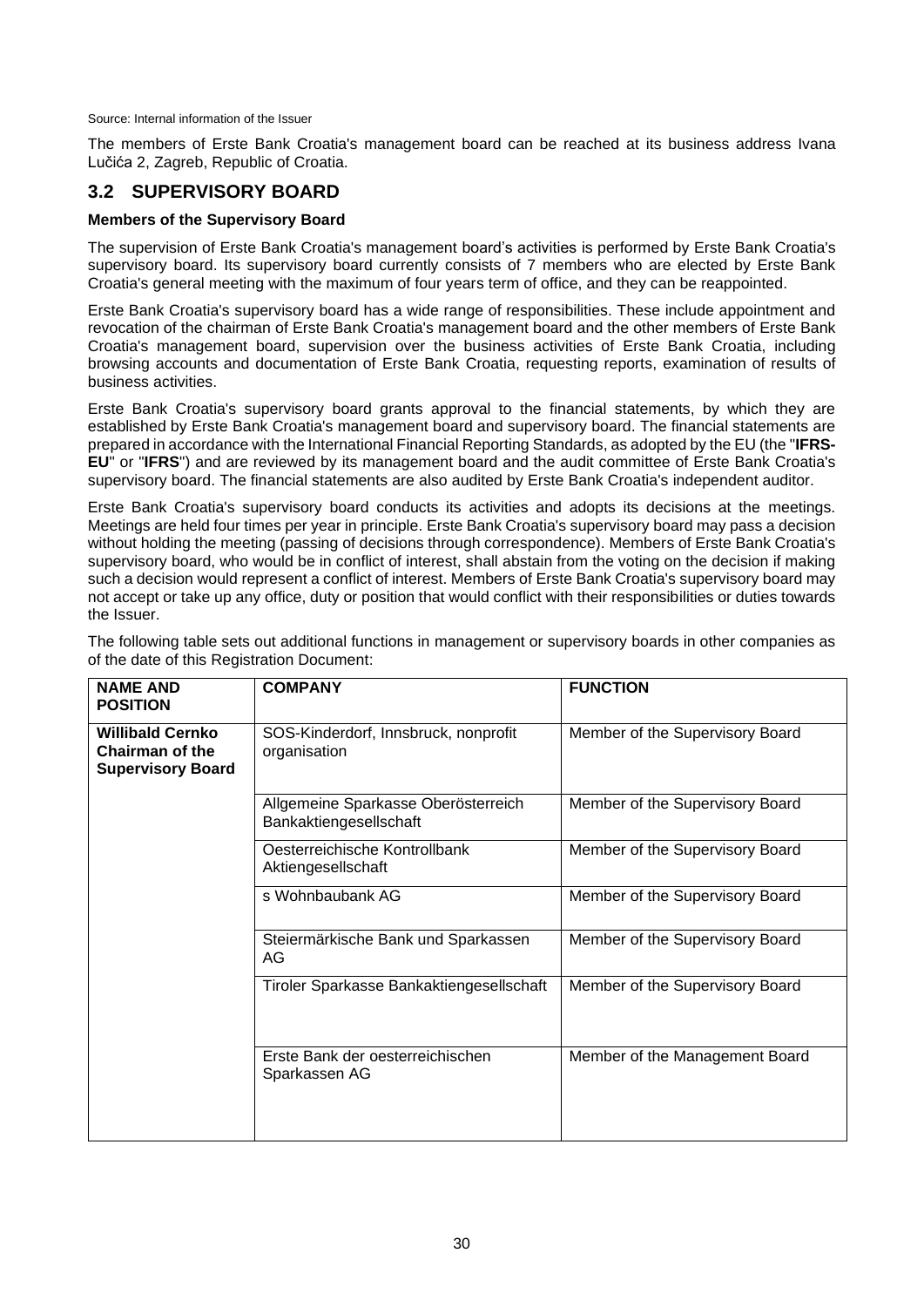| <b>Walburga Seidl</b><br><b>Member</b>                    | Steiermärkische Bank und Sparkassen<br>AG                    | Member of the Management Board     |
|-----------------------------------------------------------|--------------------------------------------------------------|------------------------------------|
|                                                           | Sparkasse Bank Makedonija a.d. Skopje                        | Member of the Supervisory Board    |
| Nikolai Leo de<br><b>Arnoldi</b><br>Independent<br>member | <b>DE ARNOLDI Gmbh</b>                                       | Member of the Management Board     |
| <b>Judit Agnes Havasi</b><br>Independent<br>member        | DONAU Versicherung AG Vienna<br><b>Insurance Group</b>       | Chairman of the Management Board   |
|                                                           | Die Zweite Wiener Vereins Sparcasse                          | Member of the Supervisory Board    |
|                                                           | <b>UNION Vienna Insurance Group Bitosito</b><br>Zrt          | Member of the Supervisory Board    |
|                                                           | Vienna-Life Lebensversicherung AG,<br>Vienna Insurance Group | Member of the Supervisory Board    |
| <b>Ingo Bleier</b><br><b>Member</b>                       | Erste Group Bank AG                                          | Member of the Management Board     |
|                                                           | Erste Bank der oesterreichischen<br>Sparkassen AG            | Member of the Supervisory Board    |
|                                                           | Oesterreichische Kontrollbank AG                             | Member of the Supervisory Board    |
|                                                           | Erste Bank a.d. Novi Sad                                     | Chairman of the Board of Directors |
| <b>Georg Bucher</b><br>Deputy Chairman of                 | Kärntner Sparkasse AG                                        | Member of the Supervisory Board    |
| the Supervisory<br><b>Board</b>                           | Sparkassen IT Holding AG                                     | Member of the Supervisory Board    |
|                                                           | Erste Bank a.d. Novi Sad                                     | Member of the Board of Directors   |
|                                                           | Banka Sparkasse d.d. Ljubljana                               | Member of the Supervisory Board    |
|                                                           | Sparkasse Bank a.d. Skopje                                   | Member of the Supervisory Board    |
|                                                           | <b>SKW-Privatstiftung</b>                                    | Member of the Management Board     |
|                                                           | SKB Industrieholding GmbH                                    | Member of the Supervisory Board    |
|                                                           | Steiermärkische Bank und Sparkassen<br>AG                    | Member of the Management Board     |
|                                                           | Christine Kunz Gesellschaft m.b.H.                           | Managing director                  |
|                                                           | Erste digital GmbH                                           | Member of the Supervisory Board    |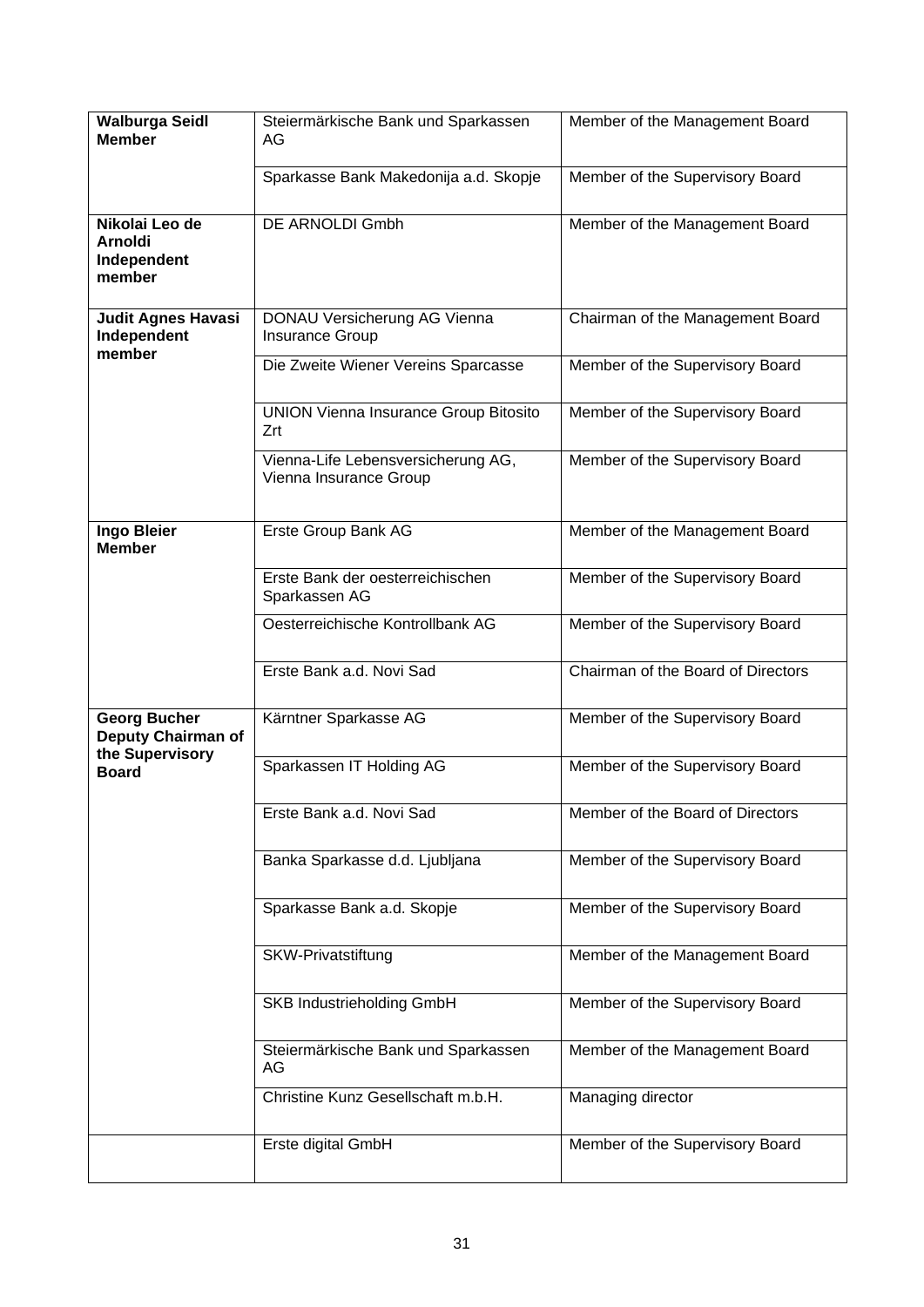| <b>Roland Klimesch</b> | $\overline{\phantom{a}}$ |
|------------------------|--------------------------|
| <b>Member</b>          |                          |
|                        |                          |

Source: Internal information of the Issuer

The members of Erste Bank Croatia's supervisory board perform their respective function at the following business addresses:

- Willibald Cernko Erste Bank der oesterreichischen Sparkassen AG, Am Belvedere 1, 1100 Vienna, Austria
- Ingo Bleier Erste Group Bank AG, Am Belvedere 1, 1100 Vienna, Austria
- Roland Klimesch Erste Group Bank AG, Am Belvedere 1, 1100 Vienna, Austria
- Walburga Seidl Steiermärkische Bank und Sparkassen AG, Sparkassenplatz 4, 8010 Graz, Austria
- Georg Bucher Steiermärkische Bank und Sparkassen AG, Sparkassenplatz 4, 8010 Graz, Austria
- Nikolai Leo de Arnoldi Matthäusgasse 9/6, 1010 Vienna, Austria
- Judit Agnes Havasi Vienna Insurance Group, Schottenring 30, 1010 Vienna, Austria

### **GENERAL MEETING**

Shareholders of Erste Bank Croatia provide their rights at Erste Bank Croatia's general meeting. Erste Bank Croatia's general meeting can be held as a regular or extraordinary meeting. Erste Bank Croatia's general meeting must be held in the first eight months of the business year.

Among other matters, Erste Bank Croatia's general meeting makes the decision on election and revocation of members of Erste Bank Croatia's supervisory board, granting discharge to Erste Bank Croatia's management board and supervisory board members, appointment of Erste Bank Croatia's auditors, amendments of Erste Bank Croatia's articles of association, increase and decrease of Erste Bank Croatia's share capital, cessation of Erste Bank Croatia, change of the corporate name and head offices of Erste Bank Croatia and distribution of profit.

The proposal of decision on profit distribution is made by Erste Bank Croatia's management board and shall be approved by its supervisory board. Thereafter, it shall be submitted to Erste Bank Croatia's general meeting at which the decision is made.

## <span id="page-31-0"></span>**3.3 POTENTIAL CONFLICTS OF INTEREST**

Members of the Issuer's management board and supervisory board may serve on management or supervisory boards of other companies, directorship of that kind may generate in certain circumstances conflicts of interest.

Agreements (e.g. loan agreements) of Erste Bank Croatia with the members of its management board and its supervisory board may generate in certain circumstances conflicts of interest.

Should any such conflict of interest arise, Erste Bank Croatia has sufficient rules and procedures pursuant to the relevant local regulation, compliance rules and industry standards in place regulating the management of conflicts of interest and the ongoing application of such guidelines and rules. If any conflicts of interest are identified with respect to the members of the Issuer's management board, supervisory board or the upper management level, where internal procedures or measures would not be sufficient, conflicts of interest would be disclosed.

## <span id="page-31-1"></span>**3.4 AUDIT AND AUDITORS' REPORTS**

PricewaterhouseCoopers d.o.o., with registered seat at Heinzelova ulica 70, 10000 Zagreb, Republic of Croatia, have audited the Croatian language consolidated and separate financial statements of Erste Bank Croatia prepared in accordance with IFRS as endorsed by the EU as of and for the years ended 31 December 2019 and 31 December 2020 and issued unqualified auditor's reports for the Audited Consolidated and Separate Financial Statements 2019 (dated 20 March 2020) and the Audited Consolidated and Separate Financial Statements 2020 (dated 24 March 2021). PricewaterhouseCoopers d.o.o. is member of the Croatian Chamber of Auditors of the Republic of Croatia.

The financial year of Erste Bank Croatia is the calendar year.

## <span id="page-31-2"></span>**3.5 SHAREHOLDERS OF THE ISSUER**

Erste Bank Croatia's ownership structure as at the date of this Registration Document is as follows: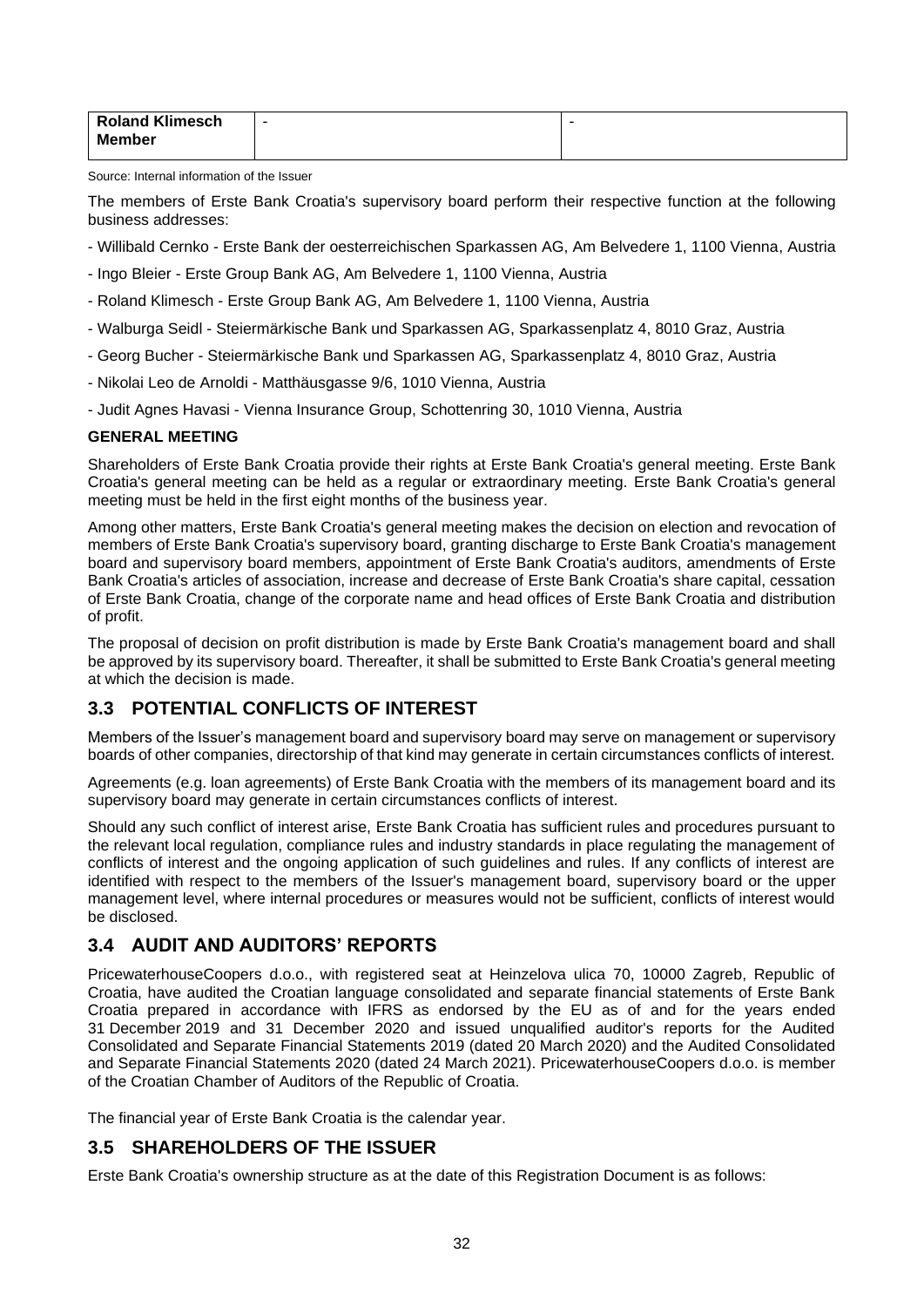| <b>Shareholder</b>                        | Number of shares | Percentage of the share<br>capital |
|-------------------------------------------|------------------|------------------------------------|
| Erste Group Bank AG                       | 10,023,326       | 59.01568%                          |
| Steiermärkische Bank und<br>Sparkassen AG | 6,960,849        | 40.98432%                          |
| <b>Total</b>                              | 16,984,175       | $100.0\%$                          |

Source: Internal information of the Issuer

As stated above, the majority shareholder of Erste Bank Croatia is Erste Group Bank, which holds 59.01568% of its share capital. The other shareholder of Erste Bank Croatia is Steiermärkische Bank und Sparkassen AG which holds 40.98432% of its share capital. Together the above-mentioned shareholders hold 100.0% of the share capital in Erste Bank Croatia.

Shareholder of Steiermärkische Bank und Sparkassen AG is Erste Bank der oesterreichischen Sparkassen AG which holds 25.0% of the share capital and Erste Group Bank is 100.0% owner of Erste Bank der oesterreichischen Sparkassen AG. According to this, Erste Group Bank has a controlling position over Erste Bank Croatia.

To the best of the knowledge of the Issuer, there are measures, like applicable corporate governance regulations, to ensure that such control over the Issuer is not abused.

The Issuer is, to the best of its knowledge, not aware of any arrangements the operation of which may at a subsequent date result in a change in control of the Issuer.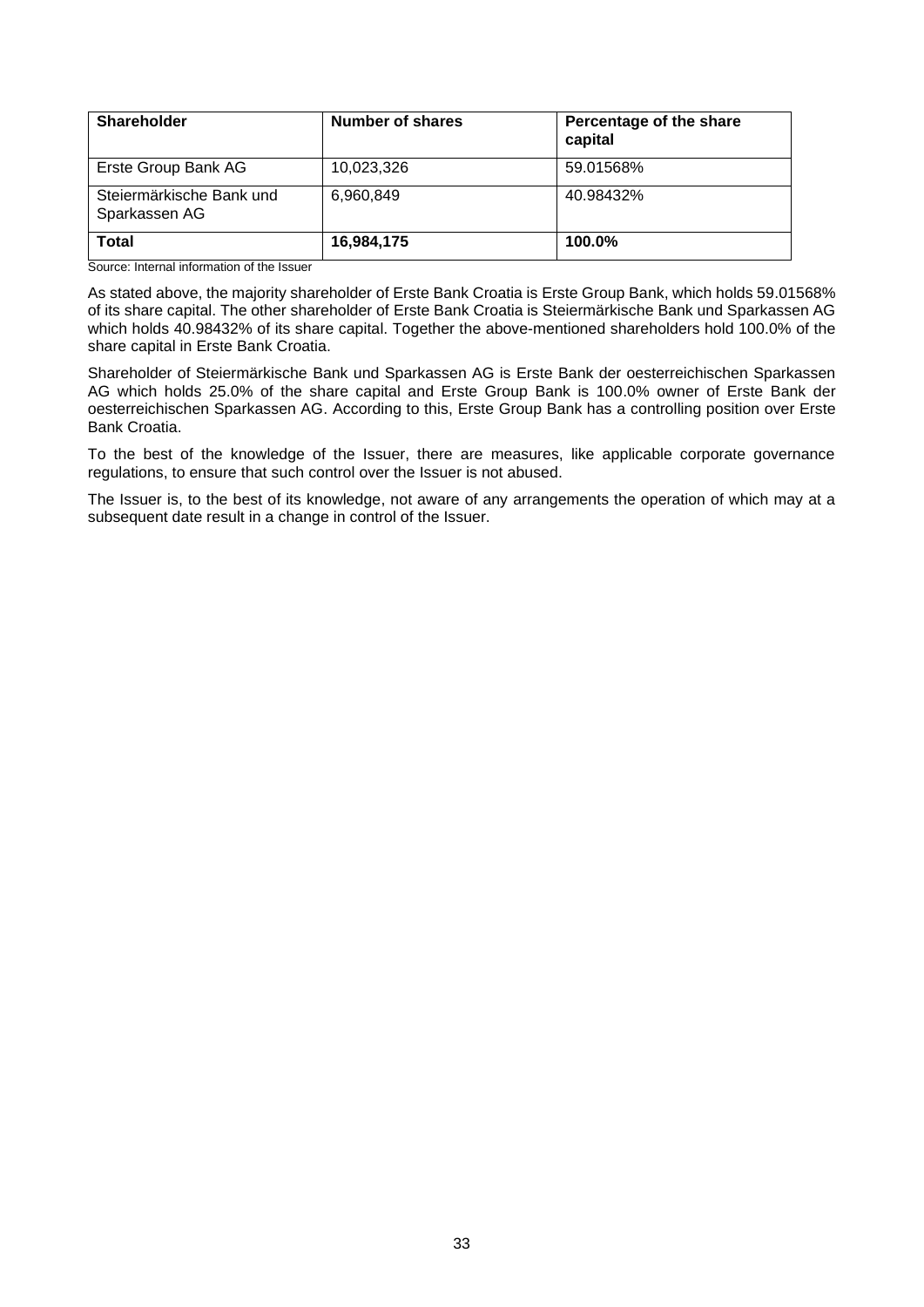# **4. LEGAL PROCEEDINGS**

<span id="page-33-0"></span>The Issuer and some of its subsidiaries are involved and have been involved in the twelve months preceding the date of this Registration Document in legal disputes, including governmental, legal or arbitration proceedings (including any such proceedings which are pending or threatened of which the Issuer is aware), most of which have arisen or have been threatened in the course of ordinary banking business. These proceedings are not expected to have a significant negative impact on the financial position or profitability of Erste Bank Croatia Group and/or the Issuer. Erste Bank Croatia Group is also subject to the following ongoing proceedings, some of which, if adversely adjudicated, may have a significant impact on the financial position or profitability of Erste Bank Croatia Group and/or the Issuer:

### **Claim of the Croatian Association of Consumer Protection Associations against the Issuer (and other six banks in the Republic of Croatia)**

The Croatian Association of Consumer Protection Associations as claimant ("**POTROŠAČ**") initiated in 2012 a collective lawsuit against eight banks in the Republic of Croatia, including Erste Bank Croatia.

For the part of the claim regarding the variability of the interest rates in Swiss franc denominated consumer loans concluded between 2004 and 2008, the case has been finally resolved in 2014 after the Croatian High Commercial Court denied the Issuer's appeal against the first instance verdict. Later legal remedies which were submitted (request for a judicial review and constitutional complaint) were denied.

After POTROŠAČ's constitutional complaint regarding the Judgment of the Croatian Supreme Court for the part of the claim regarding the Swiss franc currency clause in consumer loans concluded between 2004 and 2008, the case has been returned for a retrial to the Croatian High Commercial Court, which in 2014 initially ruled in favour of the sued banks and refused the claim. The Croatian High Commercial Court had altered the verdict of the Commercial Court in Zagreb reached in 2013 and refused the claim with respect to the invalidity of the currency clause in consumer loans denominated in Swiss francs. When reviewing the appeals of all defendants, the Croatian High Commercial Court rejected appeals as unfounded and the first instance verdict was confirmed in the part regarding the currency clause, respectively, the Croatian High Commercial Court ruled that the defendant banks have violated collective interests of the consumers by contracting unfair and non-binding provisions with respect to the currency clause in consumer credit contracts in Swiss francs, and ordered to cease with such conduct. In addition, no other obligation was ordered by the verdict, i.e. the Issuer is not obliged to offer compensation to clients, but those clients who consider that they have suffered damages, would have to sue the Issuer in an individual proceeding.

In August 2018, Erste Bank Croatia submitted a request for a judicial review, which was denied by the Croatian Supreme Court in September 2019.

In February 2021, the Croatian Constitutional Court reached a decision regarding the Issuer's constitutional complaint regarding the null and void FX clause, which was filed against the Croatian Supreme Court's decision, by which the constitutional complaint was denied.

According to the present circumstances and case law known to the Issuer, in relation to its financial position, the majority of potential adverse effects of the verdicts reached in the collective case should be considered absorbed within the conversion of the majority of the relevant loan portfolio implemented in accordance with the amendments of the Croatian Consumer Credit Act (OG 75/09, 112/12, 143/13, 147/13, 09/15, 78/15, 102/15, 52/16) and the Croatian Credit Institutions Act (OG 159/2013, 19 / 2015, 102/2015, 15/2018) in 2015.

### **Other Court Proceedings**

The Issuer has been named as a defendant in a certain number of individual ongoing legal proceedings, while the course and possible outcome of such proceedings is difficult to predict. The lawsuits mainly relate to allegations that certain contractual provisions, particularly in respect of consumer loans, violate mandatory consumer protection laws and regulations and principles of general civil law. The allegations relate to enforceability of certain fees as well as of contractual provisions for the adjustment of interest rate and currencies.

In the future, it is not possible to rule out the initiation of a number of court disputes against the Issuer by referring to the final judgments in the aforementioned collective case, whereby due to certain still non-resolved legal issues, it is not possible to predict the course or the outcome of such proceedings.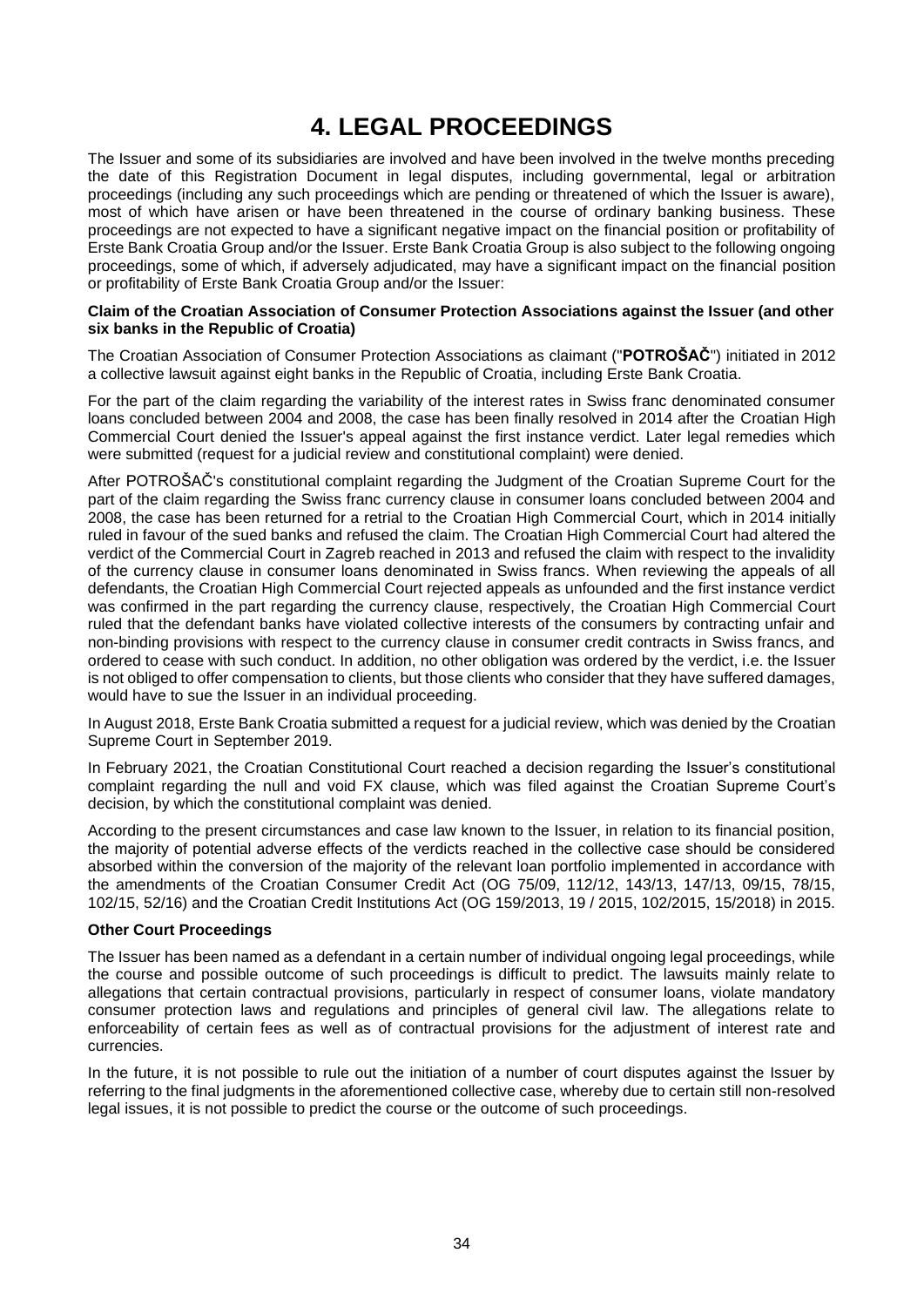# **5. MATERIAL CONTRACTS**

<span id="page-34-0"></span>The Issuer and its subsidiaries have not entered into any material contracts, other than contracts entered into in the ordinary course of business, which could result in any member of Erste Bank Croatia Group being under an obligation or entitlement that is material to the Issuer's ability to meet its obligation to holders in respect of the securities to be issued.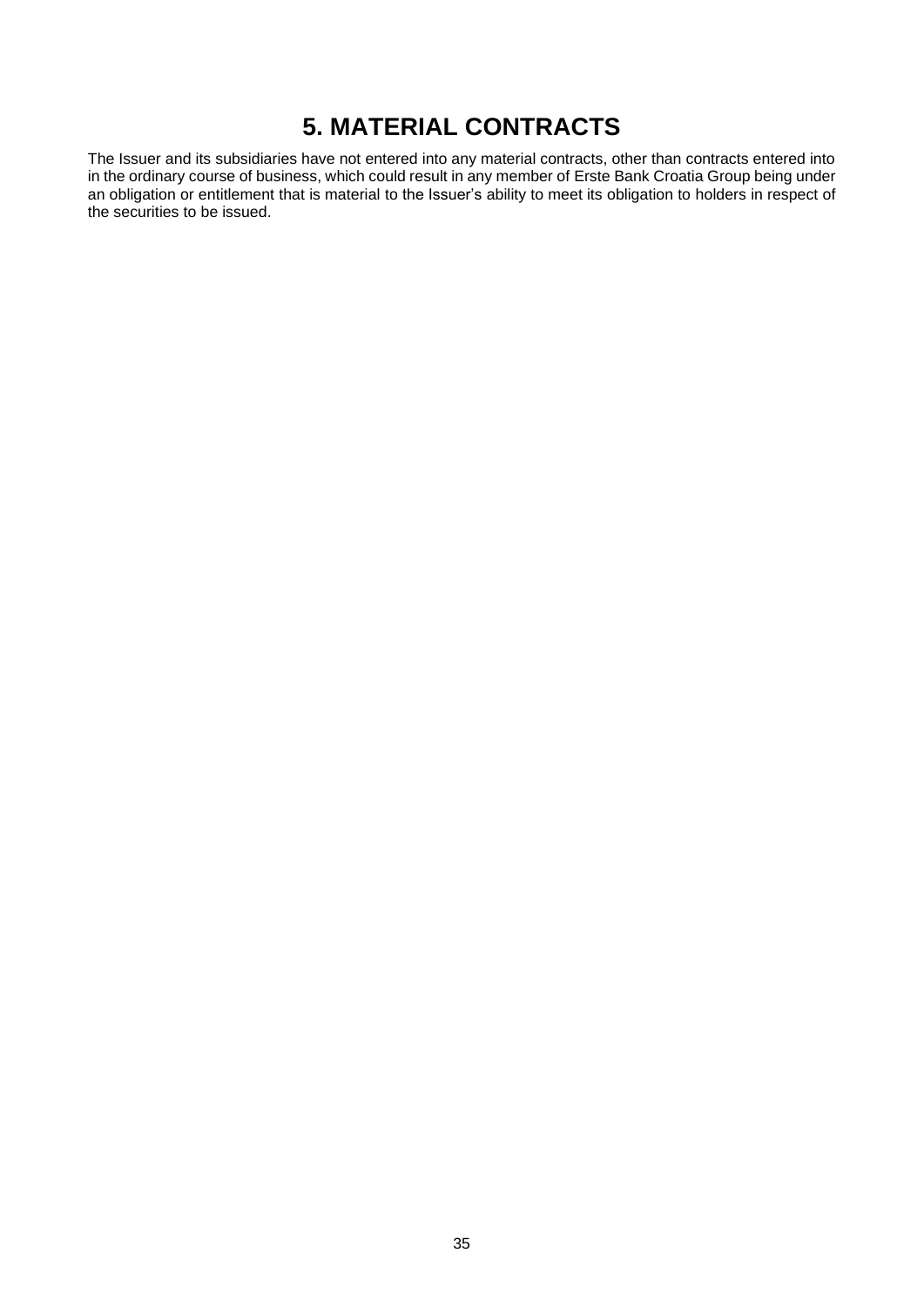# **GLOSSARY AND LIST OF ABBREVIATIONS**

For ease of reference, the glossary below sets out certain abbreviations and meanings of certain terms used in this Registration Document. Readers of this Registration Document should always have regard to the full description of a term contained in this Registration Document.

<span id="page-35-0"></span>

| Act on the Resolution of<br><b>Credit Institutions and</b><br><b>Investment Firms</b> | OG 146/2020                                                                                                                                                                                                                                                                                                                                                                                                                                                                                                                         |
|---------------------------------------------------------------------------------------|-------------------------------------------------------------------------------------------------------------------------------------------------------------------------------------------------------------------------------------------------------------------------------------------------------------------------------------------------------------------------------------------------------------------------------------------------------------------------------------------------------------------------------------|
| <b>BRRD</b>                                                                           | Directive 2014/59/EU of the European Parliament and of the Council of<br>15 May 2014 establishing a framework for the recovery and resolution of<br>credit institutions and investment firms and amending Council Directive<br>82/891/EEC, and Directives 2001/24/EC, 2002/47/EC, 2004/25/EC,<br>2005/56/EC, 2007/36/EC, 2011/35/EU, 2012/30/EU and 2013/36/EU, and<br>Regulations (EU) No 1093/2010 and (EU) No 648/2012, of the European<br>Parliament and of the Council, as amended (Bank Recovery and Resolution<br>Directive) |
| CET <sub>1</sub>                                                                      | Common Equity Tier 1                                                                                                                                                                                                                                                                                                                                                                                                                                                                                                                |
| <b>CNB</b>                                                                            | <b>Croatian National Bank</b>                                                                                                                                                                                                                                                                                                                                                                                                                                                                                                       |
| COVID-19                                                                              | corona virus SARS-CoV-2                                                                                                                                                                                                                                                                                                                                                                                                                                                                                                             |
| <b>CRD</b>                                                                            | Directive 2013/36/EU of the European Parliament and of the Council of<br>26 June 2013 on access to the activity of credit institutions and the<br>prudential supervision of credit institutions and investment firms, amending<br>Directive 2002/87/EC<br>repealing<br>Directives 2006/48/EC<br>and<br>and<br>2006/49/EC, as amended (Capital Requirements Directive)                                                                                                                                                               |
| <b>Credit Institutions Act</b>                                                        | OG 159/2013, 19/2015, 102/2015, 15/2018, 70/2019, 47/2020 and<br>146/2020                                                                                                                                                                                                                                                                                                                                                                                                                                                           |
| <b>CRR</b>                                                                            | Regulation (EU) No 575/2013 of the European Parliament and of the<br>Council of 26 June 2013 on prudential requirements for credit institutions<br>and investment firms and amending Regulation (EU) No 648/2012, as<br>amended (Capital Requirements Regulation)                                                                                                                                                                                                                                                                   |
| <b>ECB</b>                                                                            | European Central Bank                                                                                                                                                                                                                                                                                                                                                                                                                                                                                                               |
| <b>ERM II</b>                                                                         | European exchange rate mechanism II                                                                                                                                                                                                                                                                                                                                                                                                                                                                                                 |
| <b>Erste Bank Croatia</b>                                                             | Erste & Steiermärkische Bank d.d.                                                                                                                                                                                                                                                                                                                                                                                                                                                                                                   |
| <b>Erste Bank Croatia Group</b>                                                       | Issuer and its subsidiaries and participations taken as a whole                                                                                                                                                                                                                                                                                                                                                                                                                                                                     |
| <b>Erste Group Bank</b>                                                               | Erste Group Bank AG                                                                                                                                                                                                                                                                                                                                                                                                                                                                                                                 |
| EU                                                                                    | European Union                                                                                                                                                                                                                                                                                                                                                                                                                                                                                                                      |
| <b>EU Banking Package</b>                                                             | a legislative package regarding a set of revised rules (comprising the CRD,<br>the CRR, the BRRD and the SRMR) aimed at reducing risks in the EU<br>banking sector published on 7 June 2019 in the Official Journal of the EU                                                                                                                                                                                                                                                                                                       |
| <b>EUR</b>                                                                            | Euro                                                                                                                                                                                                                                                                                                                                                                                                                                                                                                                                |
| <b>Fitch</b>                                                                          | <b>Fitch Ratings Ireland Limited</b>                                                                                                                                                                                                                                                                                                                                                                                                                                                                                                |
| <b>FMA</b>                                                                            | Austrian Financial Market Authority (Finanzmarktaufsichtsbehörde)                                                                                                                                                                                                                                                                                                                                                                                                                                                                   |
| <b>HRK</b>                                                                            | Croatian Kuna                                                                                                                                                                                                                                                                                                                                                                                                                                                                                                                       |
| <b>ICT</b>                                                                            | information and communication technology                                                                                                                                                                                                                                                                                                                                                                                                                                                                                            |
| <b>IFRS-EU or IFRS</b>                                                                | International Financial Reporting Standards as adopted by the EU                                                                                                                                                                                                                                                                                                                                                                                                                                                                    |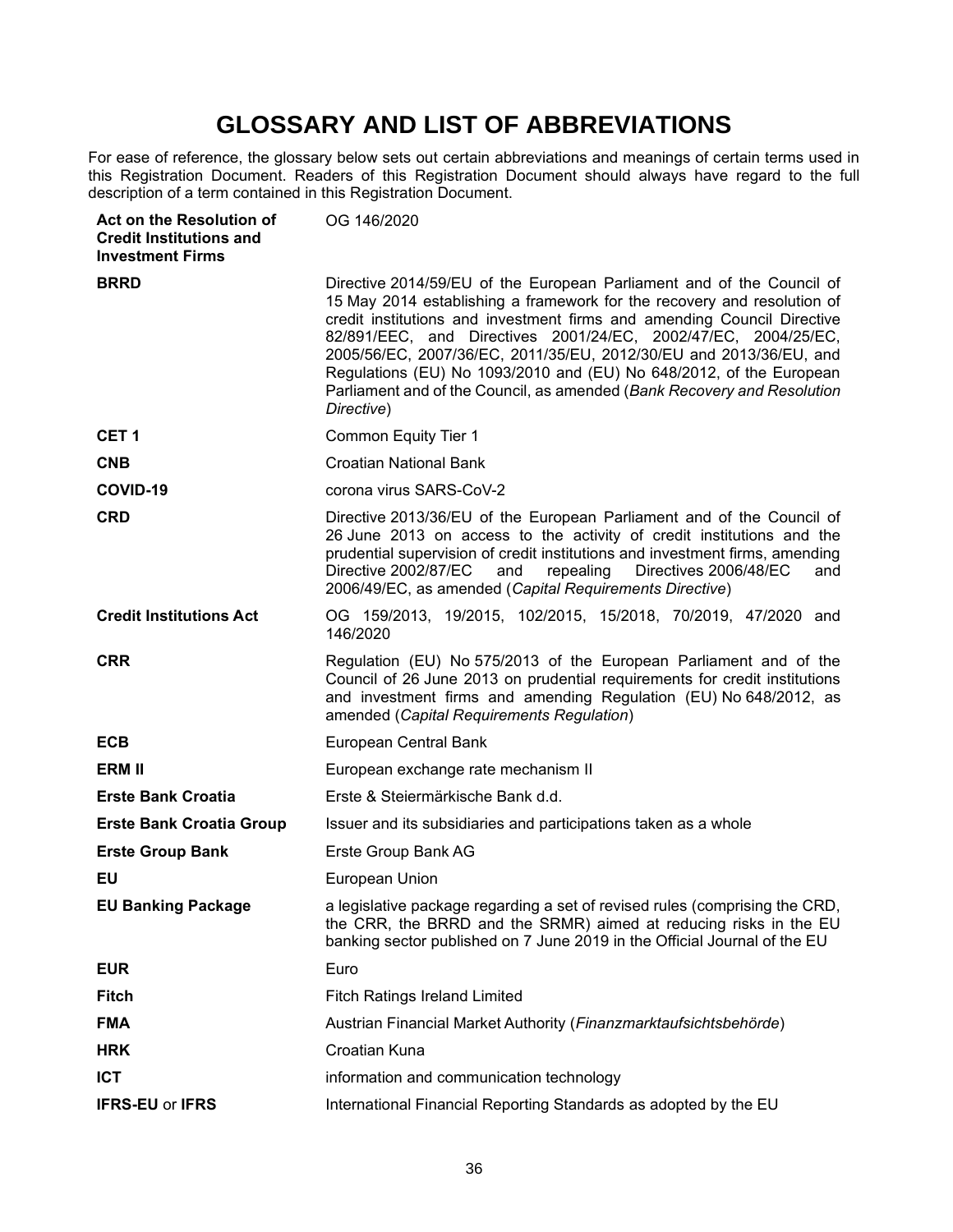| <b>Issuer</b>                | Erste & Steiermärkische Bank d.d.                                                                                                                                                                                                                                                                                                                                                                                        |
|------------------------------|--------------------------------------------------------------------------------------------------------------------------------------------------------------------------------------------------------------------------------------------------------------------------------------------------------------------------------------------------------------------------------------------------------------------------|
| <b>MREL</b>                  | minimum requirement for own funds and eligible liabilities                                                                                                                                                                                                                                                                                                                                                               |
| OG.                          | <b>Official Gazette</b>                                                                                                                                                                                                                                                                                                                                                                                                  |
| <b>Prospectus Regulation</b> | Regulation (EU) 2017/1129 of the European Parliament and of the Council<br>of 14 June 2017 on the prospectus to be published when securities are<br>offered to the public or admitted to trading on a regulated market, and<br>repealing Directive 2003/71/EC, as amended                                                                                                                                                |
| <b>Registration Document</b> | this registration document, as supplemented from time to time                                                                                                                                                                                                                                                                                                                                                            |
| <b>SME</b>                   | small and medium sized enterprises                                                                                                                                                                                                                                                                                                                                                                                       |
| <b>SRB</b>                   | Single Resolution Board                                                                                                                                                                                                                                                                                                                                                                                                  |
| <b>SRM</b>                   | Single Resolution Mechanism                                                                                                                                                                                                                                                                                                                                                                                              |
| <b>SRMR</b>                  | Regulation (EU) No 806/2014 of the European Parliament and of the<br>Council of 15 July 2014 establishing uniform rules and a uniform procedure<br>for the resolution of credit institutions and certain investment firms in the<br>framework of a Single Resolution Mechanism and a Single Resolution Fund<br>and amending Regulation (EU) No 1093/2010, as amended (Single<br><b>Resolution Mechanism Regulation</b> ) |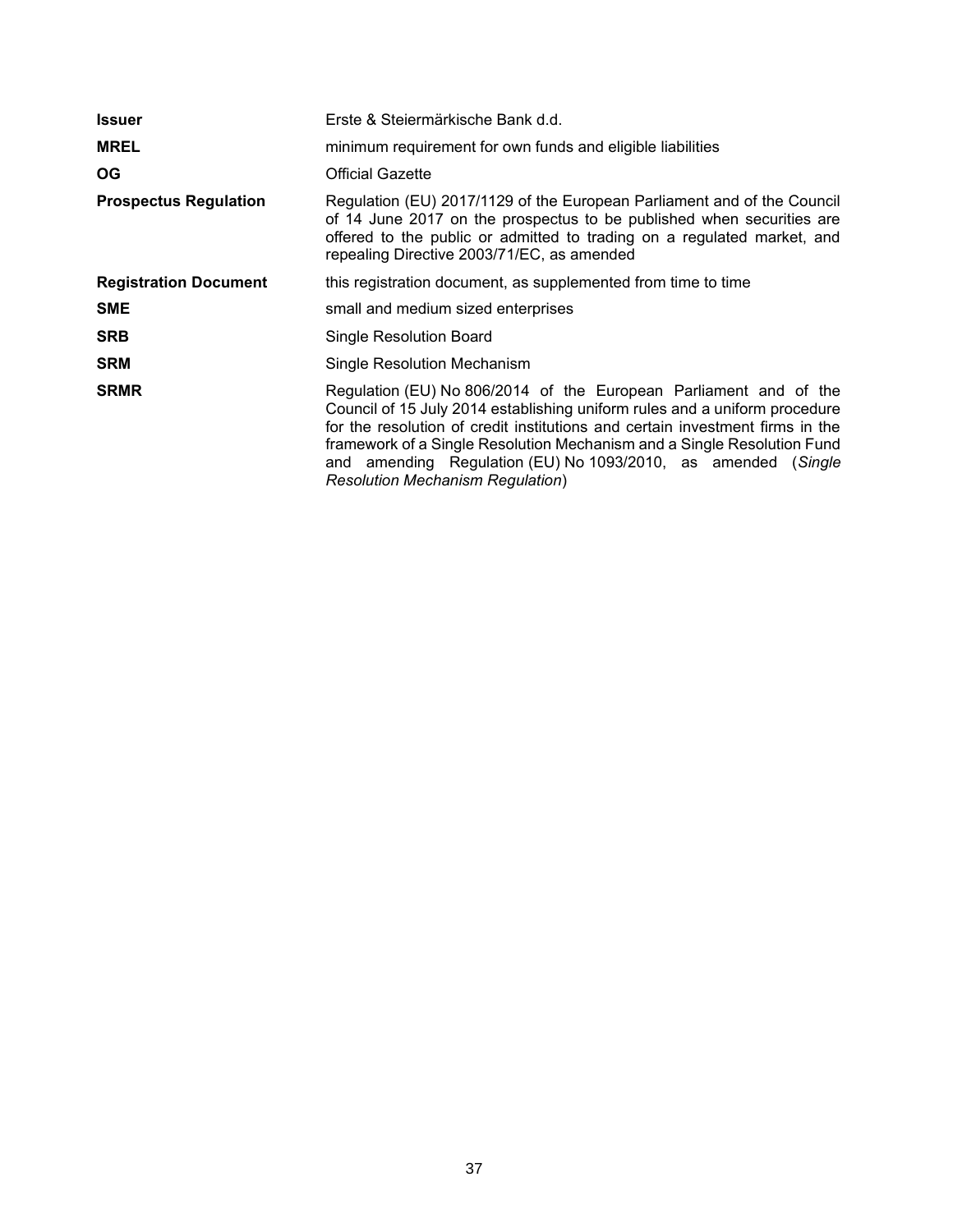### **REGISTERED OFFICE OF THE ISSUER**

Jadranski trg 3/a 51000 Rijeka Republic of Croatia

#### **AUDITORS**

**PricewaterhouseCoopers d.o.o.** Heinzelova ulica 70 10000 Zagreb Republic of Croatia

#### **LEGAL ADVISER OF THE ISSUER**

**WOLF THEISS Rechtsanwälte GmbH & Co KG** Schubertring 6 A-1010 Vienna Austria

**WOLF THEISS Rechtsanwälte GmbH & Co KG Zagreb Branch** Ivana Lučića 2a/19th Floor, "Eurotower"

10000 Zagreb Republic of Croatia